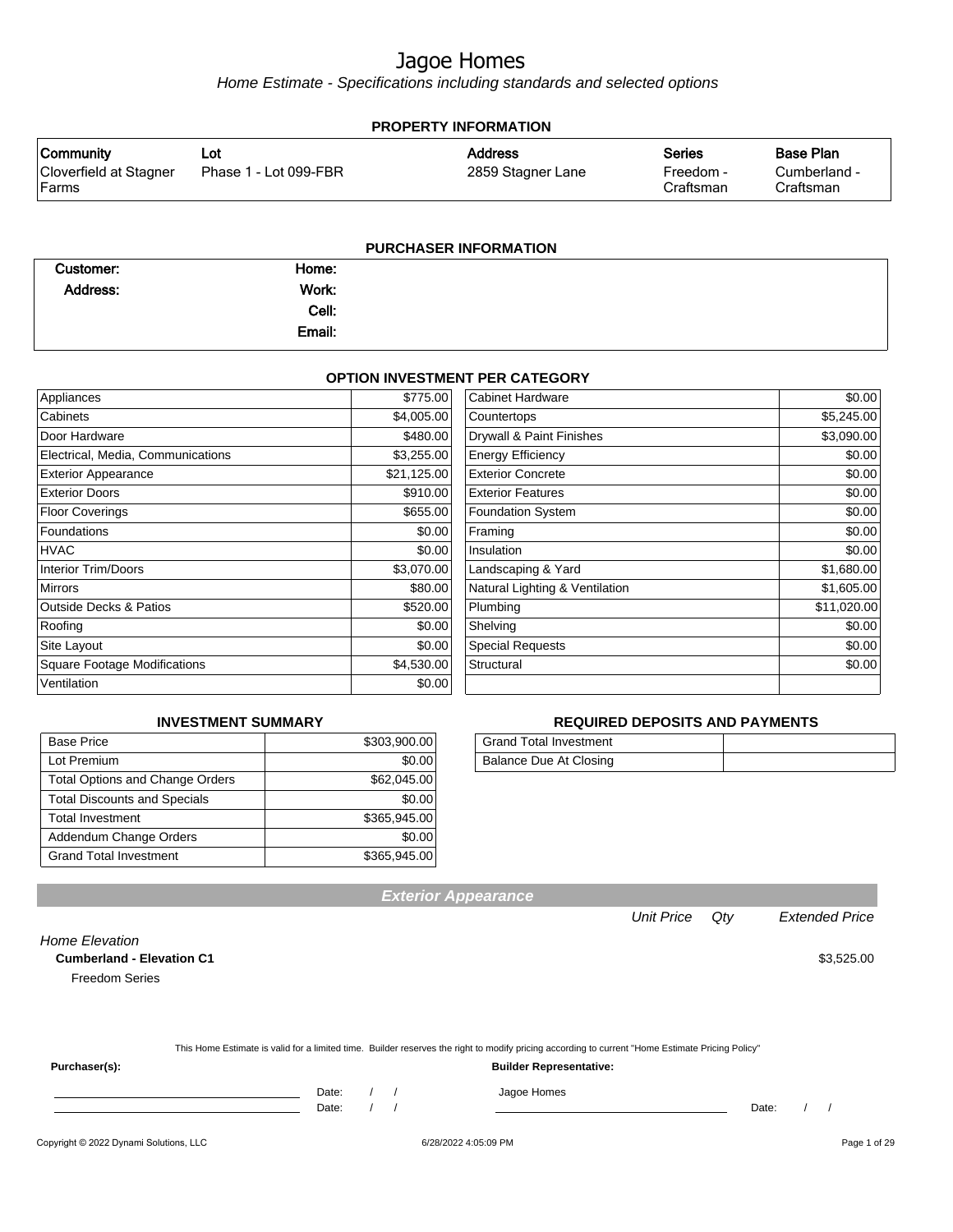Home Estimate - Specifications including standards and selected options

|                                                                                      |                                                                                                                                                                   | <b>PROPERTY INFORMATION</b>         |                                  |     |                                               |
|--------------------------------------------------------------------------------------|-------------------------------------------------------------------------------------------------------------------------------------------------------------------|-------------------------------------|----------------------------------|-----|-----------------------------------------------|
| Community<br>Cloverfield at Stagner<br>Farms                                         | Lot<br>Phase 1 - Lot 099-FBR                                                                                                                                      | <b>Address</b><br>2859 Stagner Lane | Series<br>Freedom -<br>Craftsman |     | <b>Base Plan</b><br>Cumberland -<br>Craftsman |
|                                                                                      |                                                                                                                                                                   | <b>Exterior Appearance</b>          |                                  |     |                                               |
|                                                                                      |                                                                                                                                                                   |                                     | <b>Unit Price</b>                | Qty | <b>Extended Price</b>                         |
| <b>Home Exterior Brick</b>                                                           | Brick Veneer Front, Sides & Back of Home - Per Plan                                                                                                               |                                     |                                  |     | \$17,220.00                                   |
| not include drop brick ledge.<br><b>Brick Color</b>                                  | Includes brick front, sides, and back of home. See plan for side gable and other detail. Does                                                                     |                                     |                                  |     |                                               |
| Selected Brick Color: Marshall                                                       |                                                                                                                                                                   |                                     |                                  |     | Included in Price                             |
| Drop Brick Ledge<br>Drop Brick Ledge, Included                                       |                                                                                                                                                                   |                                     |                                  |     | \$0.00                                        |
| <b>Address Stone</b><br><b>Address Stone</b>                                         |                                                                                                                                                                   |                                     |                                  |     | \$380.00                                      |
|                                                                                      | Includes one 8"x16" address stone for front of the house. Street Number ONLY will be on the<br>stone. Location of address stone will be predetermined by builder. |                                     |                                  |     |                                               |
|                                                                                      |                                                                                                                                                                   | <b>Foundation System</b>            |                                  |     |                                               |
|                                                                                      |                                                                                                                                                                   |                                     | <b>Unit Price</b>                | Qty | <b>Extended Price</b>                         |
| <b>Foundation System</b><br><b>Insulated Concrete Slab</b>                           |                                                                                                                                                                   |                                     |                                  |     | Included in Price                             |
|                                                                                      |                                                                                                                                                                   | <b>Energy Efficiency</b>            |                                  |     |                                               |
|                                                                                      |                                                                                                                                                                   |                                     | <b>Unit Price</b>                | Qty | <b>Extended Price</b>                         |
| <b>HERS Rating</b><br>HERS Rated Home (Less than 85 Score)                           | Note - Jagoe Homes receives all applicable rebates for energy efficiency, utilities,                                                                              |                                     |                                  |     | Included in Price                             |
|                                                                                      | manufacturers, etc. Rebates have been reflected as a discount in Base Price of Home                                                                               |                                     |                                  |     |                                               |
|                                                                                      |                                                                                                                                                                   | <b>Square Footage Modifications</b> |                                  |     |                                               |
|                                                                                      |                                                                                                                                                                   |                                     | <b>Unit Price</b>                | Qty | <b>Extended Price</b>                         |
| <b>Square Footage Modifications</b><br><b>Convert Two-Story Foyer to 4th Bedroom</b> |                                                                                                                                                                   |                                     |                                  |     | \$4,530.00                                    |
|                                                                                      |                                                                                                                                                                   |                                     |                                  |     |                                               |
|                                                                                      |                                                                                                                                                                   | <b>Structural</b>                   | <b>Unit Price</b>                | Qty | <b>Extended Price</b>                         |
| Concrete Slab                                                                        | Concrete Slab 4" thick (avg), 3500 psi, Slab fill 6" minimum, 6 mil polyethylene Vapor                                                                            |                                     |                                  |     | Included in Price                             |
| Barrier, Termite Warranty 1 year                                                     |                                                                                                                                                                   |                                     |                                  |     |                                               |
| <b>Foundation Block</b>                                                              | Block Size - Dropped Brick Ledge 12"x8"x16" & 8"x8"x16"                                                                                                           |                                     |                                  |     | \$0.00                                        |
|                                                                                      |                                                                                                                                                                   |                                     |                                  |     |                                               |
| Purchaser(s):                                                                        | This Home Estimate is valid for a limited time. Builder reserves the right to modify pricing according to current "Home Estimate Pricing Policy"                  | <b>Builder Representative:</b>      |                                  |     |                                               |
|                                                                                      | Date:<br>$\sqrt{2}$<br>$\prime$<br><u> 1989 - Johann Barn, mars eta inperiodo</u><br>$\prime$<br>Date:                                                            | Jagoe Homes                         |                                  |     | Date:<br>$\sqrt{ }$                           |
| Copyright © 2022 Dynami Solutions, LLC                                               |                                                                                                                                                                   | 6/28/2022 4:05:09 PM                |                                  |     | Page 2 of 29                                  |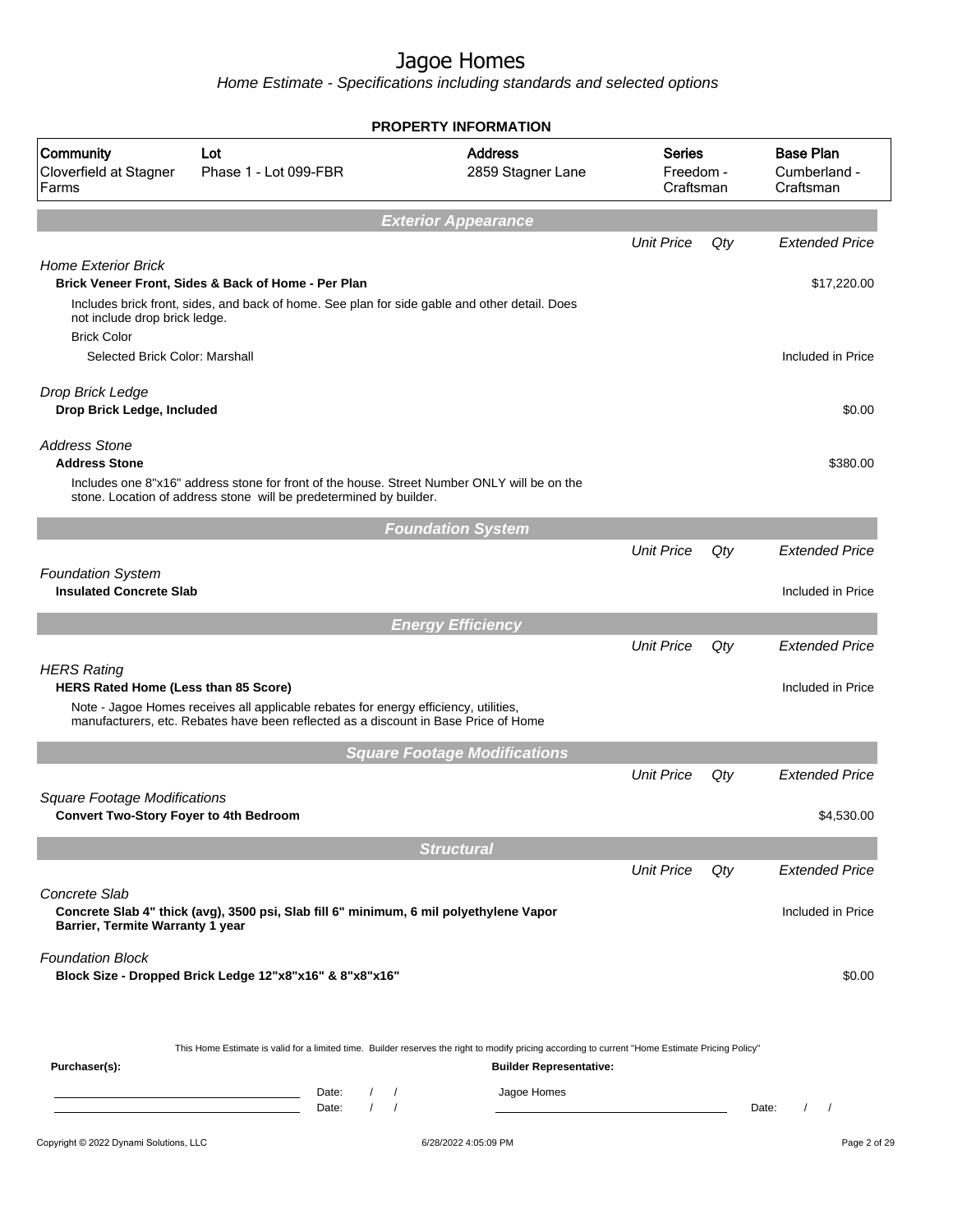Home Estimate - Specifications including standards and selected options

|                                                                          |                                                                                                                                                     | <b>PROPERTY INFORMATION</b>         |                   |                                         |                                               |
|--------------------------------------------------------------------------|-----------------------------------------------------------------------------------------------------------------------------------------------------|-------------------------------------|-------------------|-----------------------------------------|-----------------------------------------------|
| Community<br>Cloverfield at Stagner<br>Farms                             | Lot<br>Phase 1 - Lot 099-FBR                                                                                                                        | <b>Address</b><br>2859 Stagner Lane |                   | <b>Series</b><br>Freedom -<br>Craftsman | <b>Base Plan</b><br>Cumberland -<br>Craftsman |
|                                                                          |                                                                                                                                                     | <b>Structural</b>                   |                   |                                         |                                               |
|                                                                          |                                                                                                                                                     |                                     | <b>Unit Price</b> | Qty                                     | <b>Extended Price</b>                         |
| <b>Foundation Drain</b><br><b>Foundation Drain - Gravel French Drain</b> |                                                                                                                                                     |                                     |                   |                                         | Included in Price                             |
|                                                                          |                                                                                                                                                     | <b>Outside Decks &amp; Patios</b>   |                   |                                         |                                               |
|                                                                          |                                                                                                                                                     |                                     | <b>Unit Price</b> | Qty                                     | <b>Extended Price</b>                         |
| Finish                                                                   | Outside Retreat Concrete Patio or Covered Patio<br>12' Wide x 12' Deep Concrete Patio, 3500 psi                                                     |                                     |                   |                                         | \$520.00                                      |
| Selected Finish: Broom Finish                                            |                                                                                                                                                     |                                     |                   |                                         | Included in Price                             |
|                                                                          |                                                                                                                                                     | <b>Exterior Doors</b>               |                   |                                         |                                               |
|                                                                          |                                                                                                                                                     |                                     | <b>Unit Price</b> | Qty                                     | <b>Extended Price</b>                         |
| Front Entry Door                                                         | HD Smooth Steel 3/0 Painted 4 Lite Hollister MHD-404-S04-1<br>Consult with Design Coordinator for Glass Pattern, Door Handle, and Paint Selections. |                                     |                   |                                         | \$240.00                                      |
| <b>Glass Pattern</b><br>Selected Glass Pattern: Clear                    |                                                                                                                                                     |                                     |                   |                                         | Included in Price                             |
| 16' Craftsman Garage Overhead Door                                       | Carriage House Stamped 16x7 Garage Door                                                                                                             |                                     |                   |                                         | Included in Price                             |
|                                                                          | CHI 5250   Stamped Carriage House Steel   Includes Decorative Hardware                                                                              |                                     |                   |                                         |                                               |
| Color                                                                    |                                                                                                                                                     |                                     |                   |                                         |                                               |
| Selected Color: Desert Tan                                               |                                                                                                                                                     |                                     |                   |                                         | Included in Price                             |
| Dining Area Patio Door                                                   | Vinyl 6/0 Sliding Door w/ NO Grilles, Screen, and 1/0 Transom                                                                                       |                                     |                   |                                         | \$670.00                                      |
| Color                                                                    | Vinyl 6/0 Sliding Door w/ NO Grilles, Screen, and 1/0 Transom                                                                                       |                                     |                   |                                         |                                               |
| Selected Color: White                                                    |                                                                                                                                                     |                                     |                   |                                         | Included in Price                             |
| Garage-to-Home Door                                                      | HD Steel Smooth 2 Panel Square 2/8 x 6/8 Door                                                                                                       |                                     |                   |                                         | \$0.00                                        |
| Smooth Finish<br><b>Primed for Paint</b>                                 | Interior Door Paint Selection unless otherwise Specified                                                                                            |                                     |                   |                                         |                                               |
| Garage Door Opener<br><b>Garage Door Opener(s) with 2 Transmitters</b>   |                                                                                                                                                     |                                     |                   |                                         | Included in Price                             |

| This Home Estimate is valid for a limited time. Builder reserves the right to modify pricing according to current "Home Estimate Pricing Policy" |                                |  |  |  |             |       |  |
|--------------------------------------------------------------------------------------------------------------------------------------------------|--------------------------------|--|--|--|-------------|-------|--|
| Purchaser(s):                                                                                                                                    | <b>Builder Representative:</b> |  |  |  |             |       |  |
|                                                                                                                                                  | Date:                          |  |  |  | Jagoe Homes |       |  |
|                                                                                                                                                  | Date:                          |  |  |  |             | Date: |  |
|                                                                                                                                                  |                                |  |  |  |             |       |  |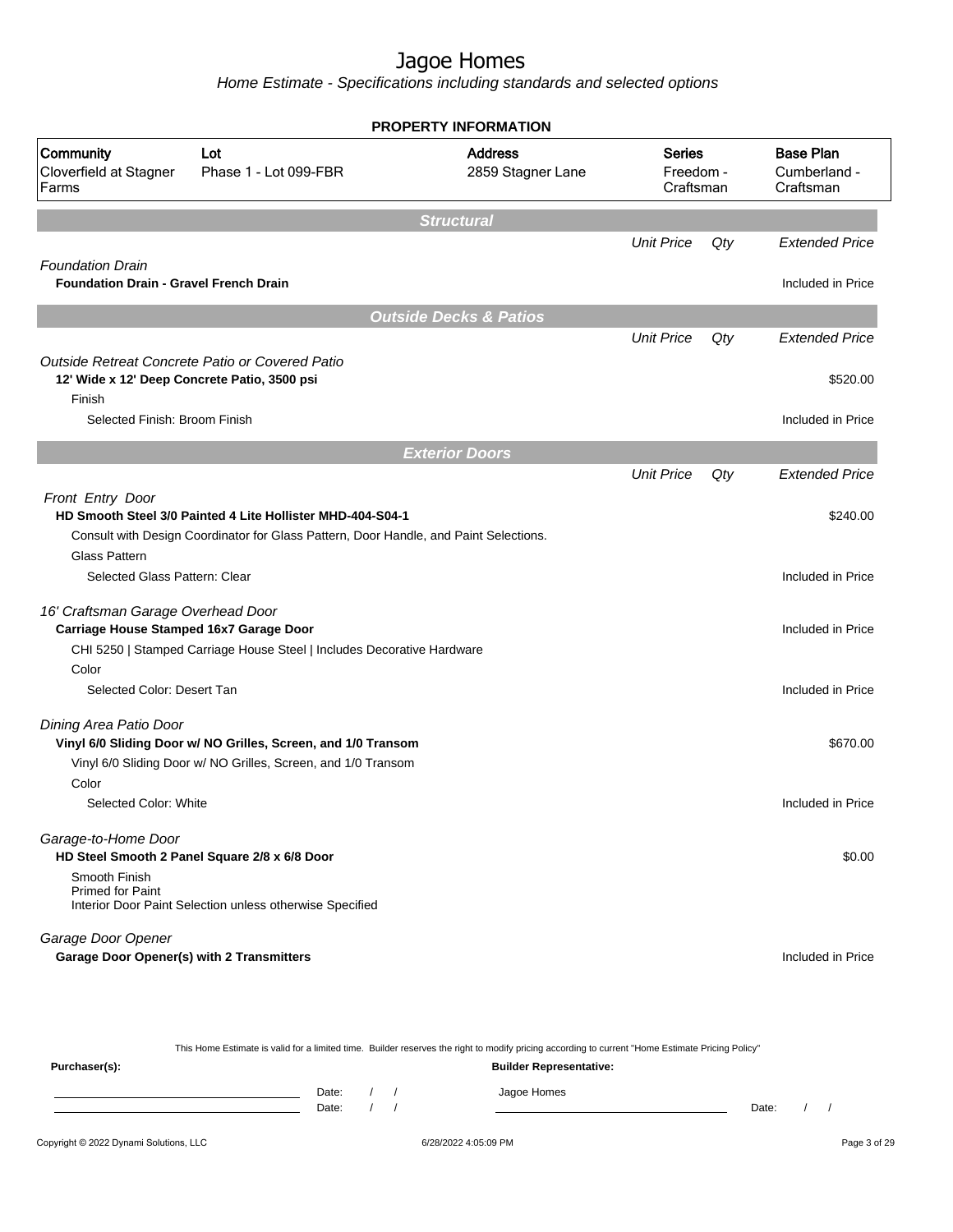Home Estimate - Specifications including standards and selected options

| <b>PROPERTY INFORMATION</b>                                               |                                                                                                                                                                                                                                                                          |                                                                                |                   |     |                                               |  |  |
|---------------------------------------------------------------------------|--------------------------------------------------------------------------------------------------------------------------------------------------------------------------------------------------------------------------------------------------------------------------|--------------------------------------------------------------------------------|-------------------|-----|-----------------------------------------------|--|--|
| Community<br>Cloverfield at Stagner<br>Farms                              | Lot<br>Phase 1 - Lot 099-FBR                                                                                                                                                                                                                                             | <b>Address</b><br><b>Series</b><br>2859 Stagner Lane<br>Freedom -<br>Craftsman |                   |     | <b>Base Plan</b><br>Cumberland -<br>Craftsman |  |  |
|                                                                           |                                                                                                                                                                                                                                                                          | <b>Natural Lighting &amp; Ventilation</b>                                      |                   |     |                                               |  |  |
|                                                                           |                                                                                                                                                                                                                                                                          |                                                                                | <b>Unit Price</b> | Qty | <b>Extended Price</b>                         |  |  |
| <b>Entire Home Windows</b>                                                | Vinyl Low E Single Hung Window w/ GBG & Half Screen                                                                                                                                                                                                                      |                                                                                |                   |     | Included in Price                             |  |  |
| confirm with New Home Consultant.                                         | Vinyl Low E Single Hung Window w/ GBG & Half Screen. Glass is Clear unless otherwise<br>noted. Grilles are between the glass. Grille patterns will differ based on Home Series. Please                                                                                   |                                                                                |                   |     |                                               |  |  |
| <b>Window Color</b>                                                       |                                                                                                                                                                                                                                                                          |                                                                                |                   |     |                                               |  |  |
|                                                                           | Selected Window Color: White Exterior/White Interior                                                                                                                                                                                                                     |                                                                                |                   |     | Included in Price                             |  |  |
| <b>Entire Home Additional Windows</b><br><b>Screen</b>                    | Additional 4034 (approx 44" W x 73" H) Vinyl Low E Single Hung Window w/ GBG & Half<br>Vinyl Low E Single Hung Window w/ GBG & Half Screen. Grilles are between the glass. Grille<br>patterns will differ based on Home Series. Please confirm with New Home Consultant. |                                                                                |                   |     | \$545.00                                      |  |  |
| (Bonus Room 3)                                                            | Technical Specification: This option is not available for the finished room over garage                                                                                                                                                                                  |                                                                                |                   |     |                                               |  |  |
| <b>Window Color</b>                                                       |                                                                                                                                                                                                                                                                          |                                                                                |                   |     |                                               |  |  |
| Selected Window Color: White                                              |                                                                                                                                                                                                                                                                          |                                                                                |                   |     | Included in Price                             |  |  |
| <b>Comments: Family Room</b>                                              |                                                                                                                                                                                                                                                                          |                                                                                |                   |     |                                               |  |  |
| Entire Home Extended Jambs and Casing                                     | <b>Extended Jambs and Casing (No Window Stool) Package for Windows</b><br>Includes extended jambs and casing on all additional windows                                                                                                                                   |                                                                                |                   |     | Included in Price                             |  |  |
|                                                                           | <b>Extended Jambs and Casing for Additional Windows</b><br>Extended Jambs and Casing (No Window Stool) Package for Windows<br>Includes extended jambs and casing on all additional windows                                                                               |                                                                                |                   |     | Included in Price                             |  |  |
| Entire Home Fixed Window/Transom<br>See New Home Consultant for details.  | Vinyl Fixed Glass Transom 4 Lite ST2020 (Approx 24"W x 23"H) (N/A for SHOWER)<br>Vinyl Fixed Glass 4 Lite Approx 24"W x 23"H Window. Placement predetermined per plan.                                                                                                   |                                                                                | \$210.00          | 4   | \$840.00                                      |  |  |
| N/A for use in SHOWER.                                                    |                                                                                                                                                                                                                                                                          |                                                                                |                   |     |                                               |  |  |
|                                                                           | Technical Specification: ST2020 (23-3/8" x 22-5/8")                                                                                                                                                                                                                      |                                                                                |                   |     |                                               |  |  |
| Glass Pattern                                                             |                                                                                                                                                                                                                                                                          |                                                                                |                   |     |                                               |  |  |
| Selected Glass Pattern: Clear<br><b>Comments: 3- Foyer</b><br>1 - Laundry |                                                                                                                                                                                                                                                                          |                                                                                |                   |     | Included in Price                             |  |  |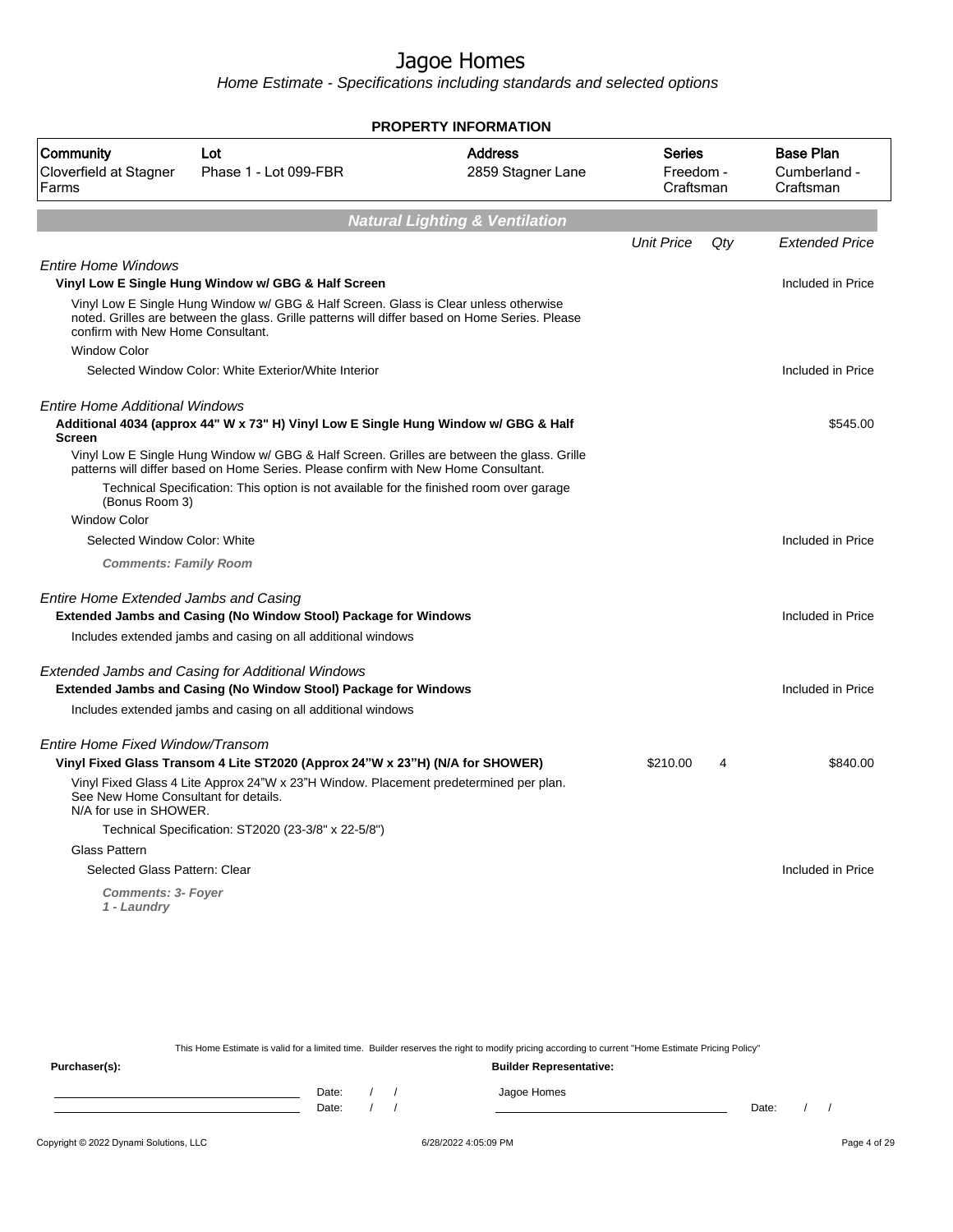Home Estimate - Specifications including standards and selected options

|                                                                       |                                                                                       | <b>PROPERTY INFORMATION</b>               |                                         |     |                                               |
|-----------------------------------------------------------------------|---------------------------------------------------------------------------------------|-------------------------------------------|-----------------------------------------|-----|-----------------------------------------------|
| Community<br>Cloverfield at Stagner<br>Farms                          | Lot<br>Phase 1 - Lot 099-FBR                                                          | <b>Address</b><br>2859 Stagner Lane       | <b>Series</b><br>Freedom -<br>Craftsman |     | <b>Base Plan</b><br>Cumberland -<br>Craftsman |
|                                                                       |                                                                                       | <b>Natural Lighting &amp; Ventilation</b> |                                         |     |                                               |
|                                                                       |                                                                                       |                                           | <b>Unit Price</b>                       | Qty | <b>Extended Price</b>                         |
| <b>Owner's Bath Window</b><br>Window                                  | Owner's Bath - Vinyl Fixed Glass Transom ST2020 4 Lite Grille(Approx 24"W x 23"H)     |                                           |                                         |     | \$220.00                                      |
| See New Home Consultant for details.                                  | Vinyl Fixed Glass 4 Lite Approx 24"W x 23"H Window. Placement predetermined per plan. |                                           |                                         |     |                                               |
|                                                                       | Technical Specification: V57ST2020 (23-3/8" x 22-5/8")                                |                                           |                                         |     |                                               |
| Glass Pattern                                                         |                                                                                       |                                           |                                         |     |                                               |
| Selected Glass Pattern: Clear                                         |                                                                                       |                                           |                                         |     | Included in Price                             |
|                                                                       |                                                                                       | <b>Exterior Concrete</b>                  |                                         |     |                                               |
|                                                                       |                                                                                       |                                           | <b>Unit Price</b>                       | Qty | Extended Price                                |
| <b>Exterior Concrete Driveway</b>                                     | Driveway/Parking Double Garage: 16' 3" wide, 3500 psi                                 |                                           |                                         |     | Included in Price                             |
| Finish<br>Selected Finish: Broom Finish                               |                                                                                       |                                           |                                         |     | Included in Price                             |
| Exterior Concrete - Front Porch & Sidewalk<br>Finish                  | Exterior Concrete - Front Porch & Sidewalk, 3500 psi                                  |                                           |                                         |     | Included in Price                             |
| Selected Finish: Broom Finish                                         |                                                                                       |                                           |                                         |     | Included in Price                             |
| <b>Exterior Concrete - City Sidewalk</b>                              |                                                                                       |                                           |                                         |     |                                               |
|                                                                       | Exterior Concrete - City Sidewalk, 3500 psi, Broom Finish                             |                                           |                                         |     | Included in Price                             |
|                                                                       |                                                                                       | <b>Exterior Features</b>                  |                                         |     |                                               |
|                                                                       |                                                                                       |                                           | <b>Unit Price</b>                       | Qty | <b>Extended Price</b>                         |
| <b>Exterior Siding</b><br>Exterior Portfolio - Double 4" Vinyl Siding |                                                                                       |                                           |                                         |     | Included in Price                             |
| Color                                                                 |                                                                                       |                                           |                                         |     |                                               |
| Selected Color: Country Beige                                         |                                                                                       |                                           |                                         |     | Included in Price                             |
| Exterior Bracket/Corbel<br>Exterior Bracket(s), Corbel(s) Painted     |                                                                                       |                                           |                                         |     | Included in Price                             |
| Color                                                                 | Selected Color: SW7568 Neutral Ground (Pearl Coordinate)                              |                                           |                                         |     | Included in Price                             |
|                                                                       |                                                                                       |                                           |                                         |     |                                               |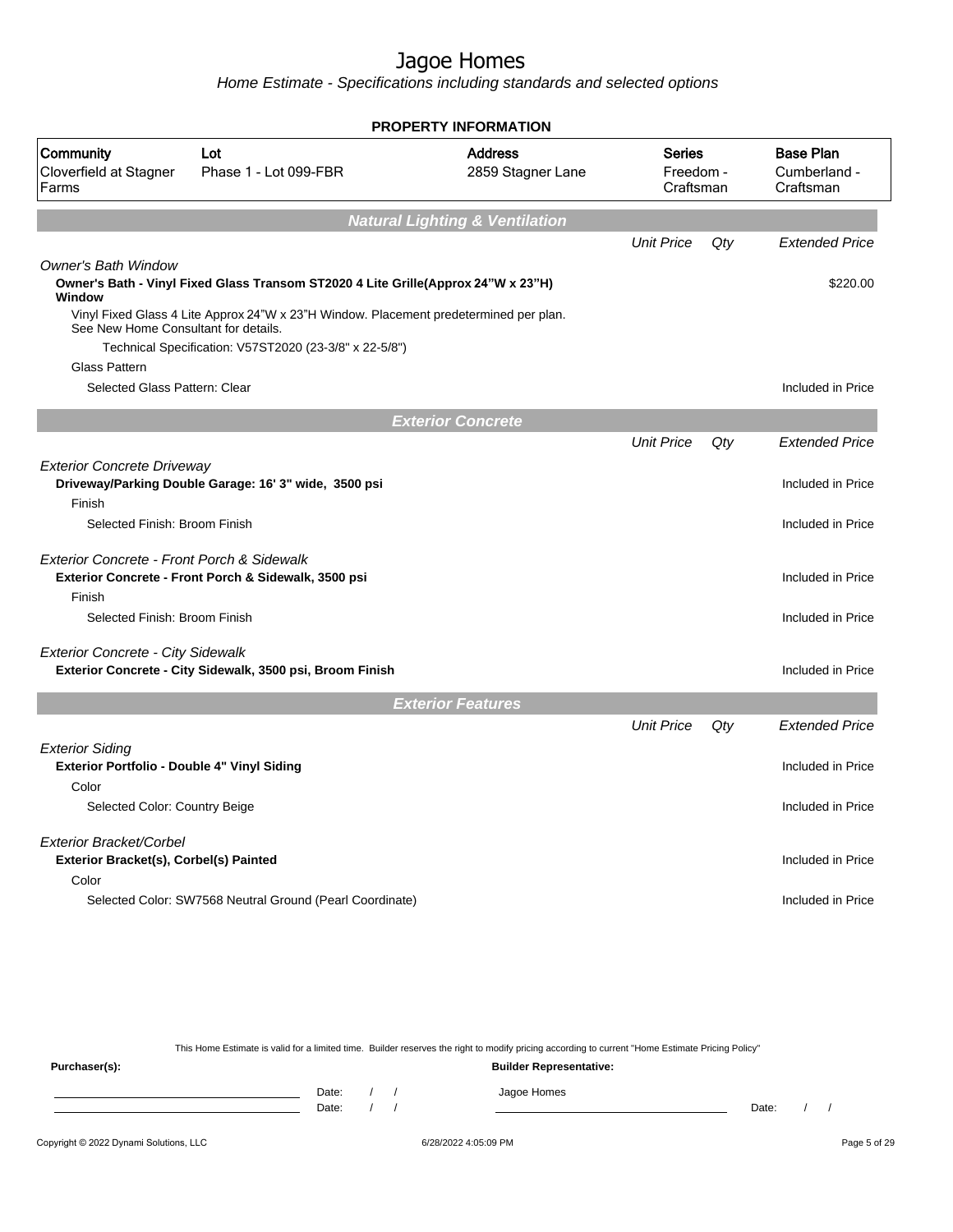Home Estimate - Specifications including standards and selected options

| <b>PROPERTY INFORMATION</b>                                                             |                                                                                                                                                                       |                                     |                                  |                                               |  |  |  |  |
|-----------------------------------------------------------------------------------------|-----------------------------------------------------------------------------------------------------------------------------------------------------------------------|-------------------------------------|----------------------------------|-----------------------------------------------|--|--|--|--|
| Community<br>Cloverfield at Stagner<br>Farms                                            | Lot<br>Phase 1 - Lot 099-FBR                                                                                                                                          | <b>Address</b><br>2859 Stagner Lane | Series<br>Freedom -<br>Craftsman | <b>Base Plan</b><br>Cumberland -<br>Craftsman |  |  |  |  |
|                                                                                         |                                                                                                                                                                       | <b>Exterior Features</b>            |                                  |                                               |  |  |  |  |
|                                                                                         |                                                                                                                                                                       |                                     | <b>Unit Price</b><br>Qty         | <b>Extended Price</b>                         |  |  |  |  |
| <b>Exterior Decorative Siding</b><br><b>Exterior Portfolio Perfection Shake</b>         | Perfection shingles have a more finished appearance than a hand-split shake. They are<br>patterned from #1 Red Cedar and offer a cleaner and more uniform appearance. |                                     |                                  | Included in Price                             |  |  |  |  |
| Color<br>Selected Color: Clay                                                           |                                                                                                                                                                       |                                     |                                  | Included in Price                             |  |  |  |  |
| <b>Exterior Special Trim Areas</b><br>color selected.                                   | Aluminum Wrapped Trim: Window Trim, Beams, Rake/Fascia, etc. Color will match Soffit<br>See plan for details. Color will match Soffit Color Selected.                 |                                     |                                  | Included in Price                             |  |  |  |  |
| Exterior Vinyl Corner Trim(s)<br><b>Vinyl Corner Trim(s)</b><br>Color                   |                                                                                                                                                                       |                                     |                                  | Included in Price                             |  |  |  |  |
| Selected Color: Pearl                                                                   |                                                                                                                                                                       |                                     |                                  | Included in Price                             |  |  |  |  |
| Fascia<br><b>Fascia Aluminum</b><br>Color will match Soffit Color Selected              |                                                                                                                                                                       |                                     |                                  | Included in Price                             |  |  |  |  |
| Soffit<br><b>Soffit - Continuous Perforated Vinyl</b><br>Color<br>Selected Color: Pearl |                                                                                                                                                                       |                                     |                                  | Included in Price<br>Included in Price        |  |  |  |  |
| Gutter<br>Gutters Aluminum 5" (.027 gauge)<br>Color                                     |                                                                                                                                                                       |                                     |                                  | Included in Price                             |  |  |  |  |
| Selected Color: Pearl                                                                   |                                                                                                                                                                       |                                     |                                  | Included in Price                             |  |  |  |  |
| Downspout<br>Downspouts Aluminum 3" x 2" (.027 gauge)                                   |                                                                                                                                                                       |                                     |                                  | Included in Price                             |  |  |  |  |
| <b>Front Porch Post</b><br>details.<br>Color                                            | (2) 16" Square Tapered Smooth Painted Columns on Cultured Stone Pier<br>Column paint and cultured stone to be selected. Placement predetermined. Check plan for       |                                     |                                  | \$0.00                                        |  |  |  |  |
|                                                                                         | Selected Color: SW7568 Neutral Ground                                                                                                                                 |                                     |                                  | Included in Price                             |  |  |  |  |
|                                                                                         | This Home Estimate is valid for a limited time. Builder reserves the right to modify pricing according to current "Home Estimate Pricing Policy"                      |                                     |                                  |                                               |  |  |  |  |
| Purchaser(s):                                                                           |                                                                                                                                                                       | <b>Builder Representative:</b>      |                                  |                                               |  |  |  |  |

Date: / / Jagoe Homes<br>Date: / / Jagoe Homes Date: / / Date: / /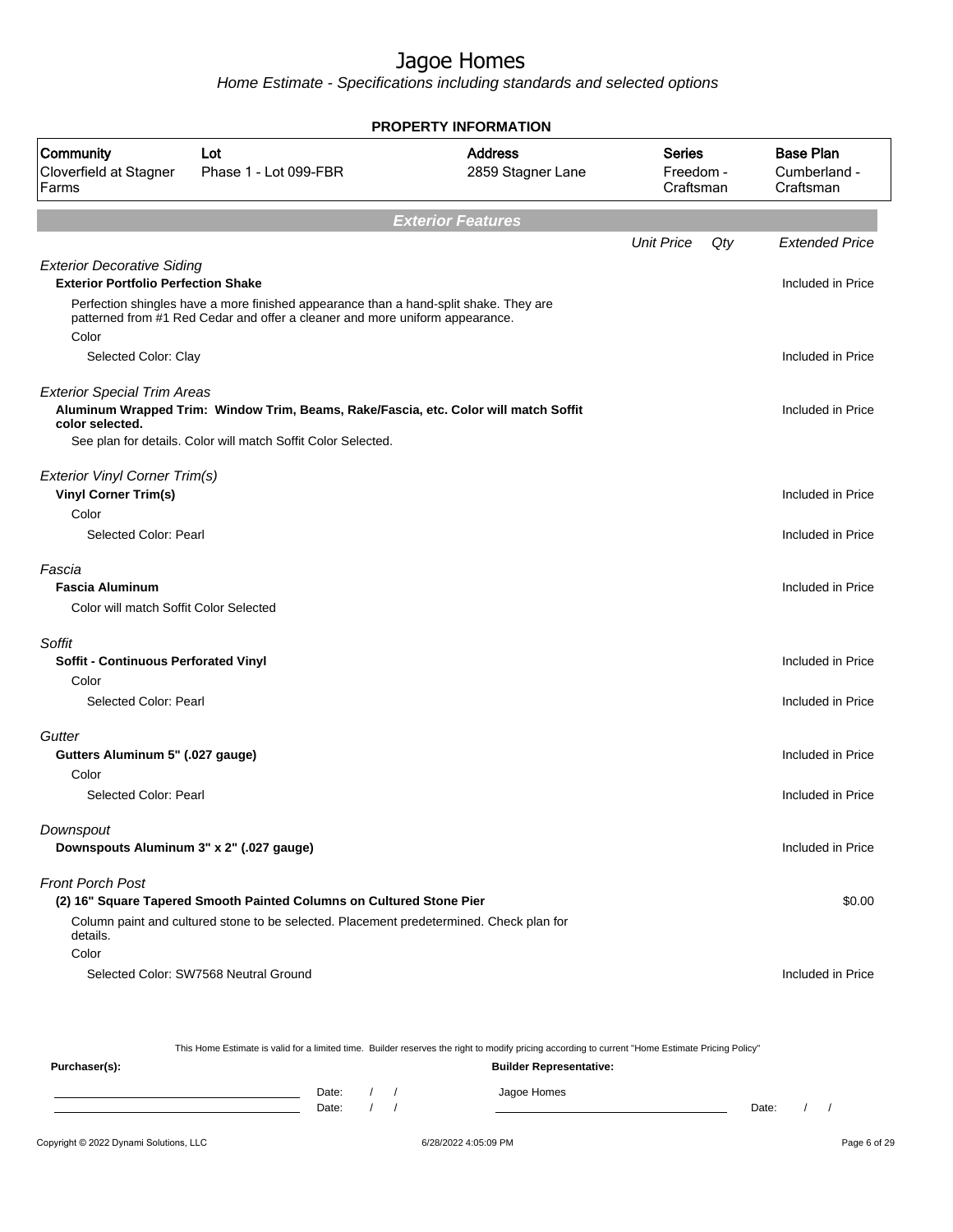Home Estimate - Specifications including standards and selected options

|                                                                                        |                                                                 | <b>PROPERTY INFORMATION</b>         |                                         |     |                                               |
|----------------------------------------------------------------------------------------|-----------------------------------------------------------------|-------------------------------------|-----------------------------------------|-----|-----------------------------------------------|
| Community<br>Cloverfield at Stagner<br>Farms                                           | Lot<br>Phase 1 - Lot 099-FBR                                    | <b>Address</b><br>2859 Stagner Lane | <b>Series</b><br>Freedom -<br>Craftsman |     | <b>Base Plan</b><br>Cumberland -<br>Craftsman |
|                                                                                        |                                                                 | <b>Exterior Features</b>            |                                         |     |                                               |
| <b>Front Porch Post</b>                                                                |                                                                 |                                     | <b>Unit Price</b>                       | Qty | <b>Extended Price</b>                         |
| <b>Cultured Stone Color</b>                                                            | Selected Cultured Stone Color: Cutface Penn #800                |                                     |                                         |     | Included in Price                             |
| Flashing<br><b>Flashing see Plan Detail</b>                                            |                                                                 |                                     |                                         |     | Included in Price                             |
| <b>Exterior Mailbox</b><br><b>Centralized Mailbox - Cluster Box Unit</b>               |                                                                 |                                     |                                         |     | \$0.00                                        |
|                                                                                        |                                                                 | <b>Roofing</b>                      |                                         |     |                                               |
|                                                                                        |                                                                 |                                     | <b>Unit Price</b>                       | Qty | <b>Extended Price</b>                         |
| <b>Roof Felt</b>                                                                       | Synthetic Underlayment or Felt, Aluminum Drip Edge              |                                     |                                         |     | Included in Price                             |
| <b>Roof Shingles</b><br>30 Year GAF Dimensional Roof Shingles                          |                                                                 |                                     |                                         |     | Included in Price                             |
| <b>Roofing Color</b>                                                                   | Selected Roofing Color: Weathered Wood                          |                                     |                                         |     | Included in Price                             |
| Roof Valley Material<br>Ice and Water Shield or Equivalent                             |                                                                 |                                     |                                         |     | Included in Price                             |
| Roof Flashing<br>Roof Flashing- required by design                                     |                                                                 |                                     |                                         |     | Included in Price                             |
|                                                                                        |                                                                 | <b>Insulation</b>                   |                                         |     |                                               |
|                                                                                        |                                                                 |                                     | <b>Unit Price</b>                       | Qty | <b>Extended Price</b>                         |
| <b>Entire Home Foundation Insulation</b><br>Foundation Perimeter 1"x24" Styrofoam R5.0 |                                                                 |                                     |                                         |     | Included in Price                             |
| Living Area Wall Insulation                                                            | Living Area Walls R15 Fiberglass Blown-In &/or Batt Wall System |                                     |                                         |     | Included in Price                             |
| Living Area Ceiling Insulation                                                         | Living Area Flat Ceiling R38 (Average) Blown-In Fiberglass      |                                     |                                         |     | Included in Price                             |

This Home Estimate is valid for a limited time. Builder reserves the right to modify pricing according to current "Home Estimate Pricing Policy"

**Purchaser(s): Builder Representative:** Date: / / Jagoe Homes<br>Date: / / Jagoe Homes Date: / / **Date: / / 2006** Date: / / / Date: / / /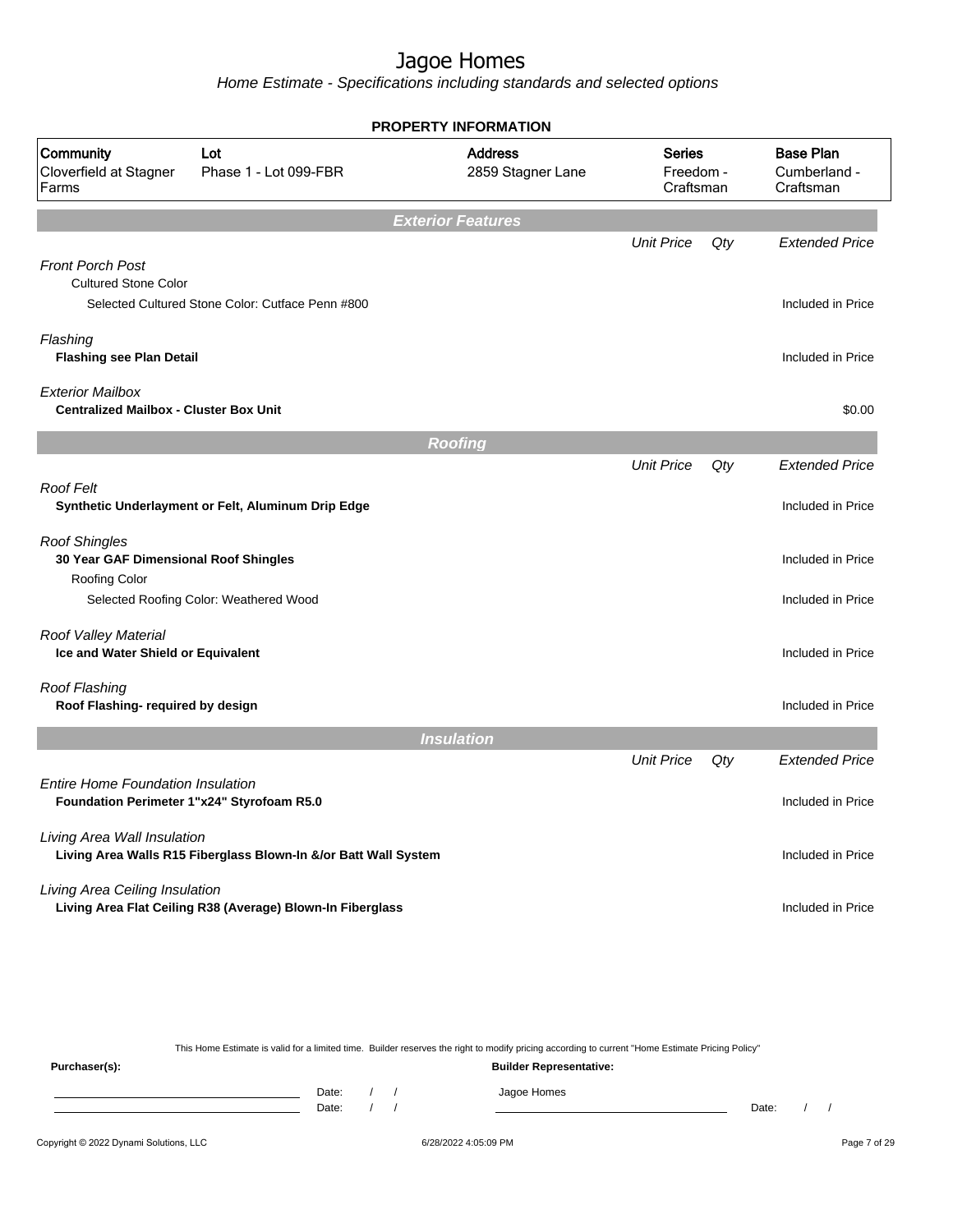Home Estimate - Specifications including standards and selected options

| <b>PROPERTY INFORMATION</b>                                                          |                                                                                                                                                |                                     |                                  |                                               |  |  |  |
|--------------------------------------------------------------------------------------|------------------------------------------------------------------------------------------------------------------------------------------------|-------------------------------------|----------------------------------|-----------------------------------------------|--|--|--|
| Community<br>Cloverfield at Stagner<br>Farms                                         | Lot<br>Phase 1 - Lot 099-FBR                                                                                                                   | <b>Address</b><br>2859 Stagner Lane | Series<br>Freedom -<br>Craftsman | <b>Base Plan</b><br>Cumberland -<br>Craftsman |  |  |  |
|                                                                                      |                                                                                                                                                | <b>Drywall &amp; Paint Finishes</b> |                                  |                                               |  |  |  |
|                                                                                      |                                                                                                                                                |                                     | <b>Unit Price</b>                | Qty<br><b>Extended Price</b>                  |  |  |  |
| Interior Home Wall Finish                                                            | 1/2" Drywall   Finished, Primed, & Painted Smooth                                                                                              |                                     |                                  | Included in Price                             |  |  |  |
| <b>Interior Home Ceiling Finish</b><br>Paint                                         | Drywall   Home Finished Smooth   Garage Textured<br>Home   1/2in Structural or 5/8in Drywall   Finished Smooth   ProMar Interior Latex Ceiling |                                     |                                  | \$3,090.00                                    |  |  |  |
| Garage Textured   White<br>Color                                                     |                                                                                                                                                |                                     |                                  |                                               |  |  |  |
|                                                                                      | Selected Color: SW7015 Repose Gray                                                                                                             |                                     |                                  | Included in Price                             |  |  |  |
| Garage Drywall and Finish Application<br>Two Car Garage   Drywall, Prime, & Paint    | Entire Home Paint Color used unless otherwise specified under Additional Paint Color                                                           |                                     |                                  | Included in Price                             |  |  |  |
|                                                                                      |                                                                                                                                                |                                     |                                  |                                               |  |  |  |
| <b>Mechanical Storage</b><br><b>Unfinished Drywall</b>                               |                                                                                                                                                |                                     |                                  | Included in Price                             |  |  |  |
| <b>Interior Wall Surfaces Paint</b><br><b>Sherwin Williams Duration Latex   Flat</b> |                                                                                                                                                |                                     |                                  | Included in Price                             |  |  |  |
| Color                                                                                |                                                                                                                                                |                                     |                                  |                                               |  |  |  |
| Sheen                                                                                | Selected Color: SW7015 Repose Gray                                                                                                             |                                     |                                  | Included in Price                             |  |  |  |
| Selected Sheen: Flat                                                                 |                                                                                                                                                |                                     |                                  | Included in Price                             |  |  |  |
| <b>Interior Trim &amp; Door Paint</b>                                                | Trim & Door   Sherwin Williams ProClassic Waterborne Acrylic   Semi-Gloss                                                                      |                                     |                                  | Included in Price                             |  |  |  |
| Color                                                                                | Selected Color: SW7006 Extra White                                                                                                             |                                     |                                  | Included in Price                             |  |  |  |
| <b>Exterior Door Paint</b><br><b>Exterior Door Color   Latex</b>                     |                                                                                                                                                |                                     |                                  | Included in Price                             |  |  |  |
| painted Interior Trim Color.                                                         | Paint color for all HINGED Exterior Doors, Including Front Door. Interior of door will be                                                      |                                     |                                  |                                               |  |  |  |
|                                                                                      | Color Requests outside of Available Personal Options will be subject to approval.                                                              |                                     |                                  |                                               |  |  |  |
| Color                                                                                |                                                                                                                                                |                                     |                                  |                                               |  |  |  |
|                                                                                      | Selected Color: SW7568 Neutral Ground                                                                                                          |                                     |                                  | Included in Price                             |  |  |  |
|                                                                                      |                                                                                                                                                |                                     |                                  |                                               |  |  |  |

This Home Estimate is valid for a limited time. Builder reserves the right to modify pricing according to current "Home Estimate Pricing Policy" **Purchaser(s): Builder Representative:** Date: / / Jagoe Homes<br>Date: / / Jagoe Homes Date: / / **Date: / / 2006** Date: / / **Date: / / / 2006** Date: / / / 2006 Date: / / / 2006 Date: / / / 2006 Date: / / / 2007 Date: / / / 2007 Date: / / / 2008 Date: / / / 2008 Date: / / / 2008 Date: / / / 2008 Date: / / / 2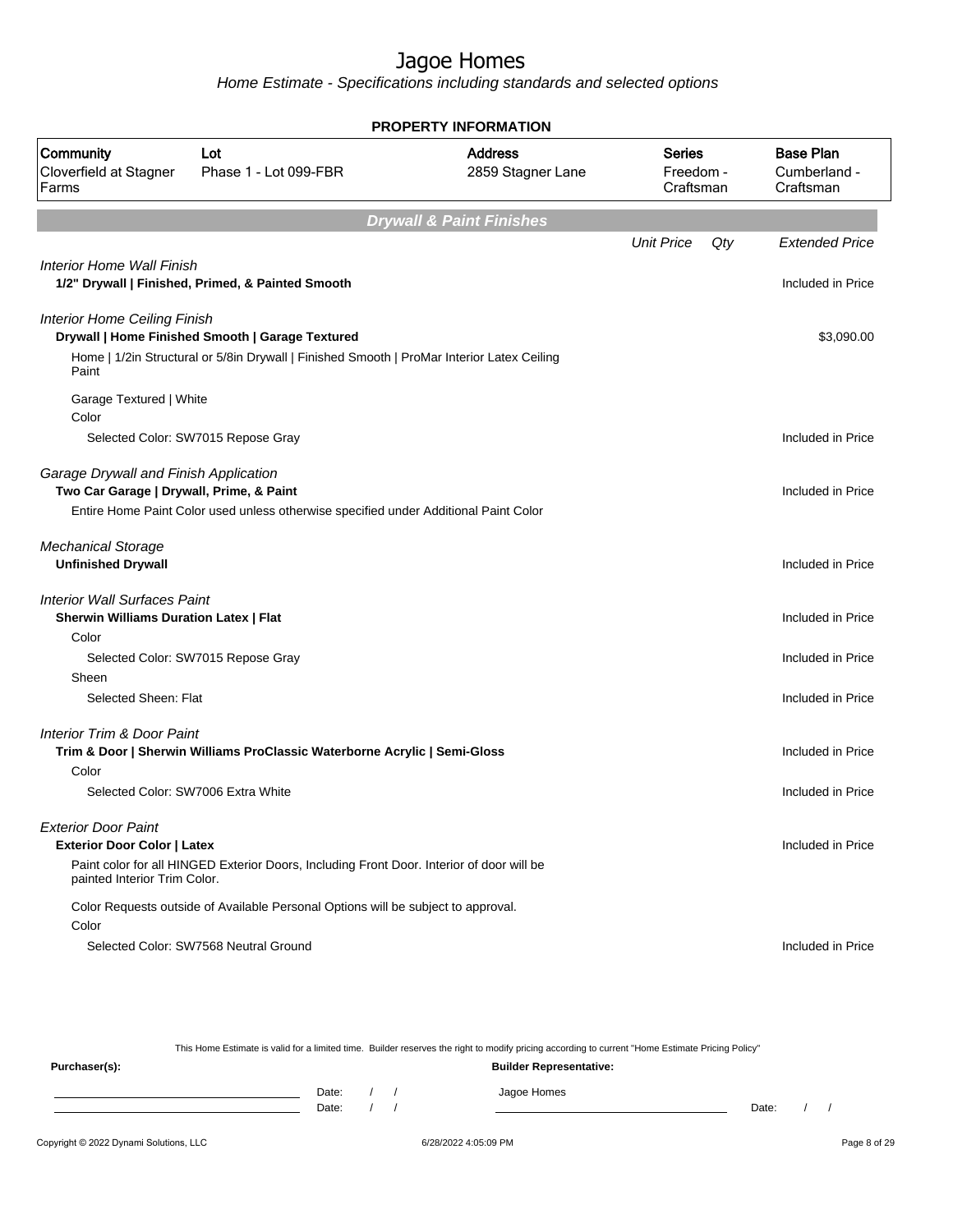Home Estimate - Specifications including standards and selected options

|                                                                                      |                                                                                                                                                                                                                                                                               | <b>PROPERTY INFORMATION</b>         |                                         |     |                                               |
|--------------------------------------------------------------------------------------|-------------------------------------------------------------------------------------------------------------------------------------------------------------------------------------------------------------------------------------------------------------------------------|-------------------------------------|-----------------------------------------|-----|-----------------------------------------------|
| Community<br>Cloverfield at Stagner<br>Farms                                         | Lot<br>Phase 1 - Lot 099-FBR                                                                                                                                                                                                                                                  | <b>Address</b><br>2859 Stagner Lane | <b>Series</b><br>Freedom -<br>Craftsman |     | <b>Base Plan</b><br>Cumberland -<br>Craftsman |
|                                                                                      |                                                                                                                                                                                                                                                                               | <b>Interior Trim/Doors</b>          |                                         |     |                                               |
|                                                                                      |                                                                                                                                                                                                                                                                               |                                     | <b>Unit Price</b>                       | Qty | <b>Extended Price</b>                         |
| <b>Entire Home Interior Doors</b>                                                    |                                                                                                                                                                                                                                                                               |                                     |                                         |     |                                               |
|                                                                                      | Interior Door Units, Hollow Core, 6/8 Tall, 2 Panel Square, Smooth                                                                                                                                                                                                            |                                     |                                         |     | \$0.00                                        |
| Smooth Finish<br><b>Primed for Paint</b>                                             |                                                                                                                                                                                                                                                                               |                                     |                                         |     |                                               |
| Entire Home Craftsman Style Trim Package<br>Baseboard 4 1/4"                         | Craftsman Interior Flat Door Casing 3 1/2", Interior Flat Window Trim 3 1/2", Interior Flat<br>Door & Window Casing: 3 1/2" 1015M   Base: 4 1/4"                                                                                                                              |                                     |                                         |     | \$660.00                                      |
|                                                                                      | Base installed in Finished Living Areas Only                                                                                                                                                                                                                                  |                                     |                                         |     |                                               |
| Open Stairway with Balusters<br><b>Rosette   Carpet Steps</b><br>otherwise specified | 1 1/2 Open Step w/ Stained Exposed End   Iron Balusters   Stained Newel Post, Handrail &<br>Exposed Step End, Newel Post, Rosette, Hand Rail to be Stained. Skirt Board & Risers to be<br>painted Interior Trim Color. Carpet Steps to be Entire Home Carpet Selection unless |                                     |                                         |     | \$1.120.00                                    |
| Pattern                                                                              |                                                                                                                                                                                                                                                                               |                                     |                                         |     |                                               |
| Selected Pattern: Straight                                                           |                                                                                                                                                                                                                                                                               |                                     |                                         |     | Included in Price                             |
| Stain Color                                                                          |                                                                                                                                                                                                                                                                               |                                     |                                         |     |                                               |
|                                                                                      | Selected Stain Color: MW415 Tidal Wood                                                                                                                                                                                                                                        |                                     |                                         |     | Included in Price                             |
| be moved. See plans for details.<br>See Plans for Details<br>Design Feature          | Built In Drop Zone, Painted to match Trim Color<br>Built In Drop Zone with Bench Seat, per plan, Painted to match trim. Some shelving will                                                                                                                                    |                                     |                                         |     | \$1,290.00                                    |
|                                                                                      | Selected Design Feature: Bead Board Back                                                                                                                                                                                                                                      |                                     |                                         |     | Included in Price                             |
|                                                                                      |                                                                                                                                                                                                                                                                               |                                     |                                         |     |                                               |
|                                                                                      |                                                                                                                                                                                                                                                                               | <b>Door Hardware</b>                |                                         |     |                                               |
|                                                                                      |                                                                                                                                                                                                                                                                               |                                     | <b>Unit Price</b>                       | Qty | <b>Extended Price</b>                         |
| <b>Front Door Handleset</b>                                                          |                                                                                                                                                                                                                                                                               |                                     |                                         |     |                                               |
| and Hinges of Front Door.<br>Front Door Handle Set Finish                            | Kwikset Amador Handleset Front Door Hardware<br>Includes (1) Exterior Handleset and (1) Interior Door Hardware, to match Exterior Door<br>Hardware Selection Style. Finish selection will be indicated below for Interior Door Hardware                                       |                                     |                                         |     | \$150.00                                      |
|                                                                                      | Selected Front Door Handle Set Finish: Satin Nickel                                                                                                                                                                                                                           |                                     |                                         |     | Included in Price                             |
| Hinge & Interior Hardware Finish                                                     |                                                                                                                                                                                                                                                                               |                                     |                                         |     |                                               |
|                                                                                      | Selected Hinge & Interior Hardware Finish: Match Exterior Handleset - Satin Nickel                                                                                                                                                                                            |                                     |                                         |     | Included in Price                             |
|                                                                                      |                                                                                                                                                                                                                                                                               |                                     |                                         |     |                                               |

This Home Estimate is valid for a limited time. Builder reserves the right to modify pricing according to current "Home Estimate Pricing Policy"

| Purchaser(s): |                |  | <b>Builder Representative:</b> |       |  |
|---------------|----------------|--|--------------------------------|-------|--|
|               | Date:<br>Date: |  | Jagoe Homes                    | Date: |  |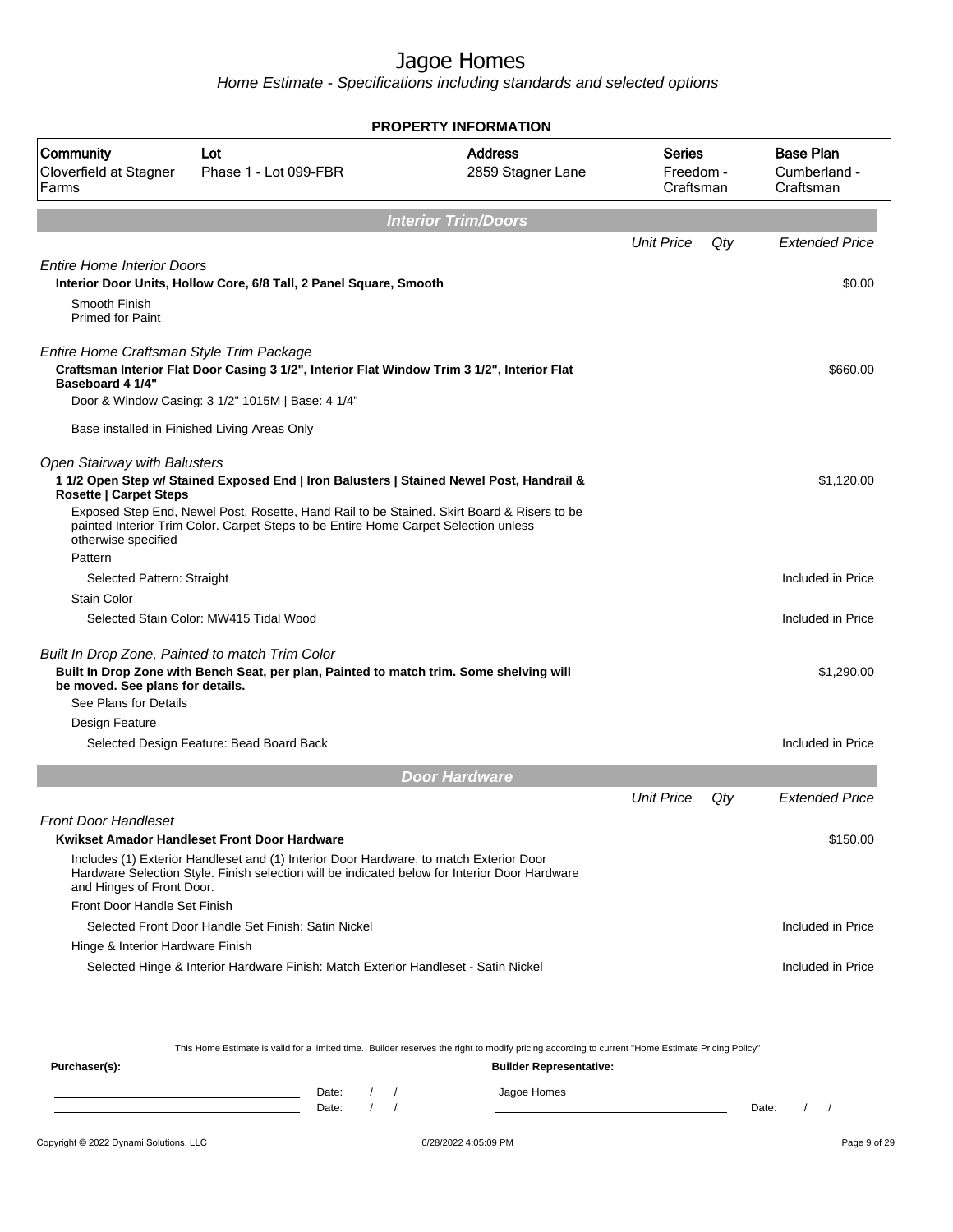**PROPERTY INFORMATION**

Home Estimate - Specifications including standards and selected options

| Community<br>Cloverfield at Stagner<br>Farms                                  | Lot<br>Phase 1 - Lot 099-FBR                                                                                                                                                       | <b>Address</b><br>2859 Stagner Lane | Series<br>Freedom -<br>Craftsman |     | <b>Base Plan</b><br>Cumberland -<br>Craftsman |
|-------------------------------------------------------------------------------|------------------------------------------------------------------------------------------------------------------------------------------------------------------------------------|-------------------------------------|----------------------------------|-----|-----------------------------------------------|
|                                                                               |                                                                                                                                                                                    | <b>Door Hardware</b>                |                                  |     |                                               |
|                                                                               |                                                                                                                                                                                    |                                     | <b>Unit Price</b>                | Qty | <b>Extended Price</b>                         |
| Home Exterior Door Hardware                                                   | Kwikset Ladera Lever Handle Exterior Door Hardware                                                                                                                                 |                                     |                                  |     | \$60.00                                       |
| Finish                                                                        | Includes Front Door (if Front Door Handleset is not selected) Garage to Home Door and any<br>Hinged Patio or Service Door selected in the HE.                                      |                                     |                                  |     |                                               |
| Selected Finish: Satin Nickel                                                 |                                                                                                                                                                                    |                                     |                                  |     | Included in Price                             |
| <b>Entire Home Interior Door Locks</b><br>Includes all Interior Doors         | Kwikset Ladera Lever Handle Interior Door Knob Package                                                                                                                             |                                     |                                  |     | \$270.00                                      |
| Finish<br>Selected Finish: Satin Nickel                                       |                                                                                                                                                                                    |                                     |                                  |     | Included in Price                             |
| Door Stops<br>Hardware-Spring & Hinge Door Stops                              |                                                                                                                                                                                    |                                     |                                  |     | Included in Price                             |
|                                                                               |                                                                                                                                                                                    | <b>Cabinets</b>                     |                                  |     |                                               |
|                                                                               |                                                                                                                                                                                    |                                     | <b>Unit Price</b>                | Qty | <b>Extended Price</b>                         |
| Kitchen Cabinet Design Options<br><b>Upgraded Kitchen Layout</b>              |                                                                                                                                                                                    |                                     |                                  |     | \$1,640.00                                    |
| 24"W x 12"D x 3"H (FWS24)                                                     | Remove Upper Wall Cabinets from Back Exterior Wall and replace Single Window w/Triple<br>Window centered on Kitchen Sink. Add (3) Floating Wall Shelves to match Kitchen Cabinets. |                                     |                                  |     |                                               |
|                                                                               | Technical Specification: Change existing layout of Wall Cabinets to 42" Tall Straight Lay<br>w/Crown Mould. Remove Corner Wall Cabinet & replace w/W3042 w/F342 Filler.            |                                     |                                  |     |                                               |
| <b>Kitchen Cabinets</b>                                                       | Brellin Purestyle Full Overlay Laminate Cabinets w/ Floating Shelves                                                                                                               |                                     |                                  |     | \$1,630.00                                    |
| Full Overlay Shaker Door                                                      |                                                                                                                                                                                    |                                     |                                  |     |                                               |
| Color                                                                         |                                                                                                                                                                                    |                                     |                                  |     |                                               |
| Selected Color: Greyhound                                                     |                                                                                                                                                                                    |                                     |                                  |     | Included in Price                             |
| <b>Owners Bath Cabinets</b><br><b>Brellin Full Overlay Purestyle Laminate</b> |                                                                                                                                                                                    |                                     |                                  |     | \$415.00                                      |
| Finish                                                                        |                                                                                                                                                                                    |                                     |                                  |     |                                               |
| Selected Finish: Greyhound                                                    |                                                                                                                                                                                    |                                     |                                  |     | Included in Price                             |
| Vanity Height                                                                 |                                                                                                                                                                                    |                                     |                                  |     |                                               |
| Selected Vanity Height: Raised - 35"                                          |                                                                                                                                                                                    |                                     |                                  |     | \$70.00                                       |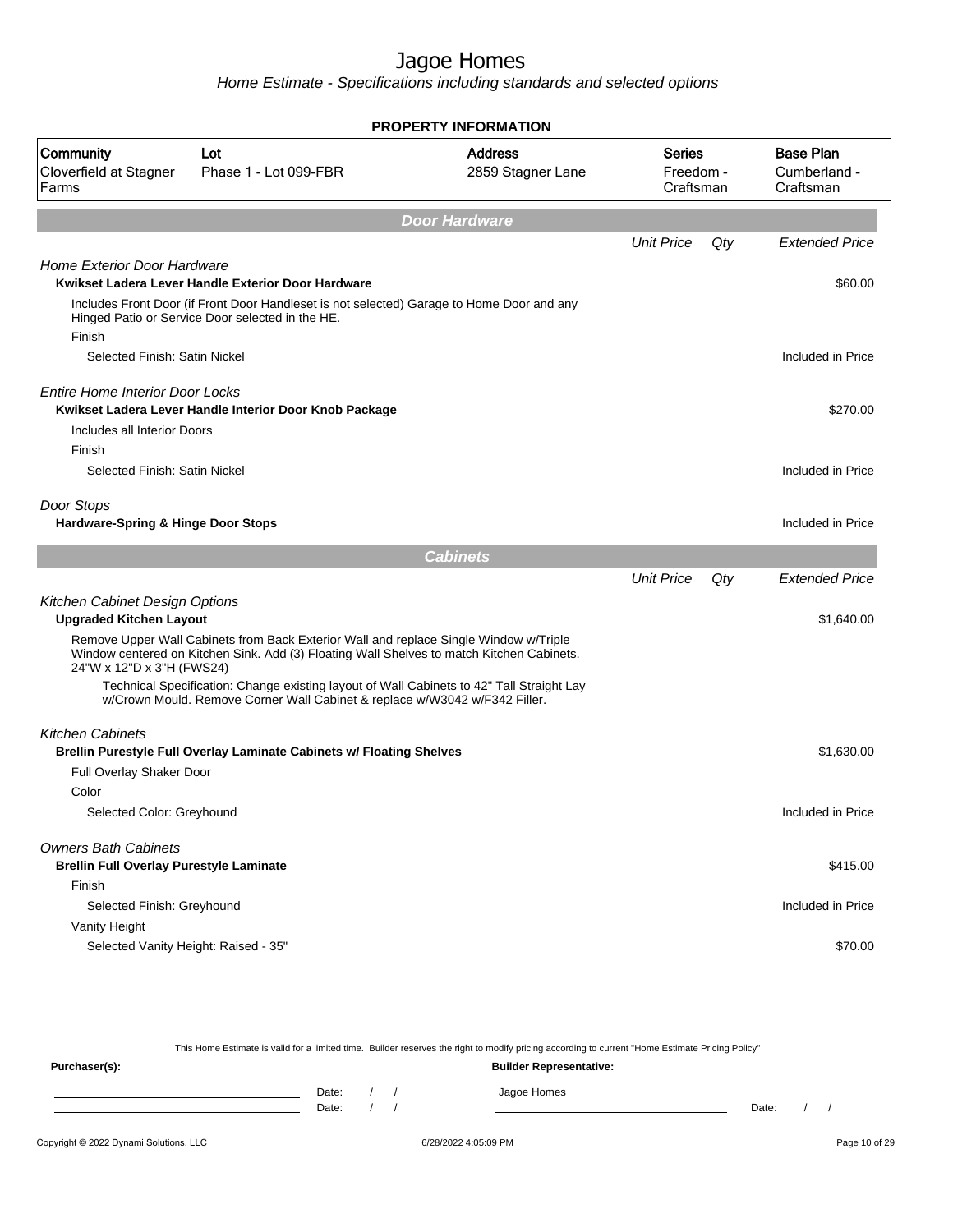Home Estimate - Specifications including standards and selected options

|                                                                              | <b>PROPERTY INFORMATION</b>         |                                         |     |                                               |
|------------------------------------------------------------------------------|-------------------------------------|-----------------------------------------|-----|-----------------------------------------------|
| Community<br>Lot<br>Cloverfield at Stagner<br>Phase 1 - Lot 099-FBR<br>Farms | <b>Address</b><br>2859 Stagner Lane | <b>Series</b><br>Freedom -<br>Craftsman |     | <b>Base Plan</b><br>Cumberland -<br>Craftsman |
|                                                                              | <b>Cabinets</b>                     |                                         |     |                                               |
|                                                                              |                                     | <b>Unit Price</b>                       | Qty | <b>Extended Price</b>                         |
| <b>Bath 2 Cabinets</b><br><b>Brellin Full Overlay Purestyle Laminate</b>     |                                     |                                         |     | \$180.00                                      |
| Finish<br>Selected Finish: Greyhound                                         |                                     |                                         |     | Included in Price                             |
| Vanity Height<br>Selected Vanity Height: Raised - 35"                        |                                     |                                         |     | \$70.00                                       |
|                                                                              | <b>Cabinet Hardware</b>             |                                         |     |                                               |
|                                                                              |                                     | <b>Unit Price</b>                       | Qty | <b>Extended Price</b>                         |
| Kitchen Cabinet Hardware<br><b>Betty Collection</b>                          |                                     |                                         |     | Included in Price                             |
| <b>Cabinet Door Hardware</b><br>Selected Cabinet Door Hardware: 128mm        |                                     |                                         |     | Included in Price                             |
| <b>Cabinet Drawer Hardware</b><br>Selected Cabinet Drawer Hardware: 128mm    |                                     |                                         |     | Included in Price                             |
| Finish<br>Selected Finish: Polished Chrome                                   |                                     |                                         |     | Included in Price                             |
| Owner's Bath Cabinet Hardware<br><b>Betty Collection</b>                     |                                     |                                         |     | Included in Price                             |
| <b>Cabinet Door Hardware</b>                                                 |                                     |                                         |     |                                               |
| Selected Cabinet Door Hardware: 128mm                                        |                                     |                                         |     | Included in Price                             |
| <b>Cabinet Drawer Hardware</b><br>Selected Cabinet Drawer Hardware: 96mm     |                                     |                                         |     | Included in Price                             |
| Finish<br>Selected Finish: Polished Chrome                                   |                                     |                                         |     | Included in Price                             |
| <b>Bath 2 Cabinet Hardware</b><br><b>Betty Collection</b>                    |                                     |                                         |     | Included in Price                             |
| Cabinet Door Hardware<br>Selected Cabinet Door Hardware: 128mm               |                                     |                                         |     | Included in Price                             |
| <b>Cabinet Drawer Hardware</b><br>Selected Cabinet Drawer Hardware: 96mm     |                                     |                                         |     | Included in Price                             |
| Finish<br>Selected Finish: Polished Chrome                                   |                                     |                                         |     | Included in Price                             |

This Home Estimate is valid for a limited time. Builder reserves the right to modify pricing according to current "Home Estimate Pricing Policy"

**Purchaser(s): Builder Representative:** Date: / / Jagoe Homes<br>Date: / / Jagoe Homes Date: / / **Date: / / 2006** Date: / / / Date: / / /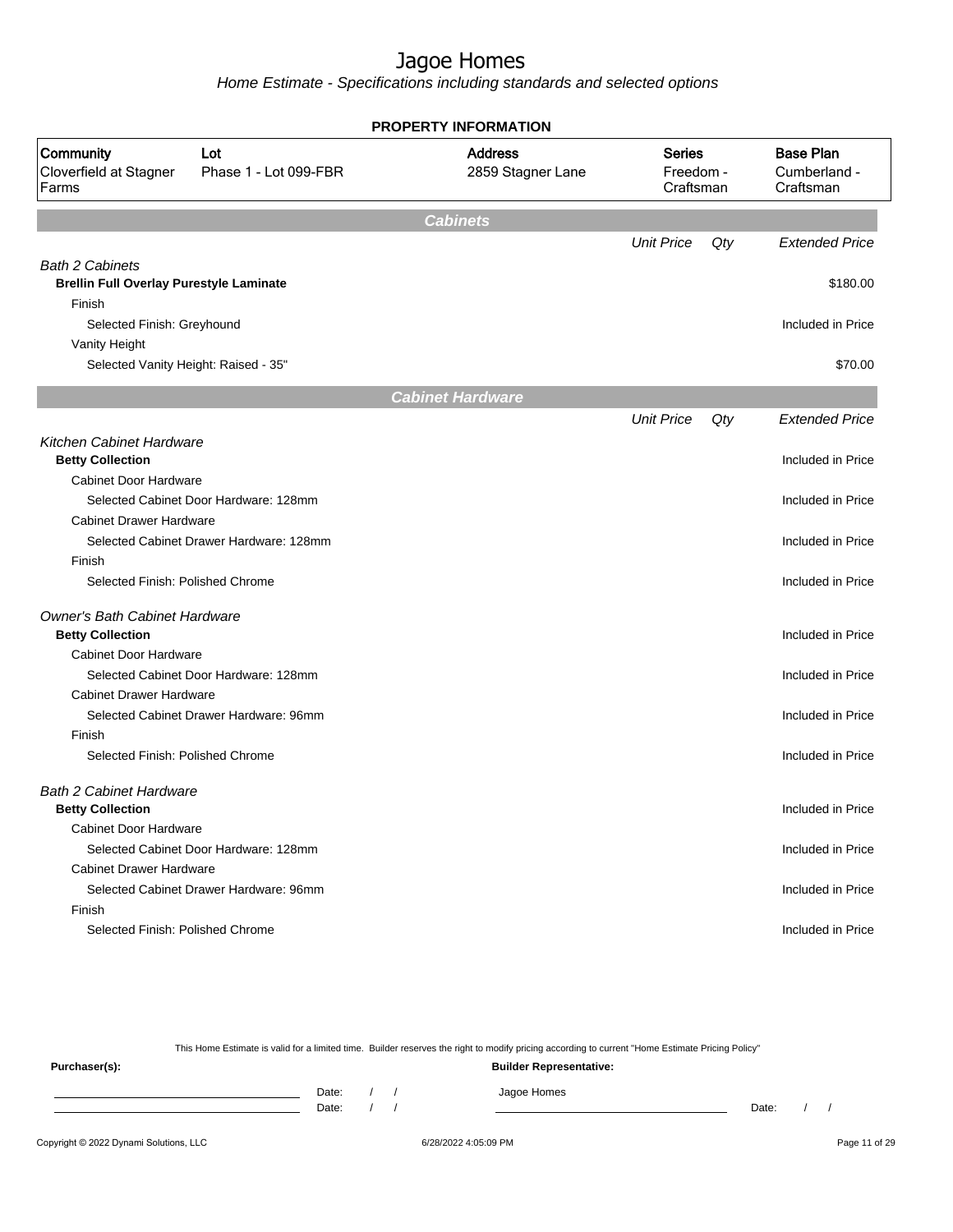Home Estimate - Specifications including standards and selected options

| <b>PROPERTY INFORMATION</b>                                               |                                                                                                                                                                                                                                                                                                                                                                                                                                                                                                                                                                               |                                     |                                         |                                               |  |  |
|---------------------------------------------------------------------------|-------------------------------------------------------------------------------------------------------------------------------------------------------------------------------------------------------------------------------------------------------------------------------------------------------------------------------------------------------------------------------------------------------------------------------------------------------------------------------------------------------------------------------------------------------------------------------|-------------------------------------|-----------------------------------------|-----------------------------------------------|--|--|
| Community<br>Cloverfield at Stagner<br>Farms                              | Lot<br>Phase 1 - Lot 099-FBR                                                                                                                                                                                                                                                                                                                                                                                                                                                                                                                                                  | <b>Address</b><br>2859 Stagner Lane | <b>Series</b><br>Freedom -<br>Craftsman | <b>Base Plan</b><br>Cumberland -<br>Craftsman |  |  |
|                                                                           |                                                                                                                                                                                                                                                                                                                                                                                                                                                                                                                                                                               | <b>Countertops</b>                  |                                         |                                               |  |  |
|                                                                           |                                                                                                                                                                                                                                                                                                                                                                                                                                                                                                                                                                               |                                     | <b>Unit Price</b>                       | Qty<br><b>Extended Price</b>                  |  |  |
| <b>Kitchen Countertops</b><br>Granite   3cm Class I                       |                                                                                                                                                                                                                                                                                                                                                                                                                                                                                                                                                                               |                                     |                                         | \$2,970.00                                    |  |  |
|                                                                           | Includes Stainless Steel Undermount Double Bowl Sink and 4 in Granite splash. Included<br>splash will be removed if decorative backsplash is selected.                                                                                                                                                                                                                                                                                                                                                                                                                        |                                     |                                         |                                               |  |  |
|                                                                           | Granite is not seamless and seams will be visible and can be felt.<br>Colors could vary from samples due to the nature of natural stone.                                                                                                                                                                                                                                                                                                                                                                                                                                      |                                     |                                         |                                               |  |  |
| Color                                                                     |                                                                                                                                                                                                                                                                                                                                                                                                                                                                                                                                                                               |                                     |                                         |                                               |  |  |
| Selected Color: Dallas White                                              |                                                                                                                                                                                                                                                                                                                                                                                                                                                                                                                                                                               |                                     |                                         | Included in Price                             |  |  |
| Edge Profile                                                              |                                                                                                                                                                                                                                                                                                                                                                                                                                                                                                                                                                               |                                     |                                         |                                               |  |  |
|                                                                           | Selected Edge Profile: Pencil Edge Top & Bottom                                                                                                                                                                                                                                                                                                                                                                                                                                                                                                                               |                                     |                                         | Included in Price                             |  |  |
| Kitchen Backsplash - Tile                                                 |                                                                                                                                                                                                                                                                                                                                                                                                                                                                                                                                                                               |                                     |                                         |                                               |  |  |
| <b>Mythology</b>                                                          |                                                                                                                                                                                                                                                                                                                                                                                                                                                                                                                                                                               |                                     |                                         | \$1,740.00                                    |  |  |
| the Mediterranean islands.                                                | Experience Mediterranean essence with the Mythology <sup><math>m</math></sup> collection – featuring<br>styles and characteristics sure to stir your soul. As dramatic as it is chic in the detailing; rich<br>natural earth tones and textures with handmade look punches<br>are the foundation of Mythology™. With curvaceous 6-inch arabesque shapes & Picket<br>Mosaic options, embody the warmth and serenity of                                                                                                                                                         |                                     |                                         |                                               |  |  |
| Ceramic                                                                   |                                                                                                                                                                                                                                                                                                                                                                                                                                                                                                                                                                               |                                     |                                         |                                               |  |  |
|                                                                           | Selected Ceramic: Mythology Picket Santorini MY90                                                                                                                                                                                                                                                                                                                                                                                                                                                                                                                             |                                     |                                         | Included in Price                             |  |  |
| <b>Grout Color</b>                                                        |                                                                                                                                                                                                                                                                                                                                                                                                                                                                                                                                                                               |                                     |                                         |                                               |  |  |
| Selected Grout Color: 02 Pewter                                           |                                                                                                                                                                                                                                                                                                                                                                                                                                                                                                                                                                               |                                     |                                         | Included in Price                             |  |  |
| Trim                                                                      |                                                                                                                                                                                                                                                                                                                                                                                                                                                                                                                                                                               |                                     |                                         |                                               |  |  |
| Selected Trim: Polished Chrome                                            |                                                                                                                                                                                                                                                                                                                                                                                                                                                                                                                                                                               |                                     |                                         | Included in Price                             |  |  |
| Owner's Bath Vanity Top<br><b>Cultured Marble   Double Rectangle Bowl</b> |                                                                                                                                                                                                                                                                                                                                                                                                                                                                                                                                                                               |                                     |                                         | \$390.00                                      |  |  |
| abrasive products.<br>mildew and chips.                                   | Cultured Marble is Beautiful – Veining and patterns can be incorporated during the casting<br>process, creating character, depth and interest that mimics its natural counterpart.<br>Low Maintenance - Cultured marble never needs to be sealed and is easy to clean with non-<br>Durable – Cultured marble is non-porous, making it extremely tough and resistant to stains,<br>Economical – In general, cultured marble is less expensive to fabricate and install than slab<br>marble, but will increase the overall value of a home just as natural stone products will. |                                     |                                         |                                               |  |  |
| Color<br>Selected Color: Classic White                                    |                                                                                                                                                                                                                                                                                                                                                                                                                                                                                                                                                                               |                                     |                                         | Included in Price                             |  |  |
| Finish                                                                    |                                                                                                                                                                                                                                                                                                                                                                                                                                                                                                                                                                               |                                     |                                         |                                               |  |  |
| Selected Finish: Matte                                                    |                                                                                                                                                                                                                                                                                                                                                                                                                                                                                                                                                                               |                                     |                                         | Included in Price                             |  |  |
|                                                                           |                                                                                                                                                                                                                                                                                                                                                                                                                                                                                                                                                                               |                                     |                                         |                                               |  |  |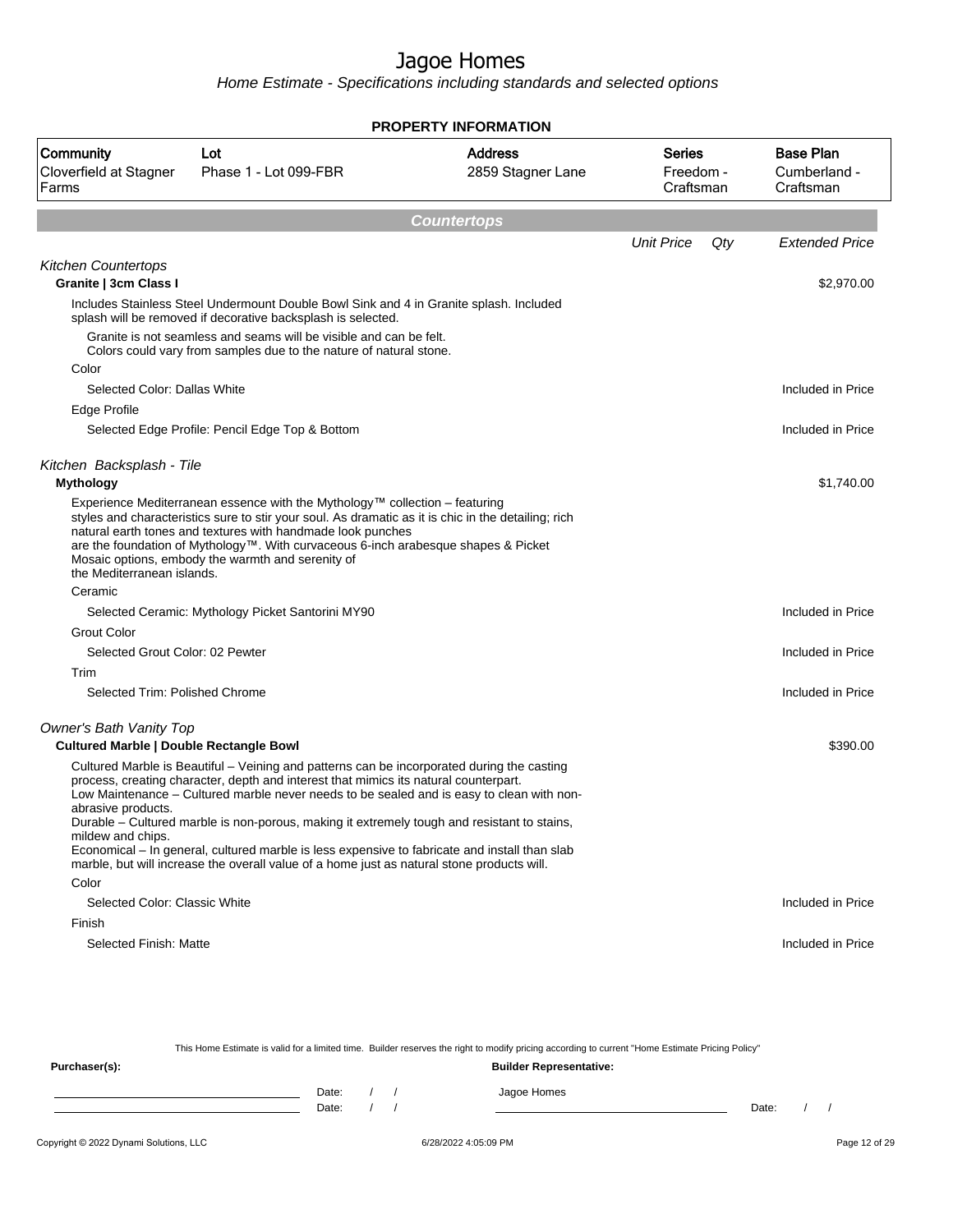Home Estimate - Specifications including standards and selected options

|                                                                          |                                                                                               | <b>PROPERTY INFORMATION</b>         |                                         |        |                                               |
|--------------------------------------------------------------------------|-----------------------------------------------------------------------------------------------|-------------------------------------|-----------------------------------------|--------|-----------------------------------------------|
| Community<br>Cloverfield at Stagner<br>Farms                             | Lot<br>Phase 1 - Lot 099-FBR                                                                  | <b>Address</b><br>2859 Stagner Lane | <b>Series</b><br>Freedom -<br>Craftsman |        | <b>Base Plan</b><br>Cumberland -<br>Craftsman |
|                                                                          |                                                                                               | <b>Countertops</b>                  |                                         |        |                                               |
|                                                                          |                                                                                               |                                     | <b>Unit Price</b>                       | $Q$ ty | <b>Extended Price</b>                         |
| Bath 2 Vanity Top                                                        |                                                                                               |                                     |                                         |        |                                               |
| <b>Cultured Marble   Rectangle Bowl</b>                                  |                                                                                               |                                     |                                         |        | \$145.00                                      |
| Color                                                                    |                                                                                               |                                     |                                         |        |                                               |
| Selected Color: Classic White                                            |                                                                                               |                                     |                                         |        | Included in Price                             |
| Finish                                                                   |                                                                                               |                                     |                                         |        |                                               |
| Selected Finish: Matte                                                   |                                                                                               |                                     |                                         |        | Included in Price                             |
|                                                                          |                                                                                               | <b>Mirrors</b>                      |                                         |        |                                               |
|                                                                          |                                                                                               |                                     | <b>Unit Price</b>                       | $Q$ ty | <b>Extended Price</b>                         |
| <b>Owner's Bath Mirrors</b><br>Beveled Edged Mirrors, (Qty 2), 24" X 36" |                                                                                               |                                     |                                         |        | \$80.00                                       |
|                                                                          |                                                                                               |                                     |                                         |        |                                               |
| Bath 2 Mirror<br>Beveled Edge Mirror(s)   Per Base Plan                  |                                                                                               |                                     |                                         |        | Included in Price                             |
| <b>Powder Room Mirror</b><br>Beveled Edge Mirror(s)   Per Base Plan      |                                                                                               |                                     |                                         |        | Included in Price                             |
|                                                                          |                                                                                               | <b>Appliances</b>                   |                                         |        |                                               |
|                                                                          |                                                                                               |                                     | <b>Unit Price</b>                       | $Q$ ty | <b>Extended Price</b>                         |
| Kitchen Range                                                            |                                                                                               |                                     |                                         |        |                                               |
|                                                                          | Range - Gas - Free Standing Continuous Grates                                                 |                                     |                                         |        | \$320.00                                      |
| Finish                                                                   |                                                                                               |                                     |                                         |        |                                               |
|                                                                          | Selected Finish: Stainless Steel - JGBS66REKSS                                                |                                     |                                         |        | \$150.00                                      |
| Kitchen Microwave or Microwave Hood                                      |                                                                                               |                                     |                                         |        |                                               |
| <b>Microwave - Stainless Steel</b>                                       |                                                                                               |                                     |                                         |        | \$80.00                                       |
|                                                                          | GE® 1.6 CU. FT. OVER-THE-RANGE MICROWAVE OVEN                                                 |                                     |                                         |        |                                               |
|                                                                          | Technical Specification: APPROXIMATE DIMENSIONS (HxWxD)<br>16 1/8 H x 29 7/8 W x 15 9/16 D in |                                     |                                         |        |                                               |
| Finish                                                                   |                                                                                               |                                     |                                         |        |                                               |
|                                                                          | Selected Finish: Stainless Steel - JVM3160RFSS                                                |                                     |                                         |        | Included in Price                             |
|                                                                          |                                                                                               |                                     |                                         |        |                                               |

This Home Estimate is valid for a limited time. Builder reserves the right to modify pricing according to current "Home Estimate Pricing Policy"

**Purchaser(s): Builder Representative:** Date: / / Jagoe Homes<br>Date: / / Jagoe Homes Date: / / Date: / /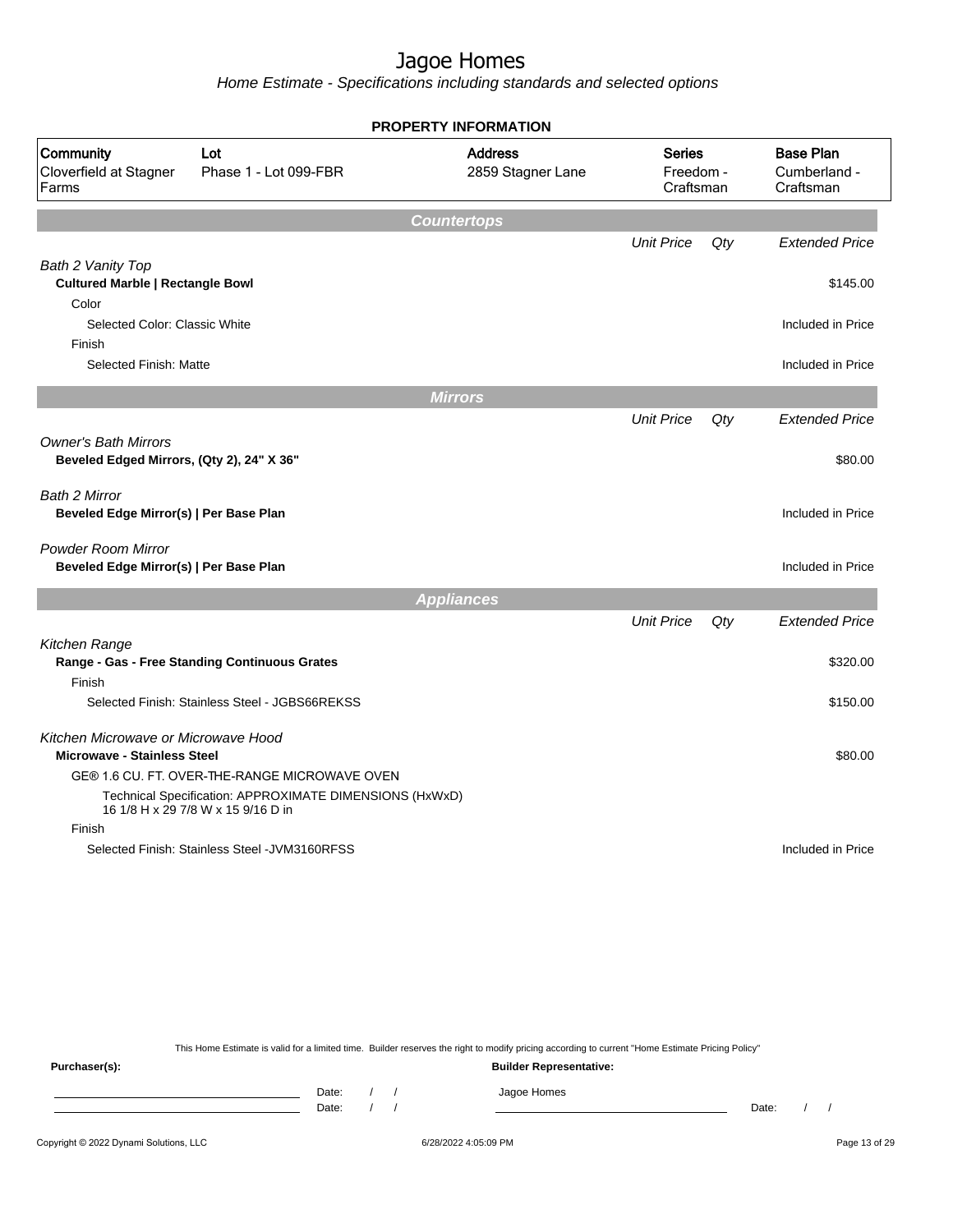Home Estimate - Specifications including standards and selected options

|                                                                 |                                                                                                                  | <b>PROPERTY INFORMATION</b>         |                                         |     |                                               |
|-----------------------------------------------------------------|------------------------------------------------------------------------------------------------------------------|-------------------------------------|-----------------------------------------|-----|-----------------------------------------------|
| Community<br>Cloverfield at Stagner<br>Farms                    | Lot<br>Phase 1 - Lot 099-FBR                                                                                     | <b>Address</b><br>2859 Stagner Lane | <b>Series</b><br>Freedom -<br>Craftsman |     | <b>Base Plan</b><br>Cumberland -<br>Craftsman |
|                                                                 |                                                                                                                  | <b>Appliances</b>                   |                                         |     |                                               |
|                                                                 |                                                                                                                  |                                     | <b>Unit Price</b>                       | Qty | <b>Extended Price</b>                         |
| <b>Kitchen Dishwasher</b>                                       |                                                                                                                  |                                     |                                         |     |                                               |
|                                                                 | Dishwasher - Front Control - Stainless Steel<br>GE® FRONT CONTROL WITH PLASTIC INTERIOR DISHWASHER WITH SANITIZE |                                     |                                         |     | \$60.00                                       |
| <b>CYCLE &amp; DRY BOOST</b>                                    |                                                                                                                  |                                     |                                         |     |                                               |
| 33 3/8 H x 23 3/4 W x 24 D in                                   | Technical Specification: APPROXIMATE DIMENSIONS (HxWxD)                                                          |                                     |                                         |     |                                               |
| Finish                                                          |                                                                                                                  |                                     |                                         |     |                                               |
| Selected Finish: GDF550PSRSS                                    |                                                                                                                  |                                     |                                         |     | Included in Price                             |
| Refrigerator                                                    | Refrigerator - Side by Side w/ Ice & Water on Door                                                               |                                     |                                         |     | Included in Price                             |
| Finish                                                          |                                                                                                                  |                                     |                                         |     |                                               |
|                                                                 | Selected Finish: Stainless Steel - GSS25GYPFS                                                                    |                                     |                                         |     | \$165.00                                      |
|                                                                 |                                                                                                                  | <b>Plumbing</b>                     |                                         |     |                                               |
|                                                                 |                                                                                                                  |                                     | <b>Unit Price</b>                       | Qty | <b>Extended Price</b>                         |
| Owner's Bath Fixture Color Package<br><b>Bath Fixture Color</b> |                                                                                                                  |                                     |                                         |     | Included in Price                             |
| Color                                                           |                                                                                                                  |                                     |                                         |     |                                               |
| Selected Color: White                                           |                                                                                                                  |                                     |                                         |     | Included in Price                             |
| <b>Owner's Bath Vanity</b>                                      |                                                                                                                  |                                     |                                         |     |                                               |
| 60" Double Bowl                                                 |                                                                                                                  |                                     |                                         |     | \$1,760.00                                    |
|                                                                 | 48" single bowl enlarged to 60" double bowl vanity, 12" removed from Owners Closet.                              |                                     |                                         |     |                                               |
| <b>Owner's Bath Lavatory Faucet</b>                             |                                                                                                                  |                                     |                                         |     |                                               |
| <b>Delta Ashlyn Collection</b>                                  |                                                                                                                  |                                     |                                         |     | Included in Price                             |
| Finish                                                          |                                                                                                                  |                                     |                                         |     |                                               |
| Selected Finish: Chrome                                         |                                                                                                                  |                                     |                                         |     | Included in Price                             |
| Spread                                                          |                                                                                                                  |                                     |                                         |     |                                               |
| Selected Spread: 2564   4" Spread                               |                                                                                                                  |                                     |                                         |     | Included in Price                             |
| Ashlyn Robe Hooks (Qty 2) & Paper Holder                        | Owner's Bath Towel Bar or Robe Hooks & Paper Holder                                                              |                                     |                                         |     | \$100.00                                      |
| Finish                                                          |                                                                                                                  |                                     |                                         |     |                                               |
| Selected Finish: Chrome                                         |                                                                                                                  |                                     |                                         |     | Included in Price                             |
|                                                                 |                                                                                                                  |                                     |                                         |     |                                               |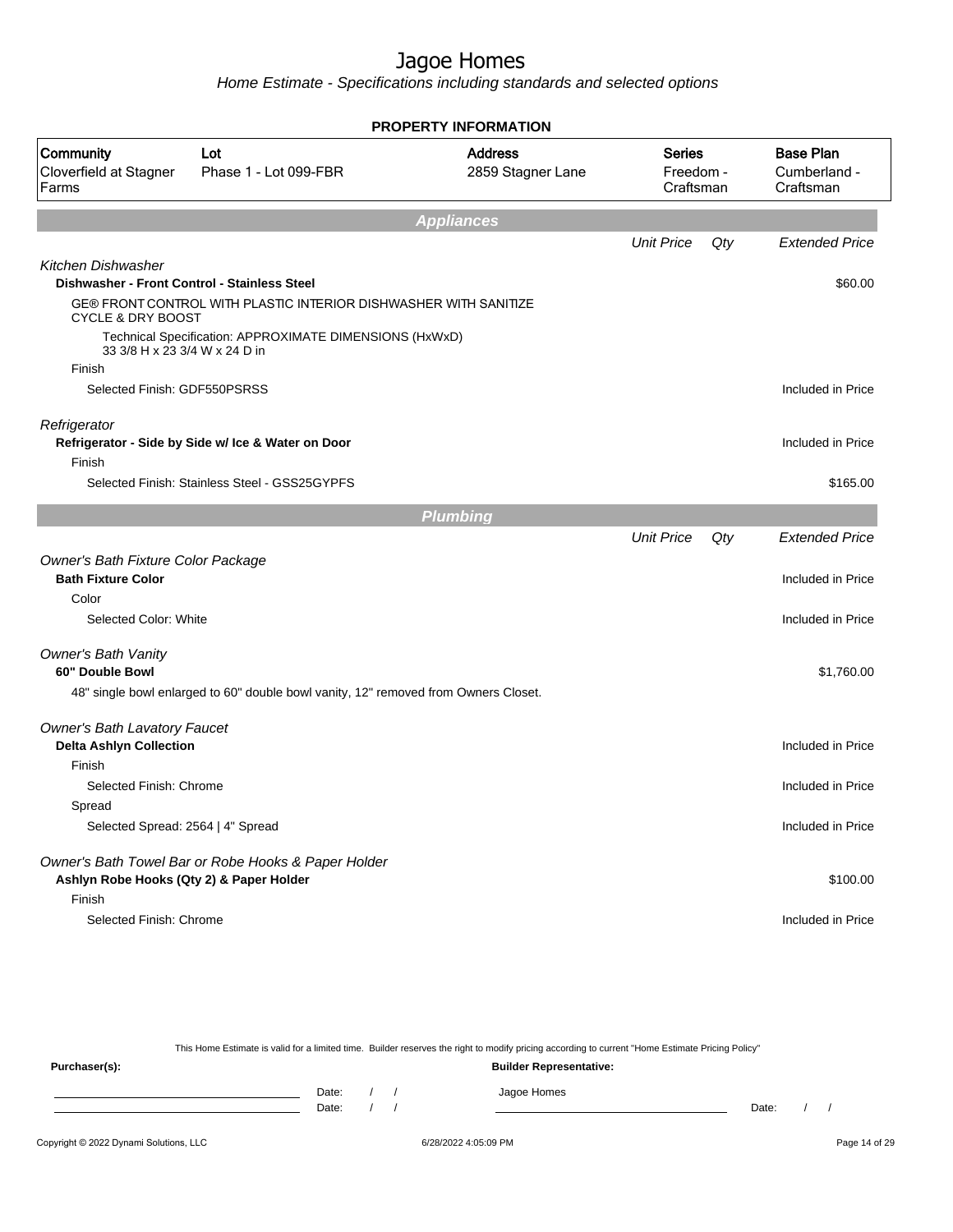Home Estimate - Specifications including standards and selected options

| <b>PROPERTY INFORMATION</b>                  |                                                                          |                                     |                                         |                                               |  |  |
|----------------------------------------------|--------------------------------------------------------------------------|-------------------------------------|-----------------------------------------|-----------------------------------------------|--|--|
| Community<br>Cloverfield at Stagner<br>Farms | Lot<br>Phase 1 - Lot 099-FBR                                             | <b>Address</b><br>2859 Stagner Lane | <b>Series</b><br>Freedom -<br>Craftsman | <b>Base Plan</b><br>Cumberland -<br>Craftsman |  |  |
|                                              |                                                                          | <b>Plumbing</b>                     |                                         |                                               |  |  |
|                                              |                                                                          |                                     | <b>Unit Price</b><br>Qty                | <b>Extended Price</b>                         |  |  |
| Owners Bath Tub/Shower or Shower Stall       |                                                                          |                                     |                                         |                                               |  |  |
|                                              | Ceramic Shower #003   60" x 36"   Subway   3 Wall   Fiberglass Base      |                                     |                                         | \$6,540.00                                    |  |  |
|                                              | Subway will be trimmed with matching Bullnose. See Drawing for Details.  |                                     |                                         |                                               |  |  |
| <b>Grout Color</b>                           |                                                                          |                                     |                                         |                                               |  |  |
| Selected Grout Color: 02 Pewter              |                                                                          |                                     |                                         | Included in Price                             |  |  |
| <b>Installation Direction</b>                |                                                                          |                                     |                                         |                                               |  |  |
|                                              | Selected Installation Direction: Horizontal - Accent Strip Not Available |                                     |                                         | Included in Price                             |  |  |
| Pattern                                      |                                                                          |                                     |                                         |                                               |  |  |
| Selected Pattern: Half Offset                |                                                                          |                                     |                                         | Included in Price                             |  |  |
| Shower Door                                  |                                                                          |                                     |                                         |                                               |  |  |
|                                              | Selected Shower Door: Semi Framless Slider                               |                                     |                                         | \$500.00                                      |  |  |
| Shower Door Finish                           |                                                                          |                                     |                                         |                                               |  |  |
|                                              | Selected Shower Door Finish: Chrome                                      |                                     |                                         | Included in Price                             |  |  |
| <b>Shower Shelving</b>                       |                                                                          |                                     |                                         |                                               |  |  |
|                                              | Selected Shower Shelving: White Carrara                                  |                                     |                                         | Included in Price                             |  |  |
| Subway Color                                 |                                                                          |                                     |                                         |                                               |  |  |
| Selected Subway Color: White                 |                                                                          |                                     |                                         | Included in Price                             |  |  |
| Subway Size                                  |                                                                          |                                     |                                         |                                               |  |  |
| Selected Subway Size: 4x12                   |                                                                          |                                     |                                         | Included in Price                             |  |  |
| Trim                                         |                                                                          |                                     |                                         | Included in Price                             |  |  |
| <b>Vertical Accent Insert</b>                | Selected Trim: Polished Chrome Jolly Trim                                |                                     |                                         |                                               |  |  |
|                                              | Selected Vertical Accent Insert: None                                    |                                     |                                         | Included in Price                             |  |  |
|                                              |                                                                          |                                     |                                         |                                               |  |  |
| <b>Owner's Bath Shower Stall Faucet</b>      |                                                                          |                                     |                                         |                                               |  |  |
| Delta Ashlyn Shower Stall Faucet T14264      |                                                                          |                                     |                                         | Included in Price                             |  |  |
| Model # T14264                               |                                                                          |                                     |                                         |                                               |  |  |
| Finish                                       |                                                                          |                                     |                                         |                                               |  |  |
| Selected Finish: Chrome                      |                                                                          |                                     |                                         | Included in Price                             |  |  |
| Owner's Bath Commode                         |                                                                          |                                     |                                         |                                               |  |  |
| <b>Hymont/Elongated Commode</b>              |                                                                          |                                     |                                         | \$195.00                                      |  |  |
| Hymont is approx. 17" tall                   |                                                                          |                                     |                                         |                                               |  |  |
| <b>Bath 2 Fixture Color Package</b>          |                                                                          |                                     |                                         |                                               |  |  |
| <b>Bath Fixture Color</b>                    |                                                                          |                                     |                                         | Included in Price                             |  |  |
| Color                                        |                                                                          |                                     |                                         |                                               |  |  |
| Selected Color: White                        |                                                                          |                                     |                                         | Included in Price                             |  |  |
|                                              |                                                                          |                                     |                                         |                                               |  |  |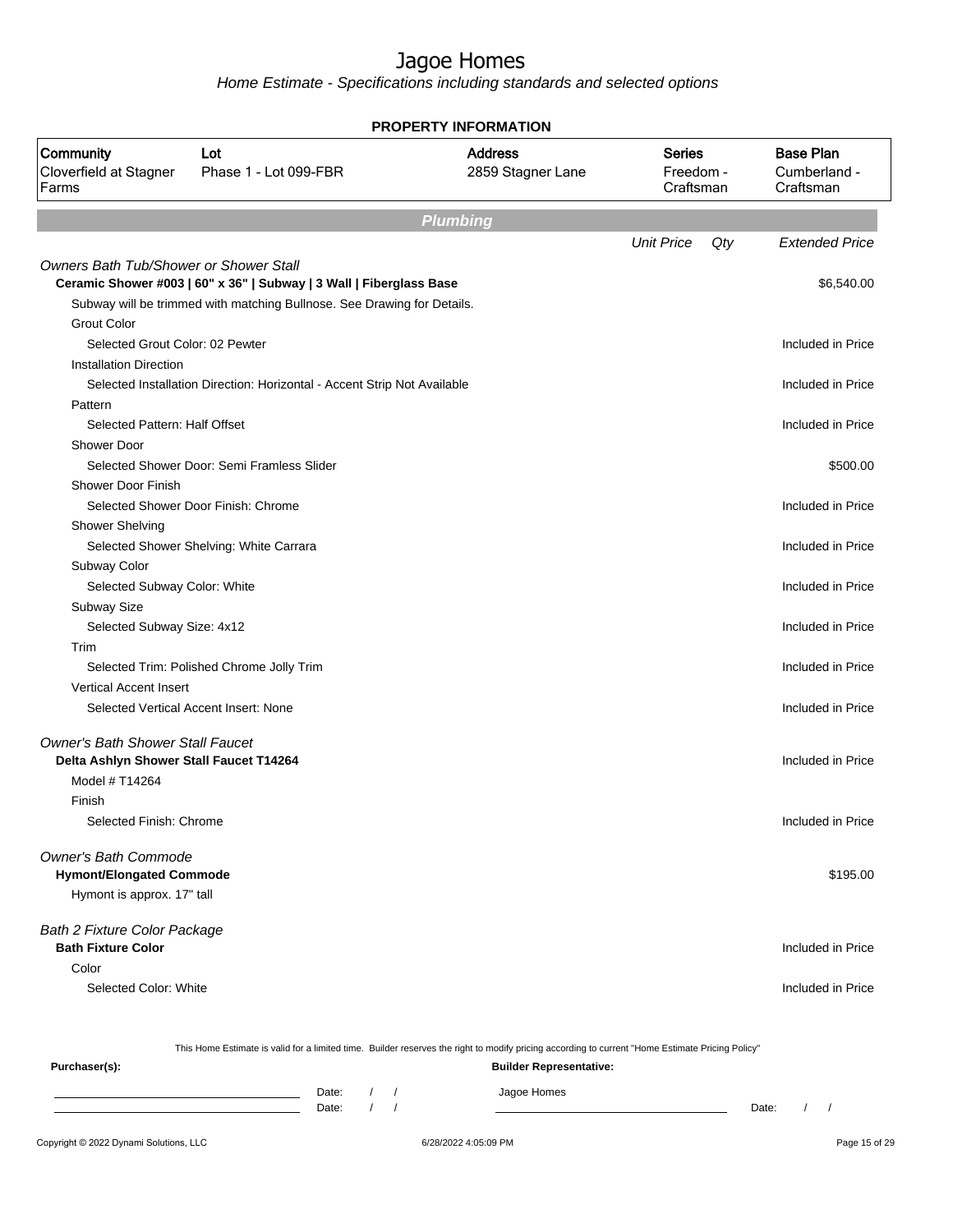Home Estimate - Specifications including standards and selected options

| <b>PROPERTY INFORMATION</b>                                                          |                              |                                     |                                         |                                               |  |  |
|--------------------------------------------------------------------------------------|------------------------------|-------------------------------------|-----------------------------------------|-----------------------------------------------|--|--|
| Community<br>Cloverfield at Stagner<br>Farms                                         | Lot<br>Phase 1 - Lot 099-FBR | <b>Address</b><br>2859 Stagner Lane | <b>Series</b><br>Freedom -<br>Craftsman | <b>Base Plan</b><br>Cumberland -<br>Craftsman |  |  |
|                                                                                      |                              | <b>Plumbing</b>                     |                                         |                                               |  |  |
|                                                                                      |                              |                                     | <b>Unit Price</b>                       | Qty<br><b>Extended Price</b>                  |  |  |
| <b>Bath 2 Commode</b><br>Standard 1.6 Gallon Commode, 2 pc.<br>1.6 Gallon<br>2 PC    |                              |                                     |                                         | Included in Price                             |  |  |
| <b>Bath 2 Lavatory Faucet</b><br><b>Delta Ashlyn Collection</b><br>Finish            |                              |                                     |                                         | Included in Price                             |  |  |
| Selected Finish: Chrome<br>Spread                                                    |                              |                                     |                                         | Included in Price                             |  |  |
| Selected Spread: 2564   4" Spread                                                    |                              |                                     |                                         | Included in Price                             |  |  |
| Bath 2 Towel Bar & Paper Holder<br><b>Chrome Towel Bar &amp; Paper Holder</b>        |                              |                                     |                                         | Included in Price                             |  |  |
| Bath 2 Tub/Shower or Shower Stall<br>60" Fiberglass Tub/Shower                       |                              |                                     |                                         | Included in Price                             |  |  |
| <b>Bath 2 Tub/Shower Faucet</b><br>Delta Ashlyn Tub/Shower Faucet T14464<br>Finish   |                              |                                     |                                         | Included in Price                             |  |  |
| Selected Finish: Chrome                                                              |                              |                                     |                                         | Included in Price                             |  |  |
| Powder Room Fixture Color Package<br><b>Bath Fixture Color</b>                       |                              |                                     |                                         | Included in Price                             |  |  |
| Color<br>Selected Color: White                                                       |                              |                                     |                                         | Included in Price                             |  |  |
| Powder Room Vanity / Pedestal<br><b>Pedestal Sink</b>                                |                              |                                     |                                         | Included in Price                             |  |  |
| Powder Room Lavatory Faucet<br><b>Delta Ashlyn Collection</b>                        |                              |                                     |                                         | \$0.00                                        |  |  |
| Finish<br>Selected Finish: Chrome                                                    |                              |                                     |                                         | Included in Price                             |  |  |
| Spread<br>Selected Spread: 2564   4" Spread                                          |                              |                                     |                                         | Included in Price                             |  |  |
| Powder Room Towel Ring & Paper Holder<br><b>Chrome Towel Ring &amp; Paper Holder</b> |                              |                                     |                                         | Included in Price                             |  |  |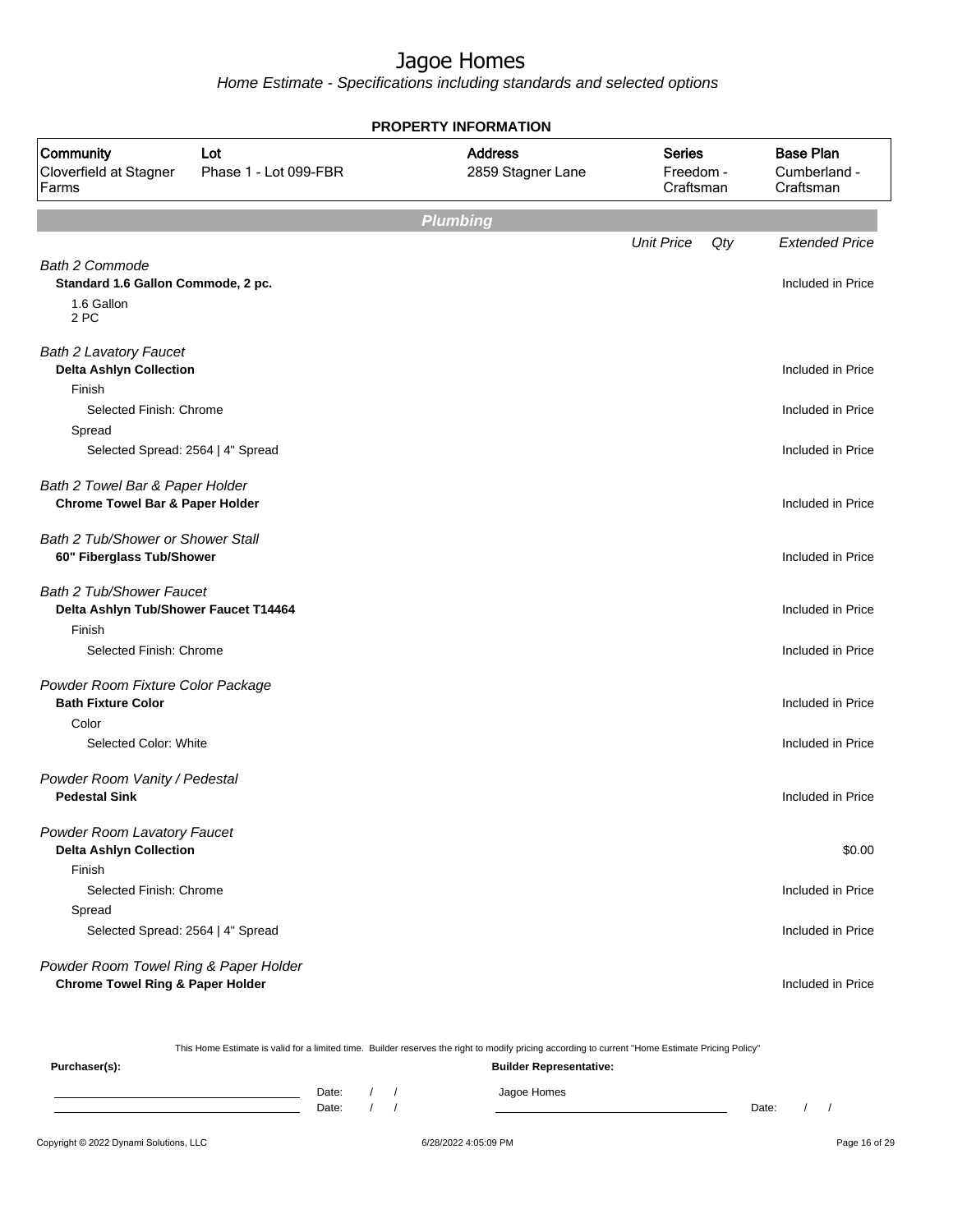Home Estimate - Specifications including standards and selected options

| <b>PROPERTY INFORMATION</b>                                                        |                                                                            |                                     |                                         |     |                                               |  |  |  |
|------------------------------------------------------------------------------------|----------------------------------------------------------------------------|-------------------------------------|-----------------------------------------|-----|-----------------------------------------------|--|--|--|
| Community<br>Cloverfield at Stagner<br>Farms                                       | Lot<br>Phase 1 - Lot 099-FBR                                               | <b>Address</b><br>2859 Stagner Lane | <b>Series</b><br>Freedom -<br>Craftsman |     | <b>Base Plan</b><br>Cumberland -<br>Craftsman |  |  |  |
|                                                                                    |                                                                            | <b>Plumbing</b>                     |                                         |     |                                               |  |  |  |
|                                                                                    |                                                                            |                                     | <b>Unit Price</b>                       | Qty | <b>Extended Price</b>                         |  |  |  |
| Powder Room Commode<br>Standard 1.6 Gallon Commode, 2 pc.<br>1.6 Gallon<br>2 PC    |                                                                            |                                     |                                         |     | Included in Price                             |  |  |  |
| <b>Kitchen Sink</b>                                                                |                                                                            |                                     |                                         |     |                                               |  |  |  |
|                                                                                    | Blanco Precis Undermount Sink - Super Single Bowl w/Chrome Disposal Flange |                                     |                                         |     | \$680.00                                      |  |  |  |
| Sink 9 1/2" Deep                                                                   |                                                                            |                                     |                                         |     |                                               |  |  |  |
| Color                                                                              |                                                                            |                                     |                                         |     |                                               |  |  |  |
|                                                                                    | Selected Color: Metallic Gray 440148                                       |                                     |                                         |     | Included in Price                             |  |  |  |
| <b>Kitchen Sink Faucet</b><br>Leland #9178   Single Handle Pull Down               |                                                                            |                                     |                                         |     | \$275.00                                      |  |  |  |
| Kitchen Garbage Disposal<br>Garbage Disposal 1/3 hp                                |                                                                            |                                     |                                         |     | Included in Price                             |  |  |  |
| Kitchen Ice Maker Water Line<br><b>Ice Maker Water Line</b>                        |                                                                            |                                     |                                         |     | Included in Price                             |  |  |  |
| Kitchen Gas Line for Range<br>Existing 220v outlet remains.                        | Gas Line for Range, Includes 110-Volt Outlet                               |                                     |                                         |     | \$970.00                                      |  |  |  |
| <b>Entire Home Water Heater</b><br><b>Tankless Water Heater</b>                    |                                                                            |                                     |                                         |     | Included in Price                             |  |  |  |
| Entire Home Main Water Shutoff Valve<br><b>Main Water Shutoff Valve</b>            |                                                                            |                                     |                                         |     | Included in Price                             |  |  |  |
| <b>Entire Home Plumbing Supply Pipes</b>                                           | <b>Plumbing Pipes: Water Continuous PEX Piping</b>                         |                                     |                                         |     | Included in Price                             |  |  |  |
| Entire Home Plumbing Waste & Vent Lines<br><b>Plumbing Drains and Vents PVC</b>    |                                                                            |                                     |                                         |     | Included in Price                             |  |  |  |
| Entire Home Secondary Shut-Off Valves<br>Secondary Shut-Off Valves at each fixture |                                                                            |                                     |                                         |     | Included in Price                             |  |  |  |
| <b>Exterior Plumbing Sewer Lines</b>                                               | Plumbing Pipes: Exterior Sewer Lines PVC Schedule 40                       |                                     |                                         |     | Included in Price                             |  |  |  |

This Home Estimate is valid for a limited time. Builder reserves the right to modify pricing according to current "Home Estimate Pricing Policy"

**Purchaser(s): Builder Representative:** Date: / / Jagoe Homes<br>Date: / / Jagoe Homes Date: / / Date: / /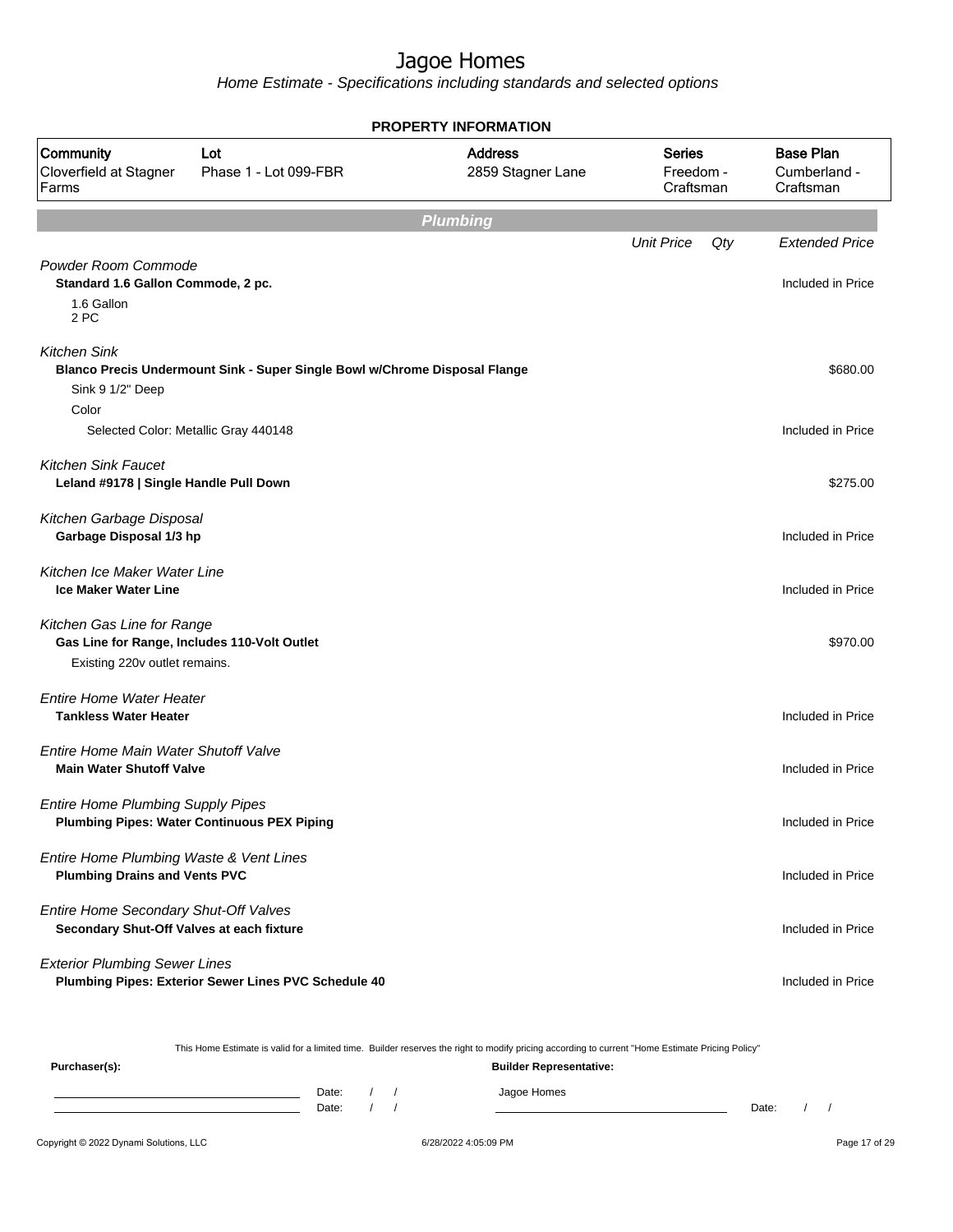Home Estimate - Specifications including standards and selected options

|                                                                                    |                                                                                             | <b>PROPERTY INFORMATION</b>              |                                  |     |                                               |
|------------------------------------------------------------------------------------|---------------------------------------------------------------------------------------------|------------------------------------------|----------------------------------|-----|-----------------------------------------------|
| Community<br>Cloverfield at Stagner<br>Farms                                       | Lot<br>Phase 1 - Lot 099-FBR                                                                | <b>Address</b><br>2859 Stagner Lane      | Series<br>Freedom -<br>Craftsman |     | <b>Base Plan</b><br>Cumberland -<br>Craftsman |
|                                                                                    |                                                                                             | <b>Plumbing</b>                          |                                  |     |                                               |
|                                                                                    |                                                                                             |                                          | <b>Unit Price</b>                | Qty | <b>Extended Price</b>                         |
| <b>Exterior Sillcocks</b><br><b>Outside Faucets Frost Proof (Per Plan)</b>         |                                                                                             |                                          |                                  |     | Included in Price                             |
|                                                                                    |                                                                                             | <b>Electrical, Media, Communications</b> |                                  |     |                                               |
|                                                                                    |                                                                                             |                                          | <b>Unit Price</b>                | Qty | <b>Extended Price</b>                         |
| Front Porch Light(s)<br><b>Recessed Lighting (Per Plan)</b>                        |                                                                                             |                                          |                                  |     | Included in Price                             |
| <b>Front Entry Ceiling Light</b>                                                   | Recessed Light (1) ILO Standard Flush Mount                                                 |                                          |                                  |     | \$70.00                                       |
| Main Level Stairway Landing Ceiling Fixture<br><b>Recessed Lighting (Per Plan)</b> |                                                                                             |                                          |                                  |     | Included in Price                             |
| <b>Family Room Ceiling Fixture</b><br>Color                                        | Ceiling Fan 52" Kichler Pro #330018, Fan Only                                               |                                          |                                  |     | Included in Price                             |
|                                                                                    | Selected Color: Brushed Nickel w/Silver Blades                                              |                                          |                                  |     | Included in Price                             |
| Family Room Recessed Light(s)<br><b>Recessed Lighting (Per Plan)</b>               |                                                                                             |                                          |                                  |     | Included in Price                             |
| <b>Kitchen Ceiling Lighting</b><br><b>Recessed Lighting (Per Plan)</b>             |                                                                                             |                                          |                                  |     | Included in Price                             |
| Kitchen Pendant Light ILO (1) Recessed Cans<br><b>Sink</b>                         | Pendant Hanging Task Light - Kichler Everly #42047 (Qty 1) ILO Recessed Can above           |                                          |                                  |     | \$210.00                                      |
| Finish<br>Selected Finish: Chrome                                                  |                                                                                             |                                          |                                  |     | Included in Price                             |
| Kitchen Under Cabinet Light<br>Under Cabinet Lighting Package, qty 3               |                                                                                             |                                          |                                  |     | \$360.00                                      |
| wall cabinets in the kitchen.                                                      | Includes one under counter lighting package to be installed in predetermined location under |                                          |                                  |     |                                               |
| Includes 3 under counter lights                                                    |                                                                                             |                                          |                                  |     |                                               |
| Kitchen GFI Outlet                                                                 |                                                                                             |                                          |                                  |     |                                               |
| Interior GFI Outlet(s)                                                             |                                                                                             |                                          |                                  |     | Included in Price                             |

| This Home Estimate is valid for a limited time. Builder reserves the right to modify pricing according to current "Home Estimate Pricing Policy" |       |                                |  |             |       |  |  |  |  |
|--------------------------------------------------------------------------------------------------------------------------------------------------|-------|--------------------------------|--|-------------|-------|--|--|--|--|
| Purchaser(s):                                                                                                                                    |       | <b>Builder Representative:</b> |  |             |       |  |  |  |  |
|                                                                                                                                                  | Date: |                                |  | Jagoe Homes |       |  |  |  |  |
|                                                                                                                                                  | Date: |                                |  |             | Date: |  |  |  |  |
|                                                                                                                                                  |       |                                |  |             |       |  |  |  |  |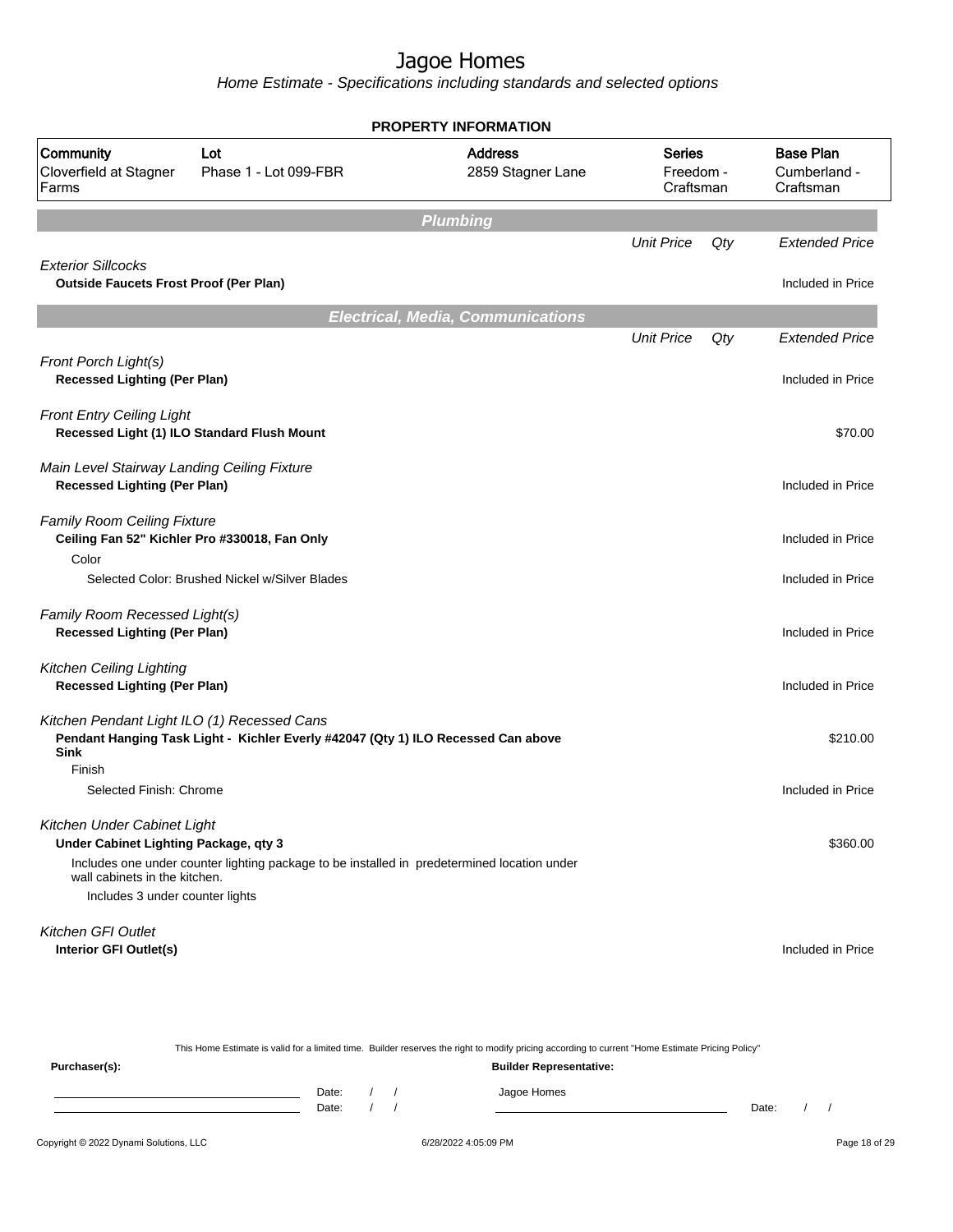Home Estimate - Specifications including standards and selected options

| <b>PROPERTY INFORMATION</b>                                                  |                                                                                                                                                                       |                                          |                                  |                                               |  |  |  |
|------------------------------------------------------------------------------|-----------------------------------------------------------------------------------------------------------------------------------------------------------------------|------------------------------------------|----------------------------------|-----------------------------------------------|--|--|--|
| Community<br>Cloverfield at Stagner<br>Farms                                 | Lot<br>Phase 1 - Lot 099-FBR                                                                                                                                          | <b>Address</b><br>2859 Stagner Lane      | Series<br>Freedom -<br>Craftsman | <b>Base Plan</b><br>Cumberland -<br>Craftsman |  |  |  |
|                                                                              |                                                                                                                                                                       | <b>Electrical, Media, Communications</b> |                                  |                                               |  |  |  |
|                                                                              |                                                                                                                                                                       |                                          | <b>Unit Price</b><br>Qty         | <b>Extended Price</b>                         |  |  |  |
| Kitchen Range Receptacle<br>Range 220 Volt Receptacle                        |                                                                                                                                                                       |                                          |                                  | Included in Price                             |  |  |  |
| Dining Area Ceiling Light(s)<br><b>Recessed Lighting (Per Plan)</b>          |                                                                                                                                                                       |                                          |                                  | Included in Price                             |  |  |  |
| Powder Room Vanity Light<br>Shailene   3 Light   21"   45574                 |                                                                                                                                                                       |                                          |                                  | \$110.00                                      |  |  |  |
| Finish                                                                       | The straight lines and up-sized satin etched glass of this bath light from the Shailene<br>Collection create the perfect casual look for the updated urban lifestyle. |                                          |                                  |                                               |  |  |  |
| Selected Finish: Chrome                                                      |                                                                                                                                                                       |                                          |                                  | Included in Price                             |  |  |  |
| Powder Room Fan or Fan/Light<br><b>Bath Exhaust Fan w/ Light</b>             |                                                                                                                                                                       |                                          |                                  | Included in Price                             |  |  |  |
| Main Level Hall Ceiling Light(s)<br>Flush Mount Light   2 Bulb               |                                                                                                                                                                       |                                          |                                  | Included in Price                             |  |  |  |
| Finish<br>Selected Finish: Brushed Nickel                                    |                                                                                                                                                                       |                                          |                                  | Included in Price                             |  |  |  |
| <b>Laundry Ceiling Light</b>                                                 | Satco - 7" Square Flush Mount, 13.5 Watt/LED                                                                                                                          |                                          |                                  | \$25.00                                       |  |  |  |
| Laundry Dryer Receptacle<br>Dryer 220 Volt Receptacle                        |                                                                                                                                                                       |                                          |                                  | Included in Price                             |  |  |  |
| <b>Owner's Suite Ceiling Light</b>                                           | Recessed Lighting (4) ILO Standard Bedroom Flush Mount Light                                                                                                          |                                          |                                  | \$470.00                                      |  |  |  |
| Owner's Closet Light(s)                                                      | Satco - 7" Square Flush Mount, 13.5 Watt/LED                                                                                                                          |                                          |                                  | \$25.00                                       |  |  |  |
| <b>Owner's Bath Vanity Light</b><br>Shailene   3 Light   21"   45574   Qty 2 |                                                                                                                                                                       |                                          |                                  | \$270.00                                      |  |  |  |
| Finish                                                                       | The straight lines and up-sized satin etched glass of this bath light from the Shailene<br>Collection create the perfect casual look for the updated urban lifestyle. |                                          |                                  |                                               |  |  |  |
| Selected Finish: Chrome                                                      |                                                                                                                                                                       |                                          |                                  | Included in Price                             |  |  |  |

This Home Estimate is valid for a limited time. Builder reserves the right to modify pricing according to current "Home Estimate Pricing Policy"

**Purchaser(s): Builder Representative:** Date: / / Jagoe Homes<br>Date: / / Jagoe Homes Date: / / Date: / /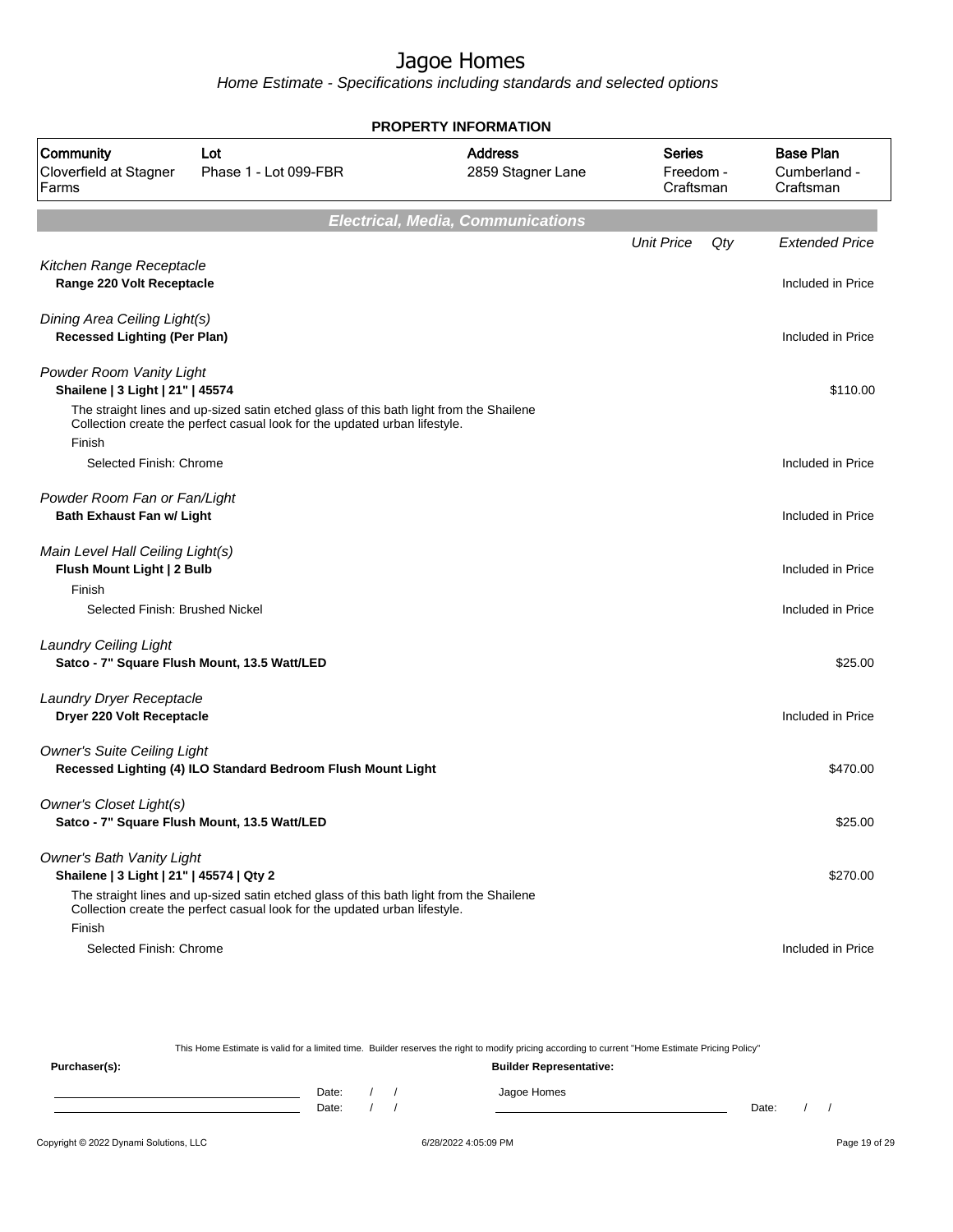Home Estimate - Specifications including standards and selected options

| <b>PROPERTY INFORMATION</b>                                                            |                                                                                                                                                                       |                                          |                                  |                                               |  |  |  |  |
|----------------------------------------------------------------------------------------|-----------------------------------------------------------------------------------------------------------------------------------------------------------------------|------------------------------------------|----------------------------------|-----------------------------------------------|--|--|--|--|
| Community<br>Cloverfield at Stagner<br>Farms                                           | Lot<br>Phase 1 - Lot 099-FBR                                                                                                                                          | <b>Address</b><br>2859 Stagner Lane      | Series<br>Freedom -<br>Craftsman | <b>Base Plan</b><br>Cumberland -<br>Craftsman |  |  |  |  |
|                                                                                        |                                                                                                                                                                       | <b>Electrical, Media, Communications</b> |                                  |                                               |  |  |  |  |
|                                                                                        |                                                                                                                                                                       |                                          | <b>Unit Price</b><br>Qty         | <b>Extended Price</b>                         |  |  |  |  |
| Owner's Bath Shower or Tub/Shower Light<br><b>Recessed Can Light Fixture w/ Switch</b> |                                                                                                                                                                       |                                          |                                  | \$0.00                                        |  |  |  |  |
| Owner's Bath Exhaust Fan or Fan/Light<br>Bath Exhaust Fan, Fan Only                    |                                                                                                                                                                       |                                          |                                  | Included in Price                             |  |  |  |  |
| <b>Owner's Bath GFI Outlet</b><br><b>GFI Interior Outlet(s)</b>                        |                                                                                                                                                                       |                                          |                                  | Included in Price                             |  |  |  |  |
| <b>Bedroom 2 Ceiling Light</b><br>Flush Mount Light   3 Bulb                           |                                                                                                                                                                       |                                          |                                  | Included in Price                             |  |  |  |  |
| Finish<br>Selected Finish: Brushed Nickel                                              |                                                                                                                                                                       |                                          |                                  | Included in Price                             |  |  |  |  |
| <b>Bedroom 3 Ceiling Light</b><br>Flush Mount Light   3 Bulb                           |                                                                                                                                                                       |                                          |                                  | Included in Price                             |  |  |  |  |
| Finish                                                                                 |                                                                                                                                                                       |                                          |                                  |                                               |  |  |  |  |
| Selected Finish: Brushed Nickel                                                        |                                                                                                                                                                       |                                          |                                  | Included in Price                             |  |  |  |  |
| Bedroom 4 Ceiling Light(s)<br>Flush Mount Light   3 Bulb                               |                                                                                                                                                                       |                                          |                                  | Included in Price                             |  |  |  |  |
| Finish                                                                                 |                                                                                                                                                                       |                                          |                                  |                                               |  |  |  |  |
| Selected Finish: Brushed Nickel                                                        |                                                                                                                                                                       |                                          |                                  | Included in Price                             |  |  |  |  |
| <b>Bath 2 Vanity Light</b><br>Shailene   4 Lite   29 1/2"   45575                      |                                                                                                                                                                       |                                          |                                  | \$140.00                                      |  |  |  |  |
| Finish                                                                                 | The straight lines and up-sized satin etched glass of this bath light from the Shailene<br>Collection create the perfect casual look for the updated urban lifestyle. |                                          |                                  |                                               |  |  |  |  |
| Selected Finish: Chrome                                                                |                                                                                                                                                                       |                                          |                                  | Included in Price                             |  |  |  |  |
|                                                                                        |                                                                                                                                                                       |                                          |                                  |                                               |  |  |  |  |
| Bath 2 Additional Tub/Shower Light                                                     |                                                                                                                                                                       |                                          |                                  |                                               |  |  |  |  |
|                                                                                        | Additional Tub/Shower Light Fixture w/ Switch                                                                                                                         |                                          |                                  | \$195.00                                      |  |  |  |  |
|                                                                                        | Includes one tub/shower special recessed light fixture with switch in choice of bathroom.<br>Technical Specification: Buyer must indicate choice of bath.             |                                          |                                  |                                               |  |  |  |  |
|                                                                                        |                                                                                                                                                                       |                                          |                                  |                                               |  |  |  |  |
| Bath 2 Exhaust Fan or Fan/Light<br>Bath Exhaust Fan, Fan Only                          |                                                                                                                                                                       |                                          |                                  | Included in Price                             |  |  |  |  |

This Home Estimate is valid for a limited time. Builder reserves the right to modify pricing according to current "Home Estimate Pricing Policy"

**Purchaser(s): Builder Representative:** Date: / / Jagoe Homes<br>Date: / / Jagoe Homes Date: / / Date: / /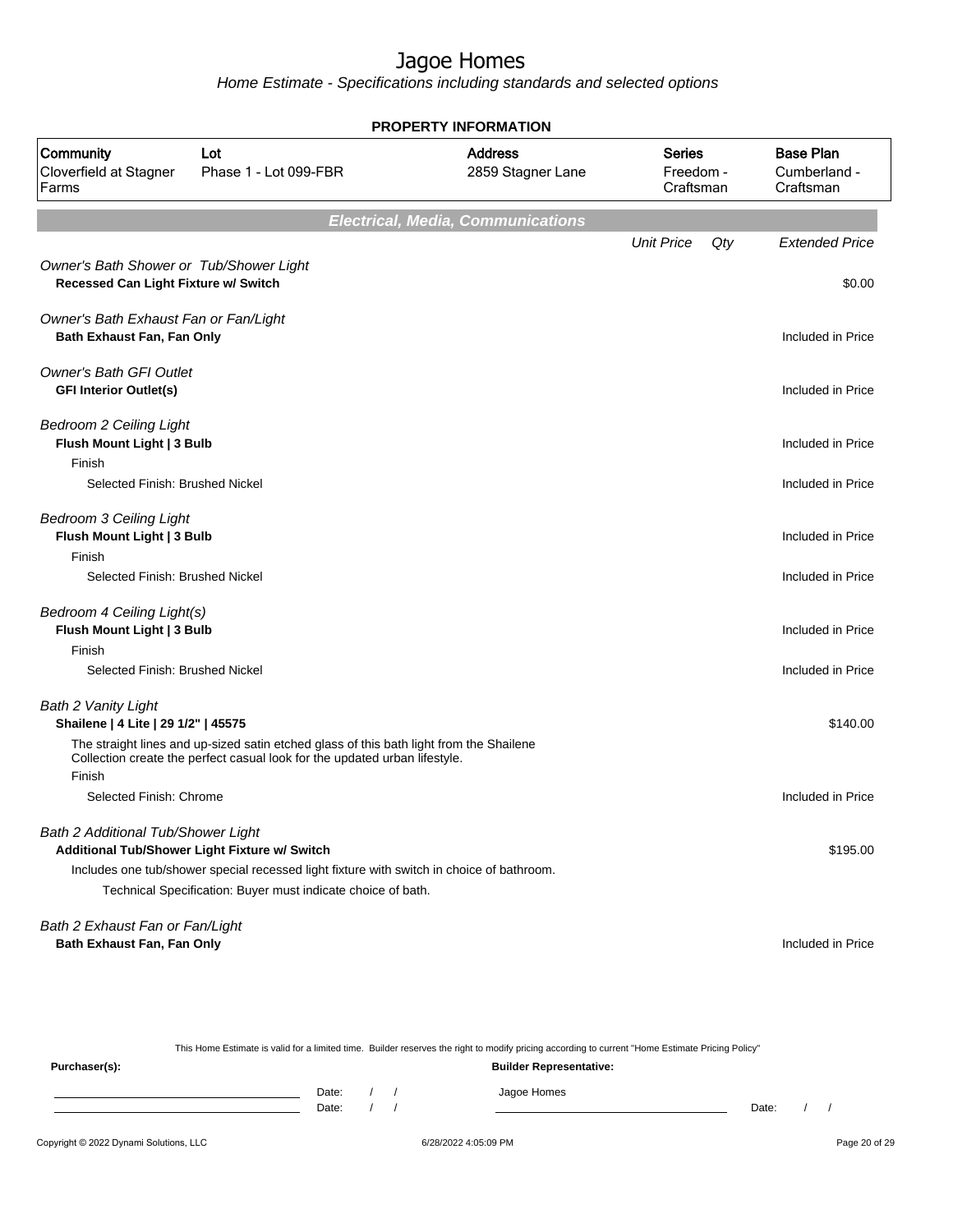Home Estimate - Specifications including standards and selected options

| <b>PROPERTY INFORMATION</b>                                                       |                                                                                                                                                                                                                                                                                                              |                                          |                                  |                                               |  |  |  |  |  |
|-----------------------------------------------------------------------------------|--------------------------------------------------------------------------------------------------------------------------------------------------------------------------------------------------------------------------------------------------------------------------------------------------------------|------------------------------------------|----------------------------------|-----------------------------------------------|--|--|--|--|--|
| Community<br>Lot<br>Cloverfield at Stagner<br>Phase 1 - Lot 099-FBR<br>Farms      |                                                                                                                                                                                                                                                                                                              | <b>Address</b><br>2859 Stagner Lane      | Series<br>Freedom -<br>Craftsman | <b>Base Plan</b><br>Cumberland -<br>Craftsman |  |  |  |  |  |
|                                                                                   |                                                                                                                                                                                                                                                                                                              | <b>Electrical, Media, Communications</b> |                                  |                                               |  |  |  |  |  |
|                                                                                   |                                                                                                                                                                                                                                                                                                              |                                          | <b>Unit Price</b><br>Qty         | <b>Extended Price</b>                         |  |  |  |  |  |
| <b>Bath 2 GFI Outlet</b><br>Interior GFI Outlet(s)                                |                                                                                                                                                                                                                                                                                                              |                                          |                                  | Included in Price                             |  |  |  |  |  |
| 2nd Level Hall Ceiling Light(s)<br>Flush Mount Light   2 Bulb<br>Finish           |                                                                                                                                                                                                                                                                                                              |                                          |                                  | Included in Price                             |  |  |  |  |  |
| Selected Finish: Brushed Nickel                                                   |                                                                                                                                                                                                                                                                                                              |                                          |                                  | Included in Price                             |  |  |  |  |  |
| Loft Ceiling Light(s)<br>Color                                                    | Ceiling Fan 52" Kichler Pro Select #330017, w/Bowl LED Light                                                                                                                                                                                                                                                 |                                          |                                  | \$290.00                                      |  |  |  |  |  |
|                                                                                   | Selected Color: Brushed Nickel w/Silver Blades                                                                                                                                                                                                                                                               |                                          |                                  | Included in Price                             |  |  |  |  |  |
| <b>Stairway Ceiling Lighting</b><br><b>Recessed Lighting (Per Plan)</b>           |                                                                                                                                                                                                                                                                                                              |                                          |                                  | Included in Price                             |  |  |  |  |  |
| <b>Stairway Additional Lighting</b><br><b>Switches</b>                            | Pass & Seymour Additional Stairway Lighting, NTLFULL-WCC6, 2" x 3" (3) Step Lights, (2)                                                                                                                                                                                                                      |                                          |                                  | \$465.00                                      |  |  |  |  |  |
|                                                                                   | Addition of three step lights and two switches to the stairway. Location will be determined by<br>builder per plan. White Only. LED Light. HORIZONTAL INSTALL<br>Full Night Light, Adjustable Light Levels. WHITE. Press face to cycle thru the following light<br>levels: Off, Ultra Low, Low, Medium, High |                                          |                                  |                                               |  |  |  |  |  |
| Garage Ceiling Light(s)<br>Keyless (2)                                            |                                                                                                                                                                                                                                                                                                              |                                          |                                  | Included in Price                             |  |  |  |  |  |
| Garage Opener<br><b>Garage Door Opener Pre-Wire</b>                               |                                                                                                                                                                                                                                                                                                              |                                          |                                  | Included in Price                             |  |  |  |  |  |
| Garage Exterior Light<br>Coach Light Kichler #49926 BKT Capanna<br>Height: 16.00" | The 16" 1-light outdoor wall light from the Capanna™ collection features waterfall glass.<br>Technical Specification: Width: 10.50"                                                                                                                                                                          |                                          |                                  | Included in Price                             |  |  |  |  |  |
| Finish                                                                            |                                                                                                                                                                                                                                                                                                              |                                          |                                  |                                               |  |  |  |  |  |
| Selected Finish: Textured Black                                                   |                                                                                                                                                                                                                                                                                                              |                                          |                                  | Included in Price                             |  |  |  |  |  |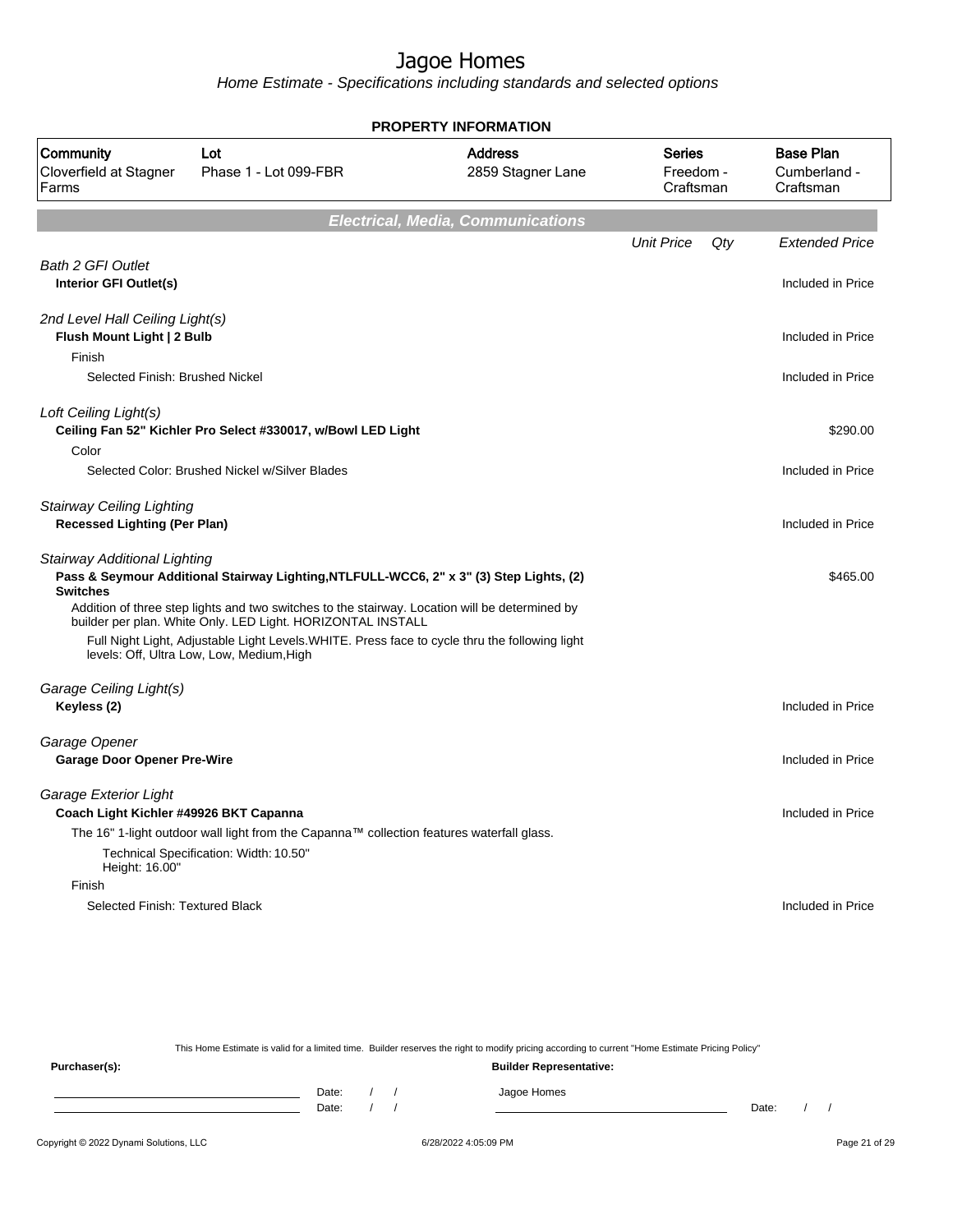Home Estimate - Specifications including standards and selected options

|                                                                                                                                        | <b>PROPERTY INFORMATION</b>                                                                                                                                                                                                                                                                 |                                               |                                         |     |                                               |  |  |  |  |  |
|----------------------------------------------------------------------------------------------------------------------------------------|---------------------------------------------------------------------------------------------------------------------------------------------------------------------------------------------------------------------------------------------------------------------------------------------|-----------------------------------------------|-----------------------------------------|-----|-----------------------------------------------|--|--|--|--|--|
| Community<br>Cloverfield at Stagner<br>Farms                                                                                           | Lot<br>Phase 1 - Lot 099-FBR                                                                                                                                                                                                                                                                | <b>Address</b><br>2859 Stagner Lane           | <b>Series</b><br>Freedom -<br>Craftsman |     | <b>Base Plan</b><br>Cumberland -<br>Craftsman |  |  |  |  |  |
| <b>Electrical, Media, Communications</b>                                                                                               |                                                                                                                                                                                                                                                                                             |                                               |                                         |     |                                               |  |  |  |  |  |
|                                                                                                                                        |                                                                                                                                                                                                                                                                                             |                                               | <b>Unit Price</b>                       | Qty | <b>Extended Price</b>                         |  |  |  |  |  |
| <b>Outside Retreat Light</b><br>Exterior Kichler Light #49924 Capanna<br>transitional or arts & crafts architecture.<br>6.50W X 10.25H | The 10.25" 1-light outdoor wall light from the Capanna(TM) collection gives the classic<br>lantern light a linear update. A textured black finish and squared edges, including a capstone<br>finial, combine with artful waterfall glass to create a style that works on homes with modern, |                                               |                                         |     | Included in Price                             |  |  |  |  |  |
| Finish<br>Selected Finish: Black Textured                                                                                              |                                                                                                                                                                                                                                                                                             |                                               |                                         |     | Included in Price                             |  |  |  |  |  |
| <b>Attic Light</b><br><b>Attic Lights Keyless</b>                                                                                      |                                                                                                                                                                                                                                                                                             |                                               |                                         |     | Included in Price                             |  |  |  |  |  |
| <b>Front Door Doorbell Button</b><br><b>Doorbell Button at Front Door</b>                                                              |                                                                                                                                                                                                                                                                                             |                                               |                                         |     | Included in Price                             |  |  |  |  |  |
| <b>Front Door Door Chime</b><br><b>Door Chime</b>                                                                                      |                                                                                                                                                                                                                                                                                             |                                               |                                         |     | Included in Price                             |  |  |  |  |  |
| <b>Entire Home - Electrical Outlets and Switches</b><br>Color                                                                          | Electrical Outlets & Switches per Plan & Code                                                                                                                                                                                                                                               |                                               |                                         |     | Included in Price                             |  |  |  |  |  |
| Selected Color: White                                                                                                                  |                                                                                                                                                                                                                                                                                             |                                               |                                         |     | Included in Price                             |  |  |  |  |  |
| <b>Cable TV Outlets, RG6 wire</b><br><b>Telephone Interior Jacks</b>                                                                   | Entire Home - Cable TV/Phone Outlets (Qty 6 Total)                                                                                                                                                                                                                                          |                                               |                                         | 5   | Included in Price<br>\$0.00                   |  |  |  |  |  |
| Entire Home - Additional Cable TV Outlet<br><b>Additional Cable TV Outlet</b>                                                          | Includes one additional cable television outlet to be installed in choice of location.                                                                                                                                                                                                      |                                               |                                         |     | \$80.00                                       |  |  |  |  |  |
| Comments: Bed 2, 3, 4                                                                                                                  | Entire Home - Braced and Wired for Future Ceiling Fan at Existing Ceiling Light<br>Light Location Braced and Wired for Future Ceiling Fan<br>Includes addition of bracing and box for ceiling fan addition with a switch                                                                    |                                               | \$115.00                                | 3   | \$345.00                                      |  |  |  |  |  |
| Fan                                                                                                                                    | Entire Home - Braced and Wired for Future Ceiling Fan with Switch<br>Light Outlet with 2 Switches, Capped with Plate Cover, Braced & Wired for Future Ceiling                                                                                                                               |                                               |                                         |     | \$200.00                                      |  |  |  |  |  |
| <b>Comments: Owner's</b>                                                                                                               |                                                                                                                                                                                                                                                                                             |                                               |                                         |     |                                               |  |  |  |  |  |
|                                                                                                                                        | This Home Estimate is valid for a limited time. Builder reserves the right to modify pricing according to current "Home Estimate Pricing Policy"                                                                                                                                            |                                               |                                         |     |                                               |  |  |  |  |  |
| Purchaser(s):                                                                                                                          | Date:                                                                                                                                                                                                                                                                                       | <b>Builder Representative:</b><br>Jagoe Homes |                                         |     |                                               |  |  |  |  |  |
|                                                                                                                                        | $1 \quad 1$<br>Date:                                                                                                                                                                                                                                                                        |                                               |                                         |     | $1 \quad 1$<br>Date:                          |  |  |  |  |  |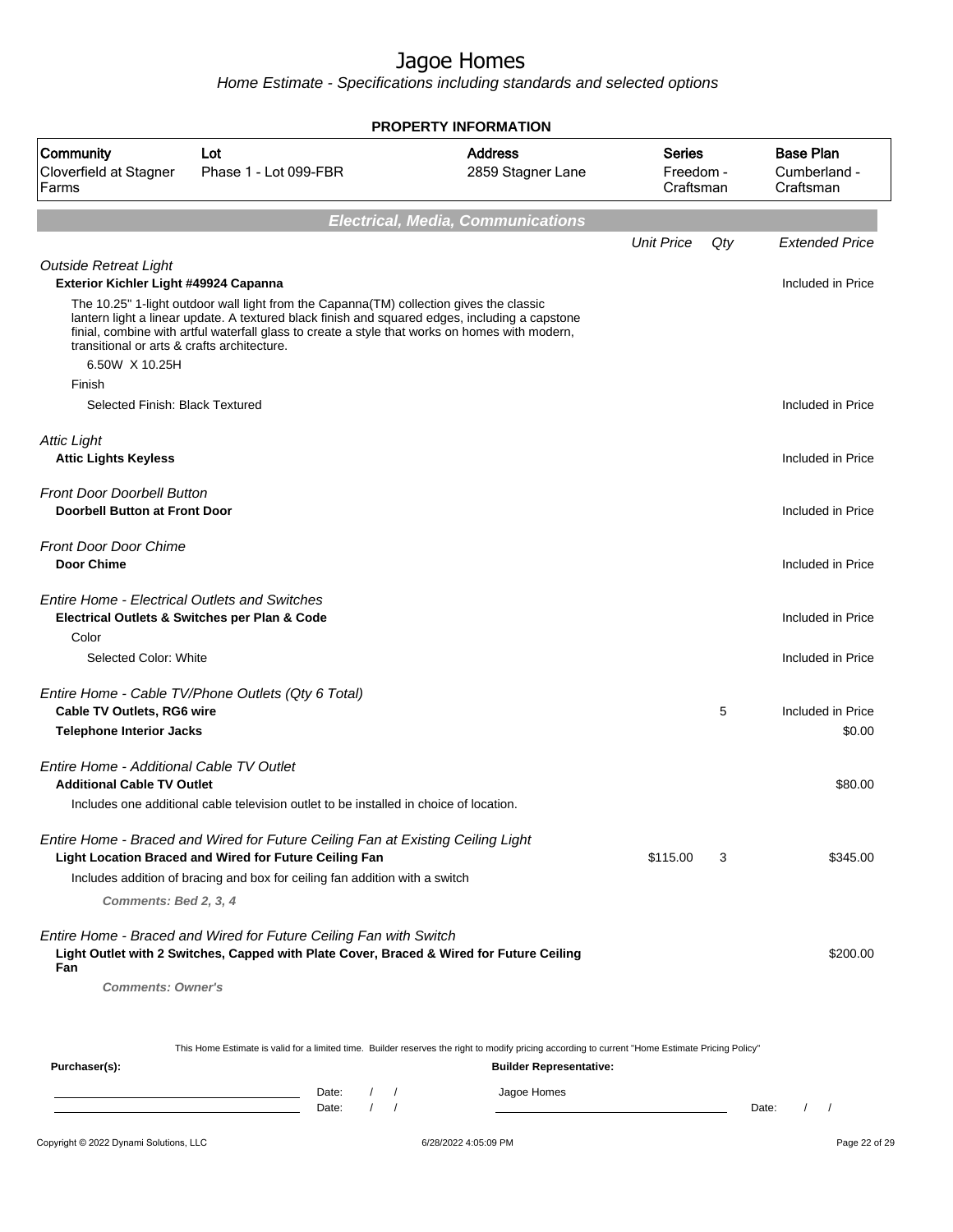Home Estimate - Specifications including standards and selected options

| <b>PROPERTY INFORMATION</b>                                                                                    |                                                                                                                           |                                          |                                  |     |                                               |  |  |  |
|----------------------------------------------------------------------------------------------------------------|---------------------------------------------------------------------------------------------------------------------------|------------------------------------------|----------------------------------|-----|-----------------------------------------------|--|--|--|
| Community<br>Cloverfield at Stagner<br>Farms                                                                   | Lot<br>Phase 1 - Lot 099-FBR                                                                                              | <b>Address</b><br>2859 Stagner Lane      | Series<br>Freedom -<br>Craftsman |     | <b>Base Plan</b><br>Cumberland -<br>Craftsman |  |  |  |
|                                                                                                                |                                                                                                                           | <b>Electrical, Media, Communications</b> |                                  |     |                                               |  |  |  |
|                                                                                                                |                                                                                                                           |                                          | <b>Unit Price</b>                | Qty | <b>Extended Price</b>                         |  |  |  |
| <b>Entire Home Electrical Service</b><br><b>Electrical Service 200 AMP</b>                                     | Includes 200 AMP electric service upgrade for the entire house.                                                           |                                          |                                  |     | Included in Price                             |  |  |  |
| <b>Exterior Electrical Service</b><br><b>Electrical Service Underground</b>                                    |                                                                                                                           |                                          |                                  |     | Included in Price                             |  |  |  |
| <b>Smoke Detectors</b><br>Smoke Detectors, per plan                                                            |                                                                                                                           |                                          |                                  |     | Included in Price                             |  |  |  |
| <b>Carbon Monoxide Detectors</b><br>Carbon Monoxide Detectors, per plan                                        |                                                                                                                           |                                          |                                  |     | Included in Price                             |  |  |  |
|                                                                                                                |                                                                                                                           | <b>HVAC</b>                              |                                  |     |                                               |  |  |  |
|                                                                                                                |                                                                                                                           |                                          | <b>Unit Price</b>                | Qty | <b>Extended Price</b>                         |  |  |  |
| <b>Entire Home Air Conditioner</b><br>14 Seer Air Conditioning System<br>Up to 14 Seer Air Conditioning System |                                                                                                                           |                                          |                                  |     | Included in Price                             |  |  |  |
| <b>Entire Home Furnace</b><br>92% Plus High Efficiency Gas Home Furnace                                        | Includes 92% plus high efficiency gas home furnace<br>Builder makes no guarantee with respect to heating and cooling cost |                                          |                                  |     | Included in Price                             |  |  |  |
| <b>Entire Home Furnace Filter</b><br>Aprilaire Model 2000 Series Air Filter                                    |                                                                                                                           |                                          |                                  |     | Included in Price                             |  |  |  |
| <b>Entire Home Thermostat</b><br><b>Programmable Thermostat</b>                                                |                                                                                                                           |                                          |                                  |     | Included in Price                             |  |  |  |
| <b>Indoor Air Quality</b><br>Honeywell Fresh Air Ventilation System                                            |                                                                                                                           |                                          |                                  |     | Included in Price                             |  |  |  |
| <b>Entire Home Duct System</b><br><b>Flexible Duct</b>                                                         |                                                                                                                           |                                          |                                  |     | Included in Price                             |  |  |  |
| Entire Home Return Air<br><b>Multiple Return Air Vents</b>                                                     | One Return per Bedroom & One Central Return                                                                               |                                          |                                  |     | Included in Price                             |  |  |  |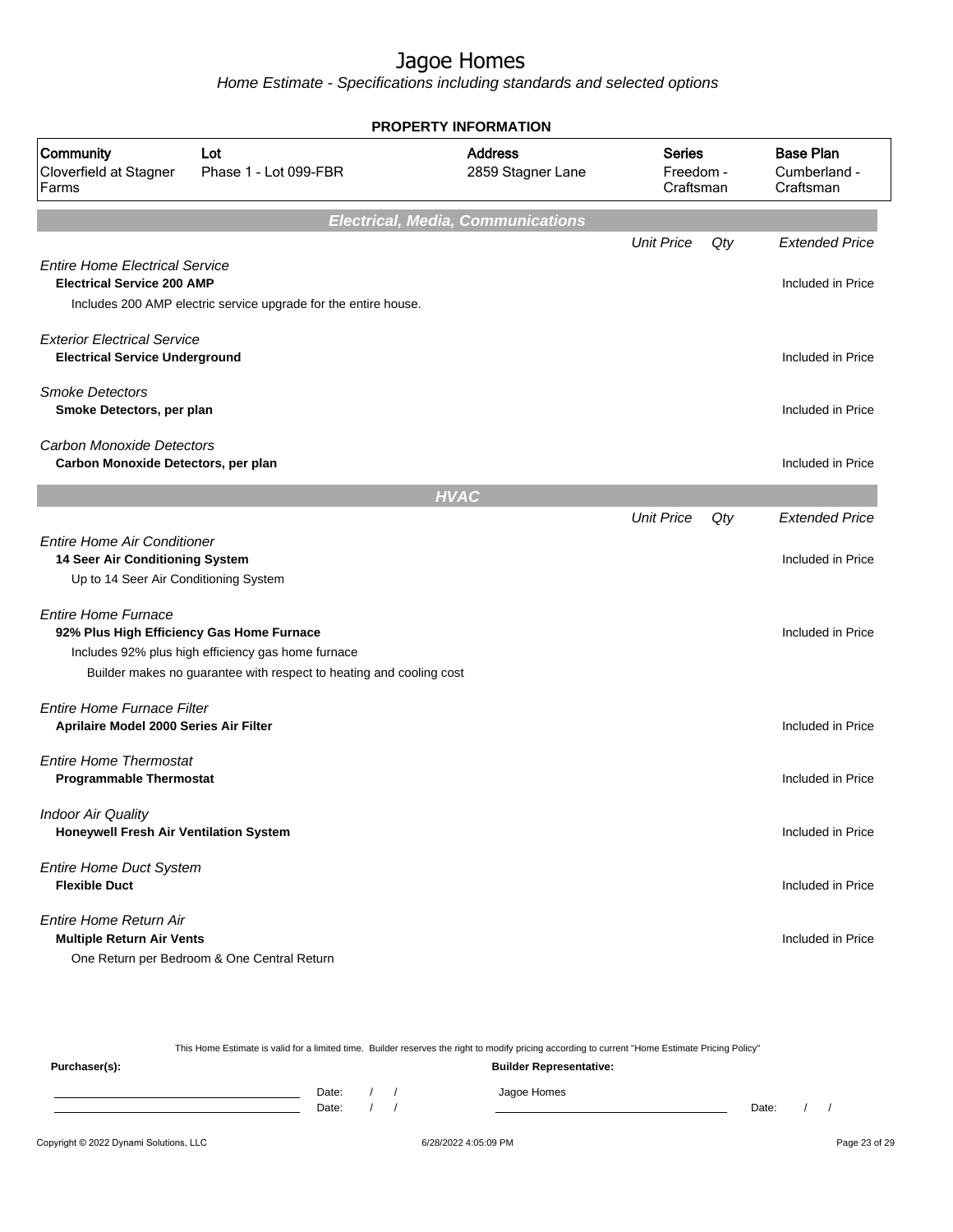Home Estimate - Specifications including standards and selected options

| <b>PROPERTY INFORMATION</b>                                               |                                                                                                                                                    |                                     |                                         |     |                                               |  |  |  |  |
|---------------------------------------------------------------------------|----------------------------------------------------------------------------------------------------------------------------------------------------|-------------------------------------|-----------------------------------------|-----|-----------------------------------------------|--|--|--|--|
| Community<br>Cloverfield at Stagner<br>Farms                              | Lot<br>Phase 1 - Lot 099-FBR                                                                                                                       | <b>Address</b><br>2859 Stagner Lane | <b>Series</b><br>Freedom -<br>Craftsman |     | <b>Base Plan</b><br>Cumberland -<br>Craftsman |  |  |  |  |
|                                                                           |                                                                                                                                                    | <b>HVAC</b>                         |                                         |     |                                               |  |  |  |  |
|                                                                           |                                                                                                                                                    |                                     | <b>Unit Price</b>                       | Qty | <b>Extended Price</b>                         |  |  |  |  |
| Laundry Dryer Vent<br><b>Dryer Vent Vented to Outside</b>                 |                                                                                                                                                    |                                     |                                         |     | Included in Price                             |  |  |  |  |
|                                                                           |                                                                                                                                                    | <b>Floor Coverings</b>              |                                         |     |                                               |  |  |  |  |
|                                                                           |                                                                                                                                                    |                                     | <b>Unit Price</b>                       | Qty | <b>Extended Price</b>                         |  |  |  |  |
| <b>Entire Home Carpet Selection</b><br><b>Mohawk Carpet   Top Card II</b> |                                                                                                                                                    |                                     |                                         |     | Included in Price                             |  |  |  |  |
| Color                                                                     | Our Proven Performer, Top Card II, offers colorfast and consistent solution dyed Everstrand<br>polyester fiber with a 15 yr Manufacturer Warranty. |                                     |                                         |     |                                               |  |  |  |  |
| Selected Color: 729 Picnic                                                |                                                                                                                                                    |                                     |                                         |     | Included in Price                             |  |  |  |  |
| <b>Entire Home Carpet Pad</b><br>6# Carpet Pad                            |                                                                                                                                                    |                                     |                                         |     | Included in Price                             |  |  |  |  |
| Family Room<br>Luxury Vinyl Plank   Mohawk Arrington                      | Mohawk's Arrington offers a water-resistant construction, comfort underfoot, and high<br>resistance to dents and scratches in a hardwood look.     |                                     |                                         |     | \$655.00                                      |  |  |  |  |
| Color                                                                     |                                                                                                                                                    |                                     |                                         |     |                                               |  |  |  |  |
| Selected Color: Prairie Dust AP835                                        |                                                                                                                                                    |                                     |                                         |     | Included in Price                             |  |  |  |  |
| <b>Direction</b>                                                          |                                                                                                                                                    |                                     |                                         |     |                                               |  |  |  |  |
| Selected Direction: Side to Side                                          |                                                                                                                                                    |                                     |                                         |     | Included in Price                             |  |  |  |  |
| Foyer/Foyer Closet(s)<br>Luxury Vinyl Plank   Mohawk Arrington            |                                                                                                                                                    |                                     |                                         |     | Included in Price                             |  |  |  |  |
|                                                                           | Mohawk's Arrington offers a water-resistant construction, comfort underfoot, and high<br>resistance to dents and scratches in a hardwood look.     |                                     |                                         |     |                                               |  |  |  |  |
| Color                                                                     |                                                                                                                                                    |                                     |                                         |     |                                               |  |  |  |  |
| Selected Color: Prairie Dust AP835                                        |                                                                                                                                                    |                                     |                                         |     | Included in Price                             |  |  |  |  |
| <b>Direction</b>                                                          |                                                                                                                                                    |                                     |                                         |     |                                               |  |  |  |  |
| Selected Direction: Side to Side                                          |                                                                                                                                                    |                                     |                                         |     | Included in Price                             |  |  |  |  |
| <b>Owner's Bath Flooring</b><br>Luxury Vinyl Plank   Mohawk Arrington     | Mohawk's Arrington offers a water-resistant construction, comfort underfoot, and high                                                              |                                     |                                         |     | Included in Price                             |  |  |  |  |
|                                                                           | resistance to dents and scratches in a hardwood look.                                                                                              |                                     |                                         |     |                                               |  |  |  |  |
| Color<br>Selected Color: Prairie Dust AP835                               |                                                                                                                                                    |                                     |                                         |     | Included in Price                             |  |  |  |  |
|                                                                           |                                                                                                                                                    |                                     |                                         |     |                                               |  |  |  |  |

This Home Estimate is valid for a limited time. Builder reserves the right to modify pricing according to current "Home Estimate Pricing Policy"

**Purchaser(s): Builder Representative:** Date: / / Jagoe Homes<br>Date: / / Jagoe Homes Date: / / Date: / /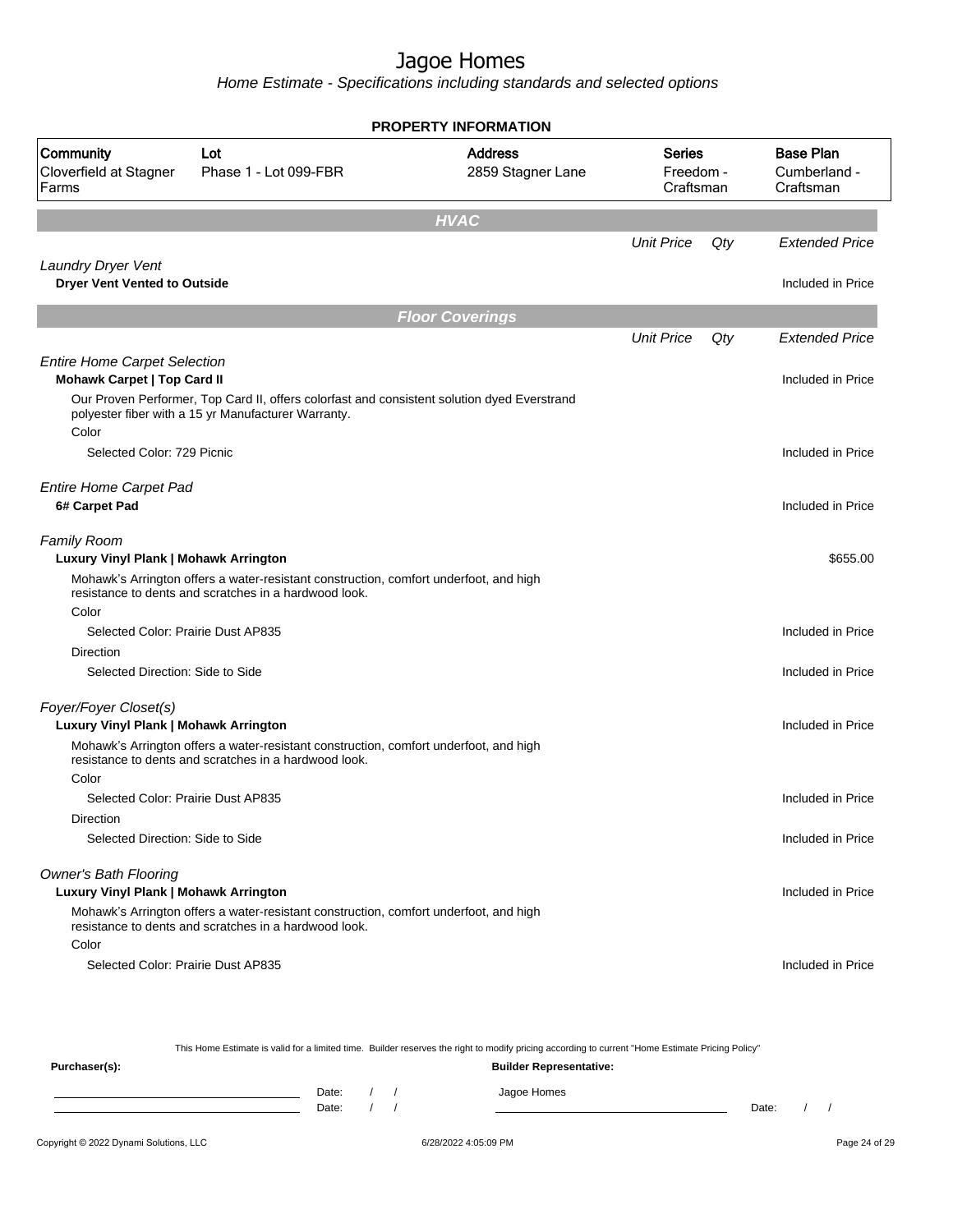Home Estimate - Specifications including standards and selected options

| <b>PROPERTY INFORMATION</b>                   |                                                                                                                                                |                                     |                                         |                                               |  |  |  |  |
|-----------------------------------------------|------------------------------------------------------------------------------------------------------------------------------------------------|-------------------------------------|-----------------------------------------|-----------------------------------------------|--|--|--|--|
| Community<br>Cloverfield at Stagner<br>Farms  | Lot<br>Phase 1 - Lot 099-FBR                                                                                                                   | <b>Address</b><br>2859 Stagner Lane | <b>Series</b><br>Freedom -<br>Craftsman | <b>Base Plan</b><br>Cumberland -<br>Craftsman |  |  |  |  |
|                                               |                                                                                                                                                | <b>Floor Coverings</b>              |                                         |                                               |  |  |  |  |
|                                               |                                                                                                                                                |                                     | <b>Unit Price</b>                       | Qty<br><b>Extended Price</b>                  |  |  |  |  |
| <b>Owner's Bath Flooring</b>                  |                                                                                                                                                |                                     |                                         |                                               |  |  |  |  |
| Direction                                     |                                                                                                                                                |                                     |                                         |                                               |  |  |  |  |
| Selected Direction: Side to Side              |                                                                                                                                                |                                     |                                         | Included in Price                             |  |  |  |  |
| Kitchen/Dining Area/Back Hall                 |                                                                                                                                                |                                     |                                         |                                               |  |  |  |  |
| Luxury Vinyl Plank   Mohawk Arrington         |                                                                                                                                                |                                     |                                         | Included in Price                             |  |  |  |  |
|                                               | Mohawk's Arrington offers a water-resistant construction, comfort underfoot, and high<br>resistance to dents and scratches in a hardwood look. |                                     |                                         |                                               |  |  |  |  |
| Color                                         |                                                                                                                                                |                                     |                                         |                                               |  |  |  |  |
| Selected Color: Prairie Dust AP835            |                                                                                                                                                |                                     |                                         | Included in Price                             |  |  |  |  |
| Direction<br>Selected Direction: Side to Side |                                                                                                                                                |                                     |                                         | Included in Price                             |  |  |  |  |
|                                               |                                                                                                                                                |                                     |                                         |                                               |  |  |  |  |
| <b>Bath 2 Flooring</b>                        |                                                                                                                                                |                                     |                                         |                                               |  |  |  |  |
| Luxury Vinyl Plank   Mohawk Arrington         |                                                                                                                                                |                                     |                                         | Included in Price                             |  |  |  |  |
|                                               | Mohawk's Arrington offers a water-resistant construction, comfort underfoot, and high<br>resistance to dents and scratches in a hardwood look. |                                     |                                         |                                               |  |  |  |  |
| Color                                         |                                                                                                                                                |                                     |                                         |                                               |  |  |  |  |
| Selected Color: Prairie Dust AP835            |                                                                                                                                                |                                     |                                         | Included in Price                             |  |  |  |  |
| Direction                                     |                                                                                                                                                |                                     |                                         |                                               |  |  |  |  |
| Selected Direction: Side to Side              |                                                                                                                                                |                                     |                                         | Included in Price                             |  |  |  |  |
| <b>Powder Room Flooring</b>                   |                                                                                                                                                |                                     |                                         |                                               |  |  |  |  |
| Luxury Vinyl Plank   Mohawk Arrington         |                                                                                                                                                |                                     |                                         | Included in Price                             |  |  |  |  |
|                                               | Mohawk's Arrington offers a water-resistant construction, comfort underfoot, and high<br>resistance to dents and scratches in a hardwood look. |                                     |                                         |                                               |  |  |  |  |
| Color                                         |                                                                                                                                                |                                     |                                         |                                               |  |  |  |  |
| Selected Color: Prairie Dust AP835            |                                                                                                                                                |                                     |                                         | Included in Price                             |  |  |  |  |
| Direction                                     |                                                                                                                                                |                                     |                                         |                                               |  |  |  |  |
| Selected Direction: Side to Side              |                                                                                                                                                |                                     |                                         | Included in Price                             |  |  |  |  |
| Laundry Flooring                              |                                                                                                                                                |                                     |                                         |                                               |  |  |  |  |
| Luxury Vinyl Plank   Mohawk Arrington         |                                                                                                                                                |                                     |                                         | Included in Price                             |  |  |  |  |
|                                               | Mohawk's Arrington offers a water-resistant construction, comfort underfoot, and high<br>resistance to dents and scratches in a hardwood look. |                                     |                                         |                                               |  |  |  |  |
| Color                                         |                                                                                                                                                |                                     |                                         |                                               |  |  |  |  |
| Selected Color: Prairie Dust AP835            |                                                                                                                                                |                                     |                                         | Included in Price                             |  |  |  |  |
| Direction                                     |                                                                                                                                                |                                     |                                         |                                               |  |  |  |  |
| Selected Direction: Side to Side              |                                                                                                                                                |                                     |                                         | Included in Price                             |  |  |  |  |
|                                               |                                                                                                                                                |                                     |                                         |                                               |  |  |  |  |

This Home Estimate is valid for a limited time. Builder reserves the right to modify pricing according to current "Home Estimate Pricing Policy"

| Purchaser(s): |                |  | <b>Builder Representative:</b> |       |  |
|---------------|----------------|--|--------------------------------|-------|--|
|               | Date:<br>Date: |  | Jagoe Homes                    | Date: |  |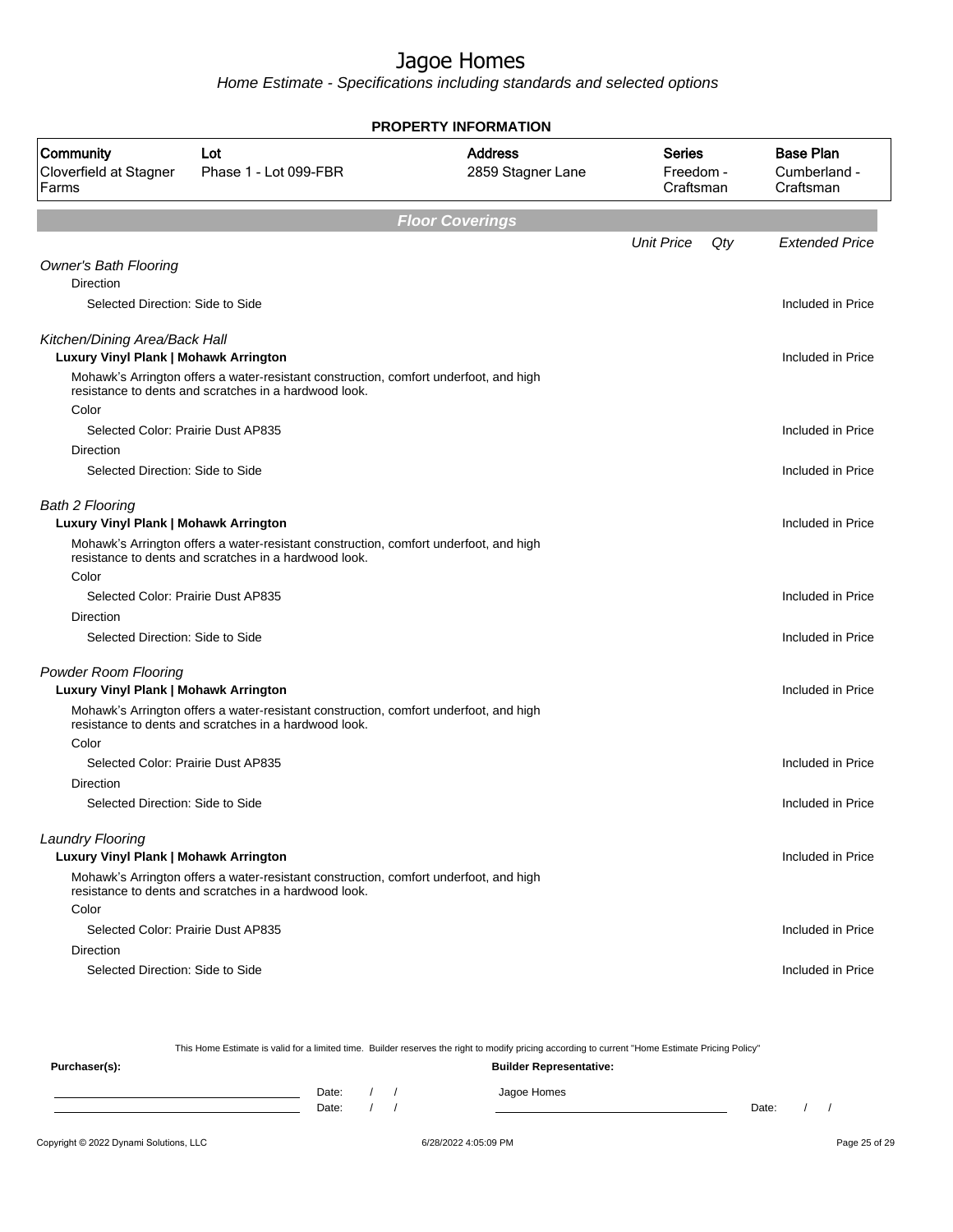Home Estimate - Specifications including standards and selected options

|                                              |                                                                                    | <b>PROPERTY INFORMATION</b>         |                                         |     |                                               |
|----------------------------------------------|------------------------------------------------------------------------------------|-------------------------------------|-----------------------------------------|-----|-----------------------------------------------|
| Community<br>Cloverfield at Stagner<br>Farms | Lot<br>Phase 1 - Lot 099-FBR                                                       | <b>Address</b><br>2859 Stagner Lane | <b>Series</b><br>Freedom -<br>Craftsman |     | <b>Base Plan</b><br>Cumberland -<br>Craftsman |
|                                              |                                                                                    | <b>Shelving</b>                     |                                         |     |                                               |
|                                              |                                                                                    |                                     | <b>Unit Price</b>                       | Qty | <b>Extended Price</b>                         |
| <b>Owner's Closet Shelf &amp; Rod</b>        |                                                                                    |                                     |                                         |     |                                               |
|                                              | Closet Shelf 12" Shelf & Rod - 2 Runs Width of Closet - Supported 2'0" O.C. Vented |                                     |                                         |     | Included in Price                             |
| Long Garment Hanging                         |                                                                                    |                                     |                                         |     |                                               |
|                                              | Selected Long Garment Hanging: None                                                |                                     |                                         |     | Included in Price                             |
| Standard Hanging                             |                                                                                    |                                     |                                         |     |                                               |
|                                              | Selected Standard Hanging: Standard Hanging (42" & 84")                            |                                     |                                         |     | Included in Price                             |
| Bedroom 2 Closet Shelf & Rod                 |                                                                                    |                                     |                                         |     |                                               |
|                                              | Closet Shelf 12" Shelf & Rod - 2 Runs Width of Closet - Supported 2'0" O.C. Vented |                                     |                                         |     | Included in Price                             |
| Long Garment Hanging                         |                                                                                    |                                     |                                         |     |                                               |
|                                              | Selected Long Garment Hanging: None                                                |                                     |                                         |     | Included in Price                             |
| Standard Hanging                             |                                                                                    |                                     |                                         |     |                                               |
|                                              | Selected Standard Hanging: Standard Hanging (42" & 84")                            |                                     |                                         |     | Included in Price                             |
| Bedroom 3 Closet Shelf & Rod                 | Closet Shelf 12" Shelf & Rod - 2 Runs Width of Closet - Supported 2'0" O.C. Vented |                                     |                                         |     | Included in Price                             |
| Long Garment Hanging                         |                                                                                    |                                     |                                         |     |                                               |
|                                              | Selected Long Garment Hanging: None                                                |                                     |                                         |     | Included in Price                             |
| Standard Hanging                             |                                                                                    |                                     |                                         |     |                                               |
|                                              | Selected Standard Hanging: Standard Hanging (42" & 84")                            |                                     |                                         |     | Included in Price                             |
| Bedroom 4 Closet Shelf & Rod                 |                                                                                    |                                     |                                         |     |                                               |
|                                              | Closet Shelf 12" Shelf & Rod - 2 Runs Width of Closet - Supported 2'0" O.C. Vented |                                     |                                         |     | Included in Price                             |
| Long Garment Hanging                         |                                                                                    |                                     |                                         |     |                                               |
|                                              | Selected Long Garment Hanging: None                                                |                                     |                                         |     | Included in Price                             |
| Standard Hanging                             |                                                                                    |                                     |                                         |     |                                               |
|                                              | Selected Standard Hanging: Standard Hanging (42" & 84")                            |                                     |                                         |     | Included in Price                             |
| <b>Entire Home Storage Shelf</b>             |                                                                                    |                                     |                                         |     |                                               |
|                                              | Storage Shelf 12" and 16" deep- Vented (per plan)                                  |                                     |                                         |     | Included in Price                             |
|                                              |                                                                                    | <b>Foundations</b>                  |                                         |     |                                               |
|                                              |                                                                                    |                                     | <b>Unit Price</b>                       | Qty | <b>Extended Price</b>                         |
| <b>Entire Home Footing Size</b>              |                                                                                    |                                     |                                         |     |                                               |
| 19" Wide x 8" Deep, 3000 psi,                |                                                                                    |                                     |                                         |     | \$0.00                                        |
|                                              |                                                                                    |                                     |                                         |     |                                               |

**PROPERTY INFORMATION**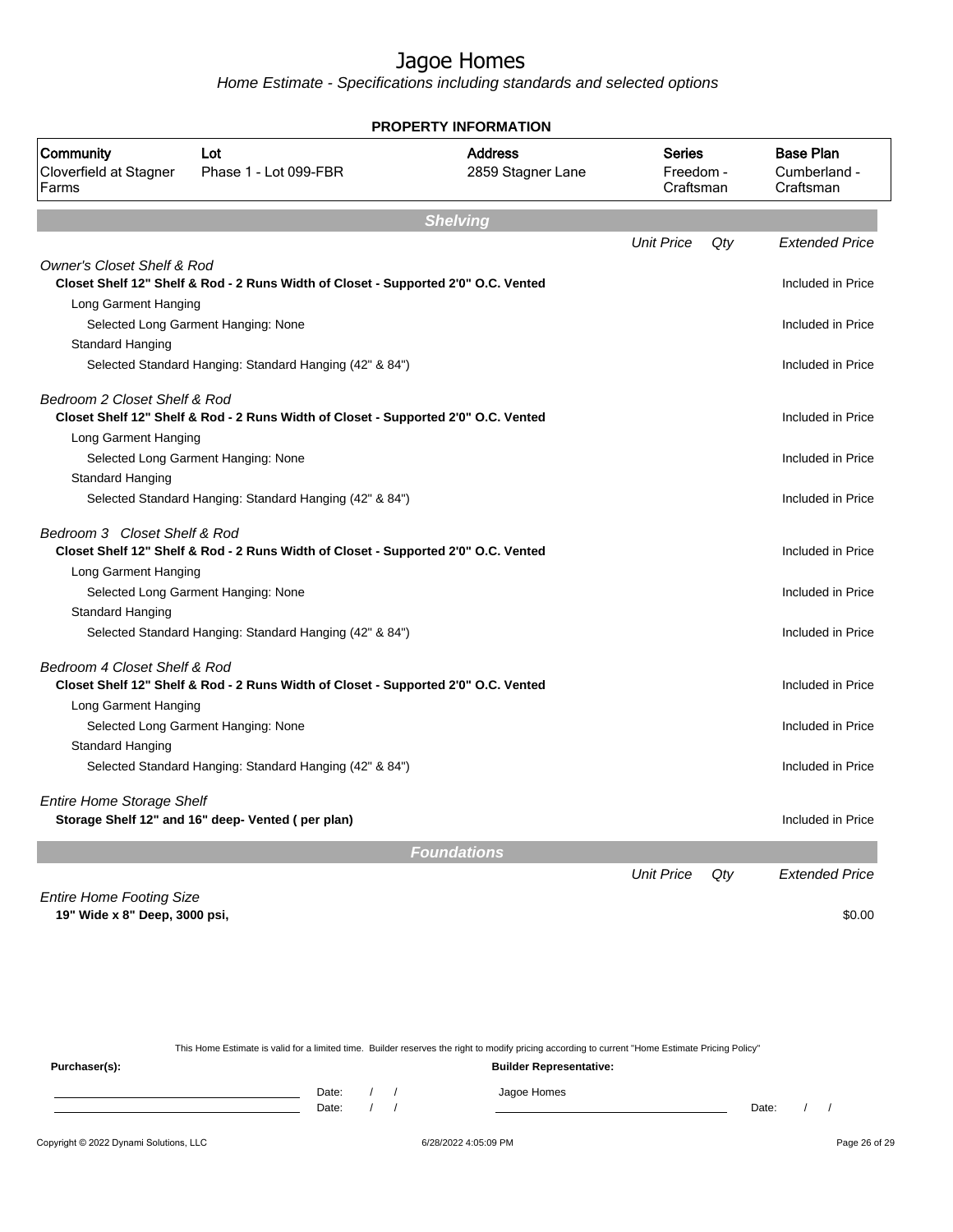Home Estimate - Specifications including standards and selected options

| <b>PROPERTY INFORMATION</b>                                                      |                                                                                           |                                     |                                         |     |                                               |  |  |
|----------------------------------------------------------------------------------|-------------------------------------------------------------------------------------------|-------------------------------------|-----------------------------------------|-----|-----------------------------------------------|--|--|
| Community<br>Cloverfield at Stagner<br>Farms                                     | Lot<br>Phase 1 - Lot 099-FBR                                                              | <b>Address</b><br>2859 Stagner Lane | <b>Series</b><br>Freedom -<br>Craftsman |     | <b>Base Plan</b><br>Cumberland -<br>Craftsman |  |  |
|                                                                                  |                                                                                           | <b>Framing</b>                      |                                         |     |                                               |  |  |
|                                                                                  |                                                                                           |                                     | <b>Unit Price</b>                       | Qty | <b>Extended Price</b>                         |  |  |
| Entire Home 2 x 4 Wall Studs<br>Studs 2 x 4 @ 16" oc, SPF Grade                  |                                                                                           |                                     |                                         |     | Included in Price                             |  |  |
| Entire Home 2 x 6 Wall Studs<br>Studs 2 x 6 @ 24" oc, SPF Grade (Per Plan)       |                                                                                           |                                     |                                         |     | Included in Price                             |  |  |
| <b>Entire Home Exterior Wall Sheathing</b>                                       | Exterior Wall Sheathing (7/16" OSB &/or 1/2" Styrofoam)                                   |                                     |                                         |     | Included in Price                             |  |  |
| Entire Home Exterior Wall House Wrap<br><b>Exterior Wall Covering House Wrap</b> |                                                                                           |                                     |                                         |     | Included in Price                             |  |  |
| <b>Entire Home Foundation Plates</b><br>Foundation Plates treated yellow pine    |                                                                                           |                                     |                                         |     | Included in Price                             |  |  |
| Entire Home - Sub Floor (Where Applicable)                                       | Sub Floor 3/4" OSB T&G, glued & screwed or nailed                                         |                                     |                                         |     | Included in Price                             |  |  |
| Main Level Ceiling Heights<br>Interior Flat Ceiling Height 9'0"                  |                                                                                           |                                     |                                         |     | Included in Price                             |  |  |
| Certain ceiling heights may vary.                                                |                                                                                           |                                     |                                         |     |                                               |  |  |
| Per Plan Roof Trusses<br><b>Roof Trusses</b>                                     |                                                                                           |                                     |                                         |     | Included in Price                             |  |  |
| <b>Roof Sheathing</b><br>Roof Sheathing 7/16" OSB                                |                                                                                           |                                     |                                         |     | Included in Price                             |  |  |
| 2nd Level Ceiling Heights<br>Interior Flat Ceiling Height 8'0"                   |                                                                                           |                                     |                                         |     | Included in Price                             |  |  |
| Certain ceiling heights may vary.                                                |                                                                                           |                                     |                                         |     |                                               |  |  |
| 2nd Floor Floor System<br>14" I-Joists (Spacing per Mfg)                         |                                                                                           |                                     |                                         |     | Included in Price                             |  |  |
|                                                                                  |                                                                                           | <b>Landscaping &amp; Yard</b>       |                                         |     |                                               |  |  |
|                                                                                  |                                                                                           |                                     | <b>Unit Price</b>                       | Qty | <b>Extended Price</b>                         |  |  |
| <b>Bury Downspouts</b><br><b>Tile Downspouts Underground</b>                     |                                                                                           |                                     |                                         |     | \$1,680.00                                    |  |  |
|                                                                                  | Downspouts will be buried and run a minimum of 10 ft from house to daylight or to pop-up. |                                     |                                         |     |                                               |  |  |

This Home Estimate is valid for a limited time. Builder reserves the right to modify pricing according to current "Home Estimate Pricing Policy"

**Purchaser(s): Builder Representative:** Date: / / Jagoe Homes<br>Date: / / Jagoe Homes Date: / /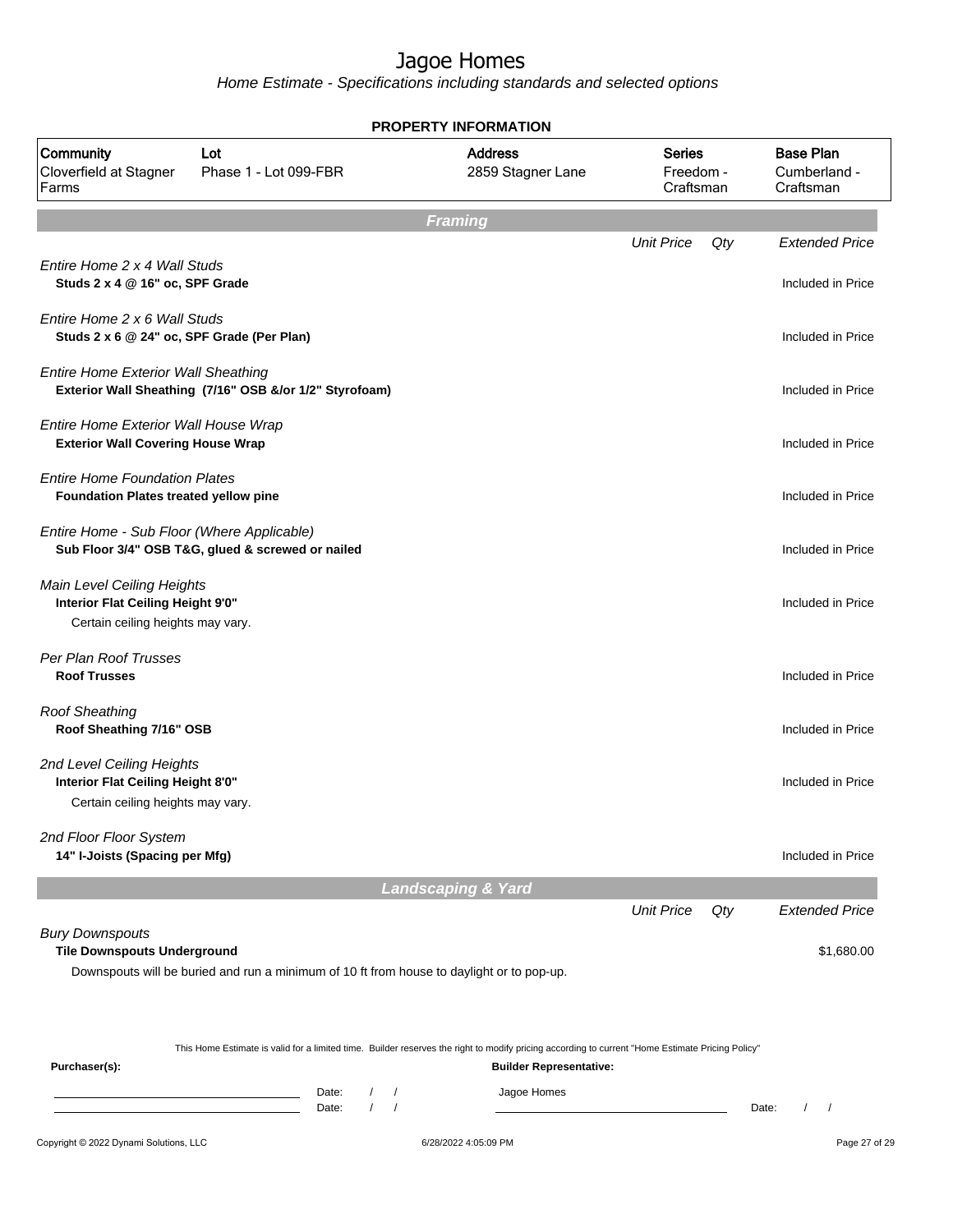Home Estimate - Specifications including standards and selected options

|                                                                            |                                                                                                                                                  | <b>PROPERTY INFORMATION</b>         |                                         |     |                                               |
|----------------------------------------------------------------------------|--------------------------------------------------------------------------------------------------------------------------------------------------|-------------------------------------|-----------------------------------------|-----|-----------------------------------------------|
| Community<br>Cloverfield at Stagner<br>Farms                               | Lot<br>Phase 1 - Lot 099-FBR                                                                                                                     | <b>Address</b><br>2859 Stagner Lane | <b>Series</b><br>Freedom -<br>Craftsman |     | <b>Base Plan</b><br>Cumberland -<br>Craftsman |
|                                                                            |                                                                                                                                                  | <b>Landscaping &amp; Yard</b>       |                                         |     |                                               |
|                                                                            |                                                                                                                                                  |                                     | <b>Unit Price</b>                       | Qty | <b>Extended Price</b>                         |
| Exterior Lawn Sod<br><b>Basins</b> )                                       | Sod All of Yard, Fescue & Bluegrass (Excludes Areas with Brush & Trees & Retention                                                               |                                     |                                         |     | Included in Price                             |
| Shrubs & Trees                                                             | Shrubs & Trees 5/18" shrubs, 3/3' upright shrubs, 1 tree and landscape mulch                                                                     |                                     |                                         |     | Included in Price                             |
|                                                                            |                                                                                                                                                  | <b>Ventilation</b>                  |                                         |     |                                               |
|                                                                            |                                                                                                                                                  |                                     | <b>Unit Price</b>                       | Qty | <b>Extended Price</b>                         |
| <b>Bath Vent Fans</b><br><b>Bath Fans Vented to Exterior</b>               |                                                                                                                                                  |                                     |                                         |     | Included in Price                             |
| Kitchen Range Hood or Microwave Hood Vent                                  | Kitchen Range Hood or Microwave Hood Vented to Exterior                                                                                          |                                     |                                         |     | Included in Price                             |
| Roof Whirlybird                                                            | Aluminum Turbine Ventilator "Whirlybird", by design                                                                                              |                                     |                                         |     | Included in Price                             |
| <b>Home Soffit Vents</b><br><b>Soffit Vent Continuous Perforated Vinyl</b> |                                                                                                                                                  |                                     |                                         |     | Included in Price                             |
|                                                                            |                                                                                                                                                  | <b>Site Layout</b>                  |                                         |     |                                               |
|                                                                            |                                                                                                                                                  |                                     | <b>Unit Price</b>                       | Qty | <b>Extended Price</b>                         |
| Home Elevation & Site Placement                                            | <b>Elevation &amp; Location Established by Contractor</b>                                                                                        |                                     |                                         |     | Included in Price                             |
|                                                                            |                                                                                                                                                  | <b>Special Requests</b>             |                                         |     |                                               |
|                                                                            |                                                                                                                                                  |                                     | <b>Unit Price</b>                       | Qty | <b>Extended Price</b>                         |
| <b>Special Request Component</b>                                           | LCR 99 CSF (Market) - All Arrington LVP to be Westward Granite Valley ILO of Prairie Dust<br>due to product availability. Installed Side to Side |                                     |                                         |     | \$0.00                                        |
|                                                                            |                                                                                                                                                  | <b>Change Order Summary</b>         |                                         |     |                                               |
|                                                                            |                                                                                                                                                  |                                     |                                         | Qty |                                               |
| <b>Special Request Component</b><br>Previous Selection:                    | LCR 99 CSF (Market) Flooring Change - Change Order #101                                                                                          |                                     |                                         |     |                                               |
| Color: Prairie Dust AP835<br>Direction: Side to Side                       |                                                                                                                                                  |                                     |                                         |     |                                               |
| Purchaser(s):                                                              | This Home Estimate is valid for a limited time. Builder reserves the right to modify pricing according to current "Home Estimate Pricing Policy" | <b>Builder Representative:</b>      |                                         |     |                                               |
|                                                                            | Date:<br>$\prime$<br>$\sqrt{2}$<br>the control of the control of the control of the control of<br>$\sqrt{ }$<br>Date:                            | Jagoe Homes                         |                                         |     | Date:<br>$\prime$<br>$\prime$                 |
| Copyright © 2022 Dynami Solutions, LLC                                     |                                                                                                                                                  | 6/28/2022 4:05:09 PM                |                                         |     | Page 28 of 29                                 |